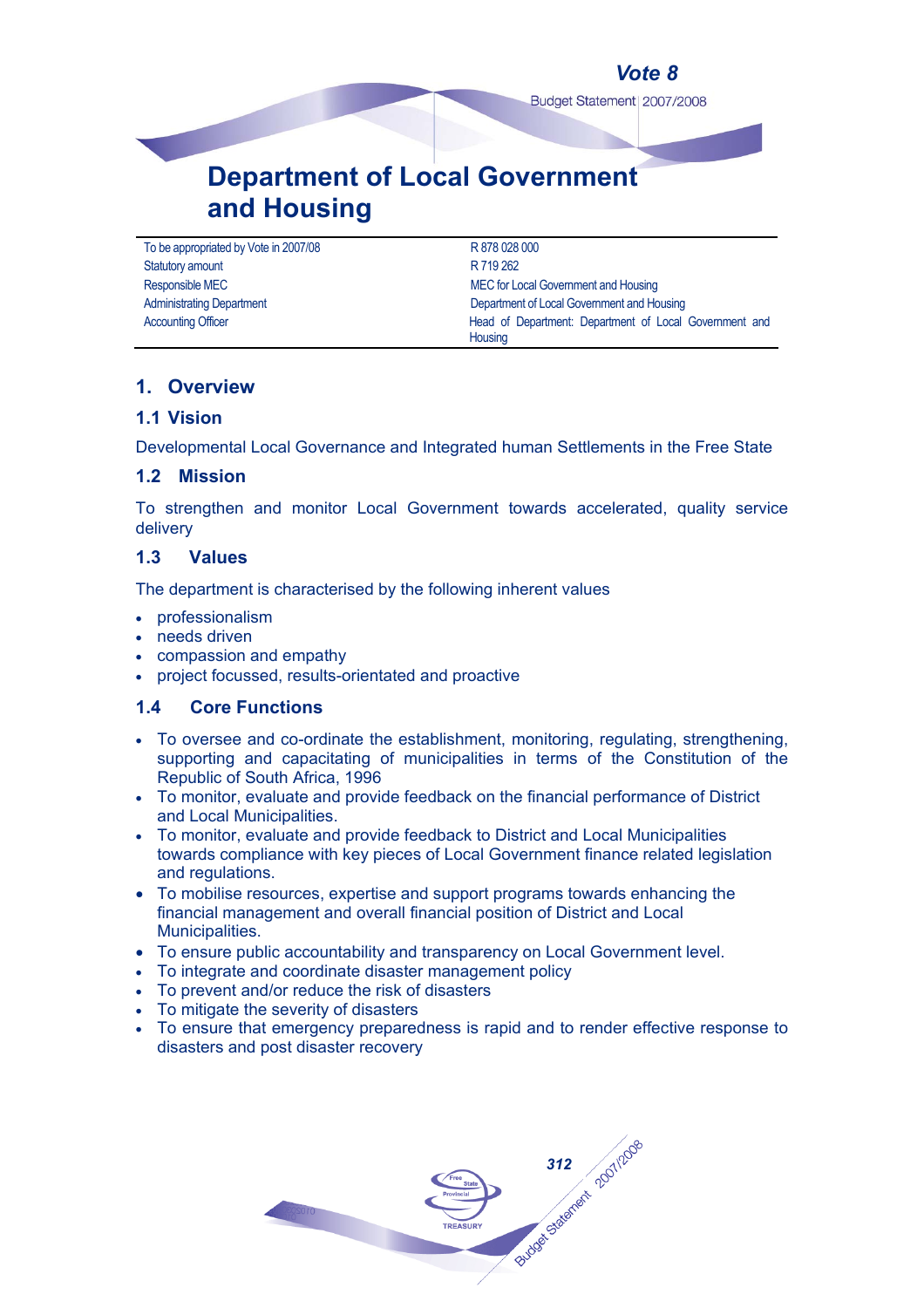- To render professional advice regarding the physical and spatial elements of land development
- To manage the process of integrated development planning by municipalities
- To manage and administer housing subsidies
- To facilitate the eradication of the informal settlements
- To manage the technical aspects of all housing programmes regarding the quality, quantity, norms and specifications
- To promote, manage and regulate the Social Housing, Medium Density and Hostel Redevelopment Programme in the Province
- To promote, manage and regulate the rental housing market
- To manage, implement and monitor the Housing Capacity Building Programme and establish sustainable partnerships
- To manage, implement and regulate legal advisory services to the Member of the Executive Council (MEC), Head of Department and the Department in general on housing related civil legal suits
- To manage and administer housing contracts fairly, equitably and transparently while promoting housing delivery
- To manage and monitor the inclusion of the EPWP principles in selected housing contracts
- To formulate housing policies and the monitoring of the impact of their implementation
- To manage and administer the housing assets (rental stock) of the Department
- To ensure safe, salubrious, economic and environmentally friendly development
- To submit all applications for land development and land use changes to the Townships Board for consideration and in turn submit the recommendations of the Townships Board to the MEC
- To ensure the upgrading of land tenure rights in the Free State, conduct investigations and lodge deeds of transfer in terms of the Conversion of Certain Rights into Leasehold or Ownership Act, 1988 (Act 81/1988)
- To facilitate the opening of township registers as well as assisting municipalities and to access available state land for developmental purposes
- To oversee and co-ordinate the establishment, monitoring, regulating, strengthening, supporting and capacitating of traditional leadership in terms of the Constitution
- To advise Government on matters pertaining to traditional leadership
- To investigate matters referred to the House and take remedial action
- To promote the institution of traditional leadership
- To build the capacity of traditional leadership
- To monitor the performance of traditional leadership
- To provide Secretariat support service to traditional leadership
- To conduct anthropological research on traditional leadership and develop archives (database)
- To support traditional leadership through mobilizing resources, expertise and development and support programmes and monitor the extent to which traditional leadership complies with legislation

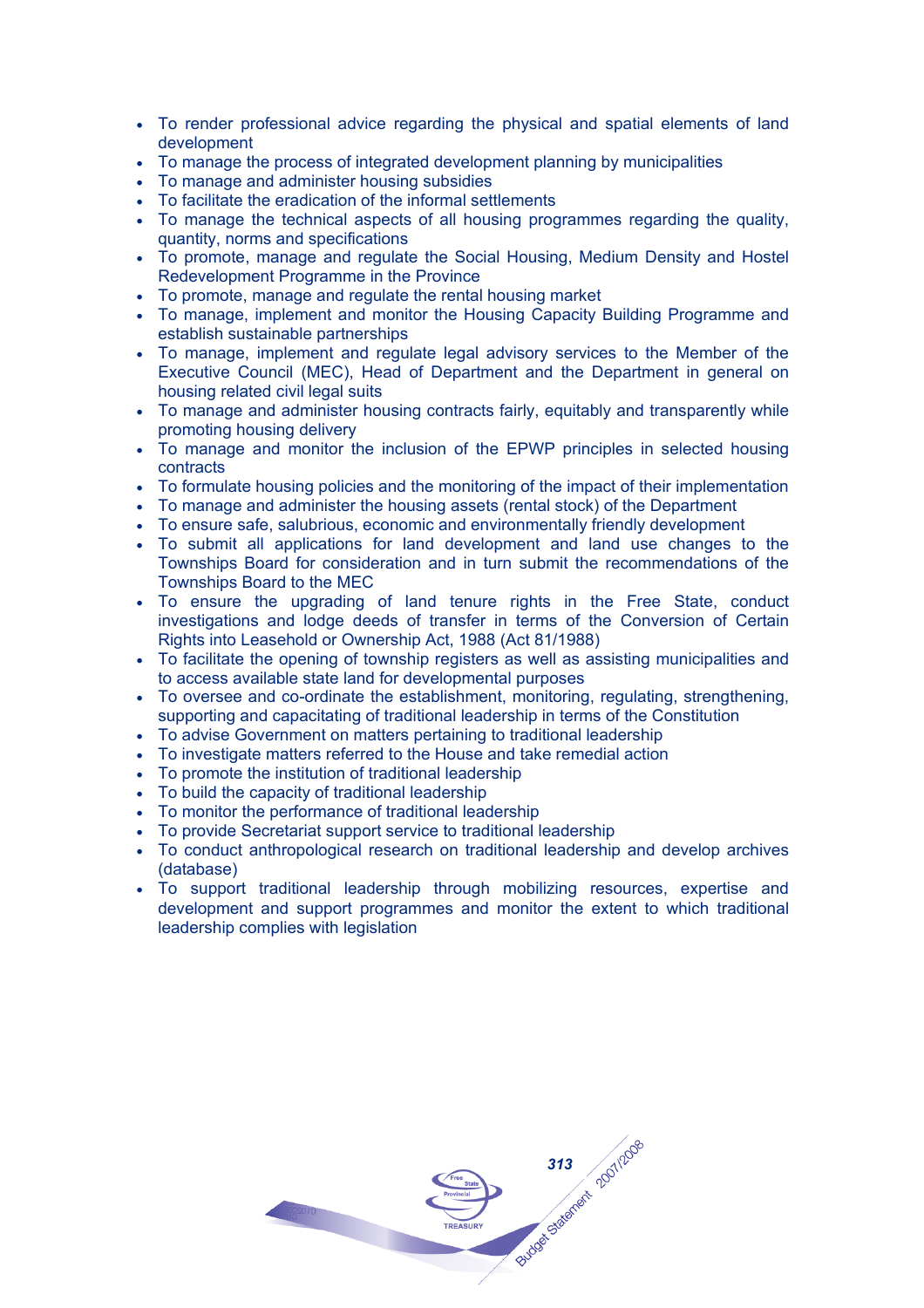## **1.5 Analyses of demands**

#### **Breaking New Ground (BNG)**

Following the 10-year review by all of government as championed by the Presidency, the National Department of Housing introduced the new paradigm in housing, which focused on providing human settlements rather than the narrow scope of housing units. To this end, Cabinet approved the Breaking New Ground (BNG) in September 2004.

The phasing out of Capacity Building Fees from MIG also leaves municipalities reeling with structural inadequacy. In brief, the human settlement context is forever in the state of flux needing incessant balancing actions in terms of relevant and necessary resources. Failure to comprehend and act accordingly may lead to storm and stress of livelihoods.

The municipalities have expressed their need for the development of Social Housing and/or Medium Density projects, which calls for the urgent operationalisation of the Rental Housing Tribunal. Certain municipalities have expressed a demand for the redevelopment of hostels in their areas into either medium density or social housing projects. A demand was also expressed by municipalities for capacity building interventions and consumer education in their housing components during several interactions on the Project Consolidate.

The recent legal suits against the MEC have indicated a need to strengthen the legal advisory services of not only the component but also of the entire Department, particularly when and where there are apparent conflicts of interest.

The deteriorating overall financial position of some municipalities and moreover the escalating consumer debt owed to municipalities for services rendered and consumed, which is now nearing the R 3 billion level for the Free State, also compels the Department to champion a particular strategy towards enhancing the revenue and general liquidity of municipalities. The Department therefore has scheduled a revenue enhancement summit, where experiences and private sector perspectives on debt collection will be explored. The Department is further of the intention to roll out a strategy to assist Local Municipalities in recovering a certain portion of the outstanding debtors. The strategy will amongst others encompass debtor data base verification exercises and also service level agreements with sector national and provincial Departments to promptly settle outstanding rates and service charges accounts and to advise Local Municipalities properly of payments made. The mentioned limited revenue bases of most municipalities imply that without comprehensive support programmes. These municipalities will not be able to discharge their developmental responsibility. Therefore the need for continued support is imperative, particularly in the area of local economic development and the effective provision of services.

Furthermore, a fluid and ever-changing policy and legislative environment of local government places additional responsibilities on municipalities. For example, the recently enacted Municipal Property Rates Act (MPRA) (No. 6 of 2004) will necessitate that municipalities follow prescribed processes in valuating rateable property and updating municipal valuation rolls that are critical for the effective implementation of the Act. The Act will take effect on 01 July 2006. The MPRA places responsibility on the Department to establish and resources Valuation Appeal Boards and provide technical advice to municipalities in implementing the Act.

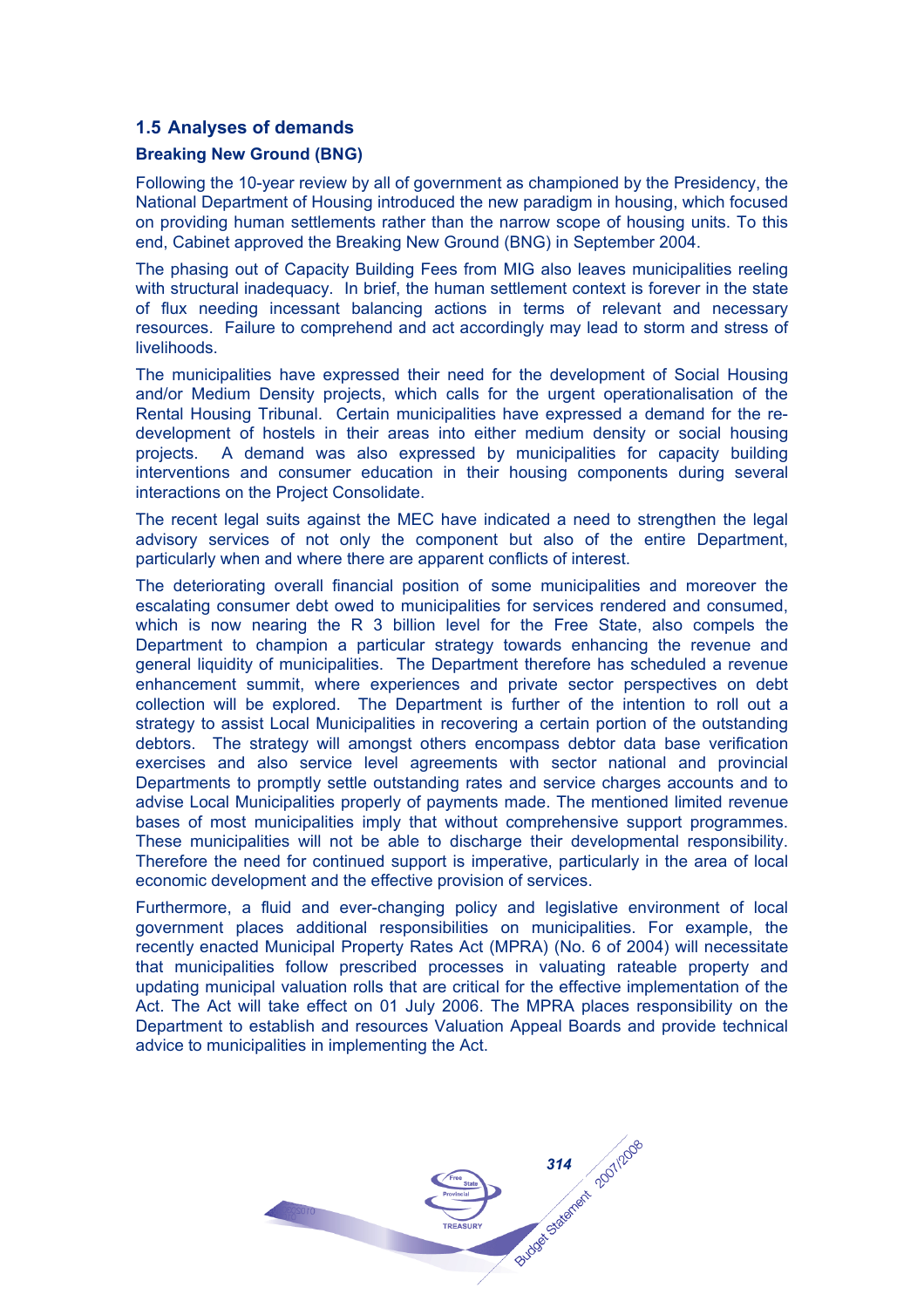The function to promote the local economies at municipal level and integrated development plans, has put an additional pressure on resources because it was not budgeted for in previous years and these functions have been earmarked to be handled by one new directorate in future.

Once they have been proclaimed the landless traditional communities will require that traditional councils be established and resourced. Further, the recognition of traditional councils will mean that the Directorate will have to add the Traditional Leaders to the remuneration list on the budget of the directorate.

## **1.6 Legislative Mandate**

The legal framework under which this department operates:

- The Constitution of the Republic of South Africa, 1996 (Act No. 108 of 1996), as amended
- Conversion of Certain Rights into Leaseholds or Ownership Act No. 81 of 1988
- Black Communities Development Act No. 4 of 1984
- Upgrading of Land Tenure Rights Act No. 112 of 1991
- Interim Protection of Informal Land Rights Act
- The Housing Act No. 107 of 1997
- Prevention of Illegal Eviction from and Unlawful Occupation of Land Act of 1998
- The Housing Consumers Protection Measures Act of 1998
- The Rental Housing Act of 1999
- Home Loan and Mortgage Disclosure Act of 2000
- Subdivision of Agricultural Land Act No. 70 of 1970
- The Development Facilitation Act No. 67 of 1995
- The Townships Ordinance No. 9 of 1969
- The Township Regulations (Government Notice R 1036 of 1968)
- Disestablishment of SA Trust Limited Act No. 26 of 2002
- The Removal of Restrictions Act No. 84 of 1967
- The Less Formal Township Establishment Act No. 113 of 1991
- The Physical Planning Act No.125 of 1991
- Municipal Systems Act of 2000 and as amended in 2003
- Municipal Demarcation Act of 1998, (Act No. 27 of 1998)
- Municipal Structures Act, 1998 as amended in 2000, 2002 and 2003
- White Paper on Local Government of 1998
- Local Government Transition Act, 1993
- Commissions Ordinance, 1954
- Municipal Property Rates Act, 2004 (Act No. 6 of 2004)
- Municipal Finance Management Act, 2003
- Remuneration of Public Office Bearers Act, 1998
- Municipal Planning and Performance Management Regulations, 2001
- The Civil Protection Act No. 67 of 1977
- The Fund Raising Act No. 107 of 1978
- Disaster Management Act 57 of 2003
- Fire Brigade Act No. 99 of 1987
- National Veld and Forestry Act No. 101 of 1998
- The National Environmental Management Act of 1999

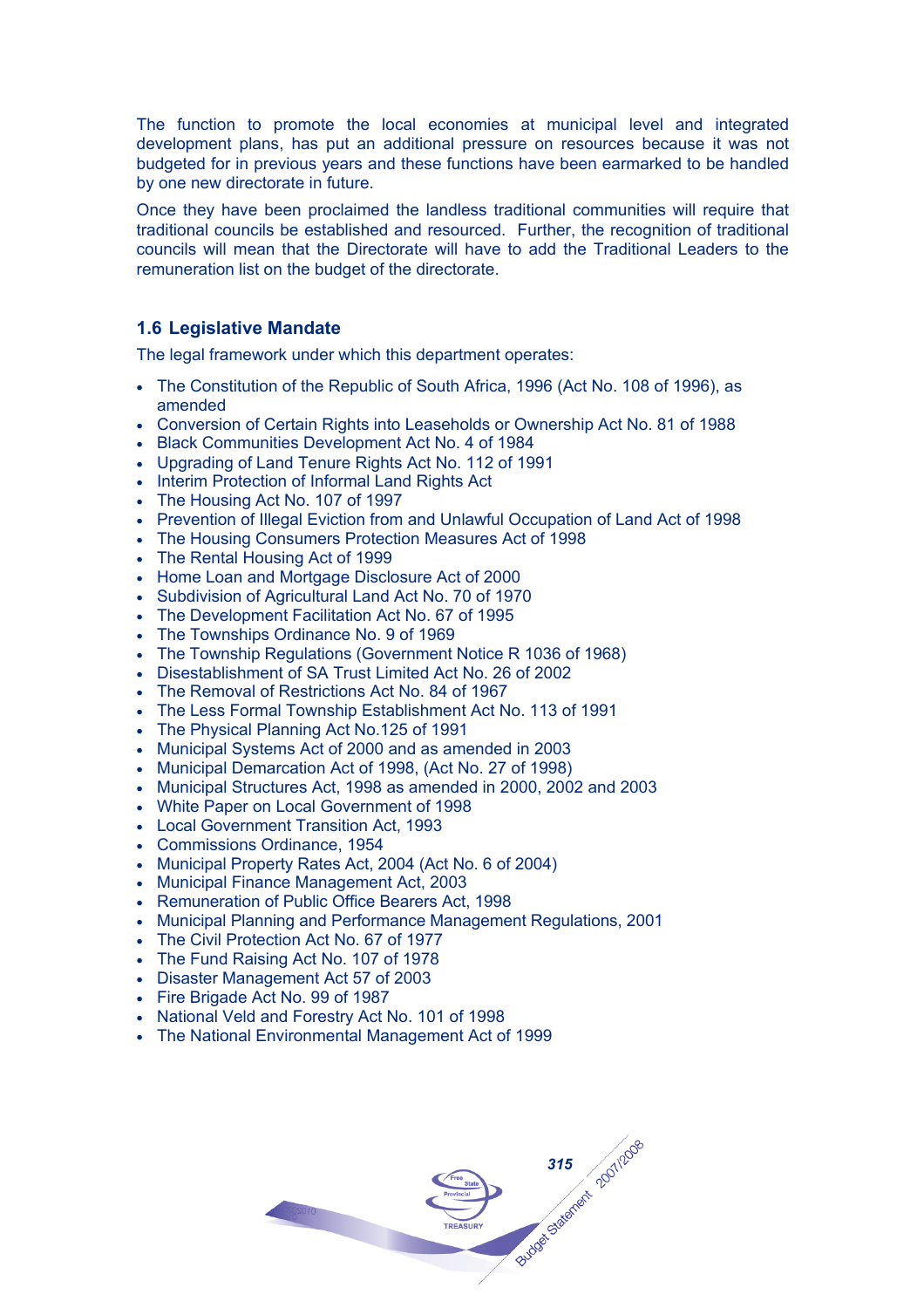- Traditional Leadership and Governance Framework Act No. 41 of 2003, impacting upon
- House of Traditional Leaders Act No. 6 of 1994
- Bophuthatswana Traditional Courts Act No. 29 of 1979
- Qwa-Qwa Administration Authorities Act No. 6 of 1983
- Black Administration Act No. 38 of 1927
- Black Authorities Act No. 68 of 1951
- National Spatial Development Perspective (NSDP)
- The Public Audit Act, 2004 (Act No. 25 of 2004)

## **1.7. Strategic Goals**

- An organizationally capable and skilled Department that is supported and strengthened towards service excellence
- Enhance sustainable human settlements for communities in the Free State Province
- Accountable and sustainable local governance in the Free State Province

## **1.8. Information on external activities and events that is relevant to budget decisions**

The Breaking New Ground Housing Strategy with its demand for the development of Sustainable Human Settlements has a definite and significant impact on the budget decisions that need to be accommodated on this budgetary programme, thus:

The recruitment and appointment of requisite personnel for the management and monitoring of the impact of the implementation of the BNG:

- A wholesome reorganisation of the departmental structure;
- Audit of skills;
- Recruitment, placement and retention of personnel;
- Rollover of the housing fund due to insufficient human resources capacity.

The decision taken by government in 2003 of employing Community Development Workers (CDW) to ensure that South African citizens have access to services has an implication on our work since the specific role that relates to recruitment of CDW, monitoring and compiling reports on their activities has been assigned to our Department. Furthermore, the CDW programme places a responsibility on the Department to ensure that an exit and retention strategy is developed that will be used in ensuring that post-training employment opportunities are made available to CDW learners in the public service.

Furthermore the Department is expected to co-ordinate the implementation of Project Consolidate - dedicated intervention by government to support municipalities with service delivery challenges. Importantly, the department through partnership with other stakeholders has to establish the Provincial Project Management Unit (PPMU) for Project Consolidate that will oversee the implementation of developed provincial and municipal action plans. Resourcing of PPMU, mobilising resources and co-ordinating activities of Project Consolidate will have a financial implication to the Department.

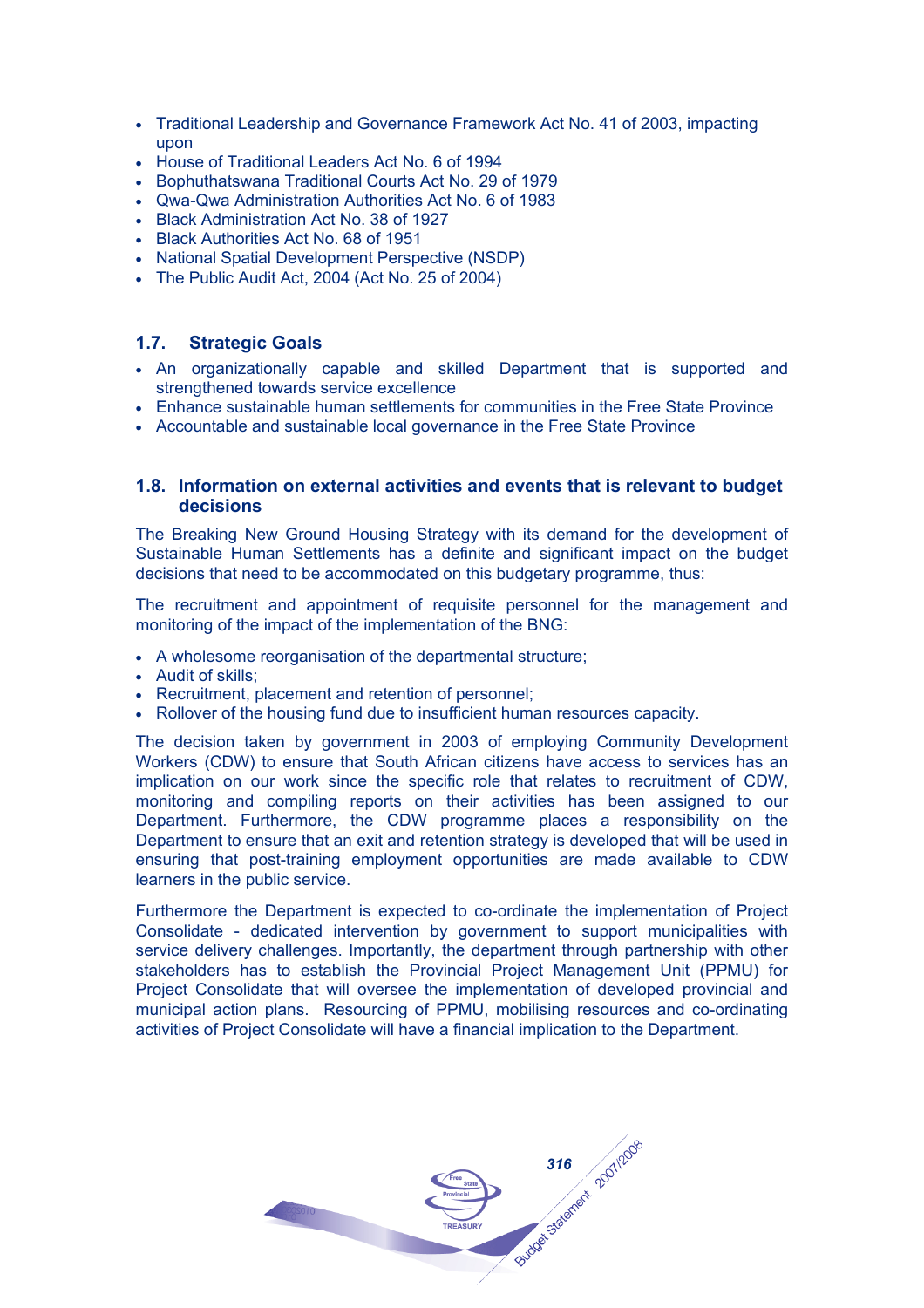The work of the Commission on claims and disputes will continue in the next financial year and will have a bearing on the budget of the Directorate. From 3 - 6 October 2005 the Commission investigated the Kingship of Batlokwa and Bakwena in the province. In the next financial year, the Commission will investigate the Senior Traditional Leadership and will continue with the claims. The Directorate of Traditional Affairs will support the work of the Commission.

## **2. Review of the current financial year**

The Department had strived to achieve the following in the current financial year: As a result of the BNG, the following elements had been addressed during 2006/2007:

- Eradication of informal settlements,
- Provision of Social and Economic Amenities,
- Accreditation of the first phase of Mangaung Municipalities,
- Acquisition of suitable and well located land,
- Rectification of state financed houses built prior to 1994,
- Rectification of subsidized houses built post 1994 (1994 to March 2002).

The province has approximately 147 000 households residing in informal settlement and/or in shacks. To completely eradicate this number of households requires increased housing subsidy allocations as well as funds for the acquisition of land, planning and surveying, installation of physical infrastructure, provision of Social and Economic Amenities, etc. For the past 10 years, the province has been receiving fewer than 15 000 units per annum. It must be borne in mind that in nominal terms the housing backlog is constantly growing.

The accreditation of municipalities dictates that capacity be enhanced. Particularly noteworthy is the fact that such municipalities must have dedicated housing units, staffed by committed and competent cadres in relevant fields of project management, human settlement, financial management, information technology, engineering etc. Thus to acquire staff of such calibre dictates that identified municipalities must be able to afford and retain them.

## **Local government**

As part of Project Consolidate and the implementation of the 5 Year Local Government Strategic Agenda we have achieved the following:

- Laid a sound foundation for municipal administrative and political leadership through the facilitated induction training for councillors and Executive Municipal Management Leadership Programme;
- Accelerated infrastructure service delivery and better management of treasury responsibilities through the deployment of technical and financial experts through the SIYENZA Manje Programme, provincial government and National Billing Initiatives to 10 municipalities;
- Facilitated the eradication of 60 599 buckets as at end of December 2006 and developed a corresponding provincial bucket eradication strategy;
- Facilitated the Municipal Infrastructure Grant (MIG) expenditure for the year underreview;
- Ensured effective planning for service delivery and exploitation of economic opportunities prevalent in localities through technical support in developing of Spatial

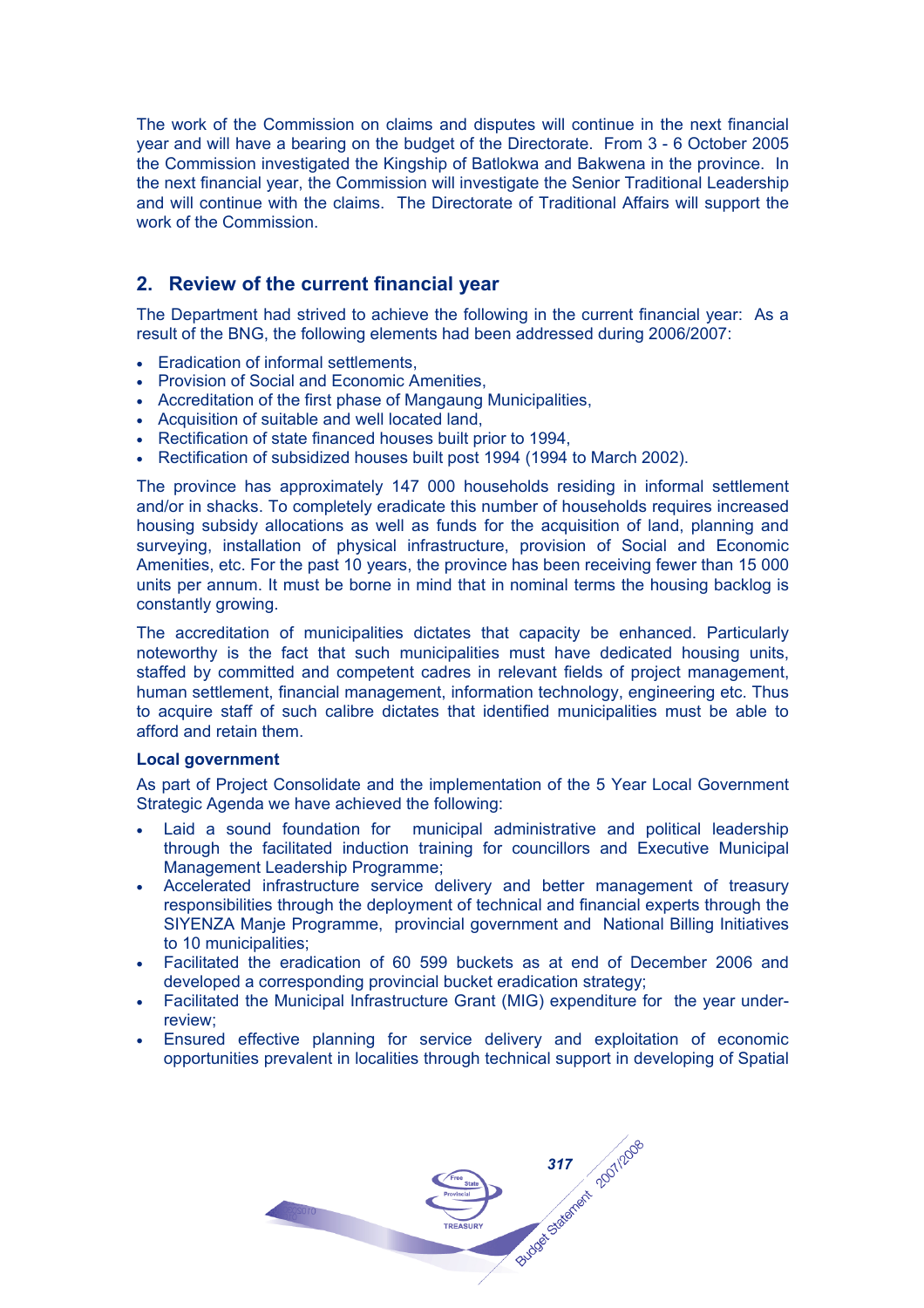Development Framework and robust engagements in relation to district economic opportunities;

- Facilitated the Provincial IDP Engagement Session held on 15-19 May 2006 to engage the draft reviewed IDP. Feedback and information on commitment was provided by departments to municipalities to improve the credibility of the IDPs
- Facilitated the absorption of 265 CDWs in the public service;
- Facilitated workshops on varied issues ( Administration of Justice, Promotion of Indigenous Knowledge System ) to enhance the capacity of traditional leaders;
- Facilitated the development of draft provincial disaster management framework and plan

## **3. Outlook for the coming financial year**

## **Housing**

- Developing of a provincial multi year Housing delivery Plan
- Development and Implementation of the allocation strategy
- Developing of sustainable partnerships
- Identification of suitable and well located land for housing development
- The Housing Subsidy System (HSS) will be improved and effectively maintained, resulting in improved information for decision making- purposes
- More effective marketing of the Breaking New Ground Policy
- The implementation of informal settlement eradication strategy
- Vigorous mentoring and skills transfer for Contractors
- Implementation of a Learnership programme for construction companies owned and led Youth and Women
- More effective implementation and project management on BNG houses

## **Local government**

- Accelerating the pace of service delivery and enhancing the absorptive capacity of municipalities for effective utilization of resources;
- Embedding of core municipal systems such as performance management system that are critical for evolving performance accountability in municipalities;
- Forging of strategic and programmatic partnerships for growing local economies and thus contribute to the Geographic Growth Product (GGP);
- Repositioning of departments and mobilizing government social partners to consolidate their hands-on support to municipalities within the ambit of 5 Year Local Government Strategic Agenda

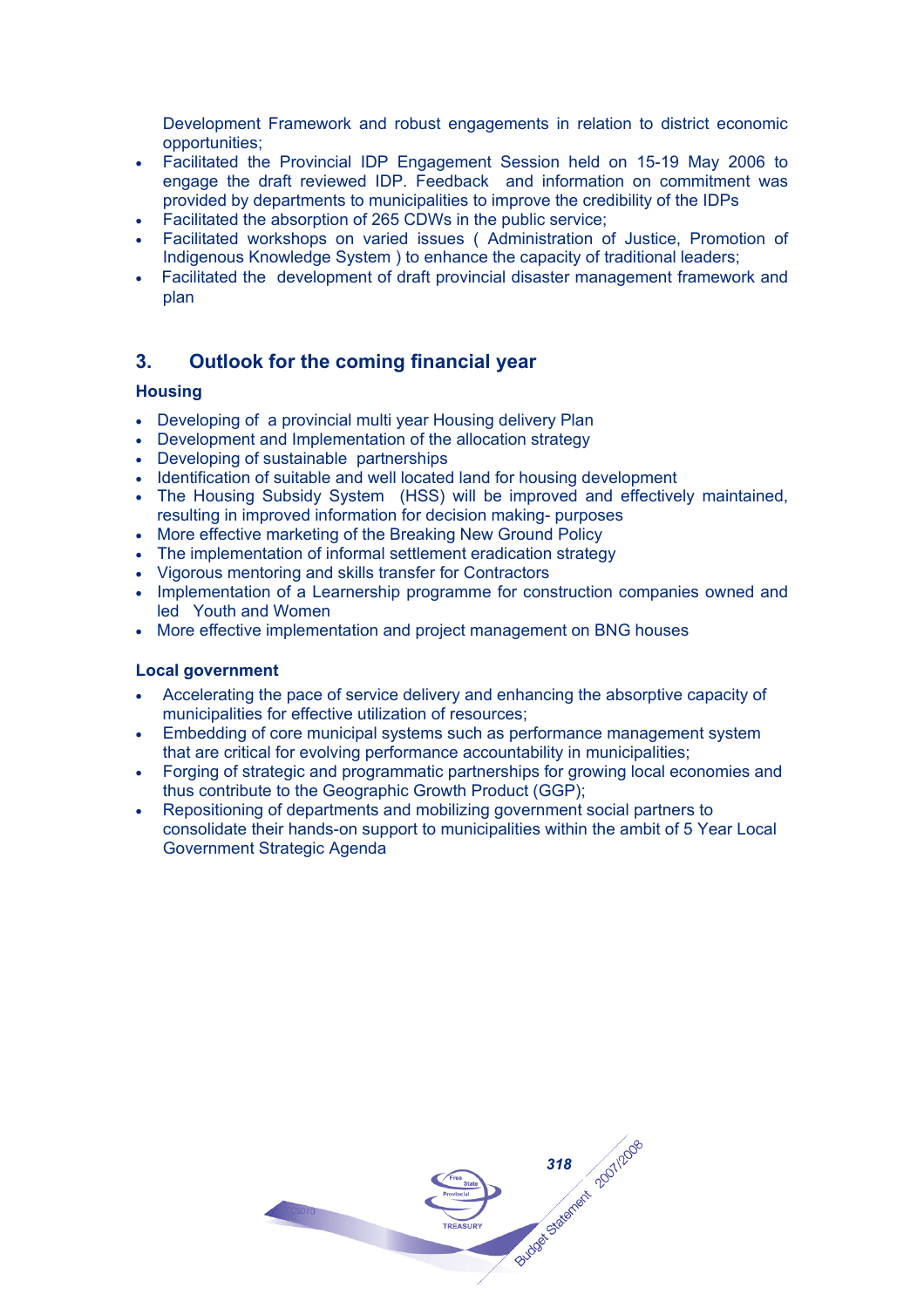## **4. Receipts and financing**

## **4.1 Summary of receipts**

#### The following sources of funding are used for the Vote:

#### **Table 2.1: Summary of receipts: Local Government and Housing**

|                       |         | Outcome        |         | <b>Main</b>   | <b>Adiusted</b> | <b>Estimated</b> | Medium-term estimates |           |           |  |
|-----------------------|---------|----------------|---------|---------------|-----------------|------------------|-----------------------|-----------|-----------|--|
|                       | Audited | <b>Audited</b> | Audited | appropriation | appropriation   | Actual           |                       |           |           |  |
| R thousand            | 2003/04 | 2004/05        | 2005/06 |               | 2006/07         |                  | 2007/08               | 2008/09   | 2009/10   |  |
| Equitable share       | 146.438 | 145.280        | 142.046 | 175.711       | 197.491         | 197.491          | 183.997               | 195.547   | 210.213   |  |
| Conditional grants    | 397.374 | 599.210        | 507.880 | 522.601       | 528.629         | 528.629          | 653.293               | 772.410   | 892,768   |  |
| Own revenue           | 17.306  | 19.000         | 19.500  | 19.750        | 19.750          | 19.750           | 40.738                | 46.860    | 48.860    |  |
| <b>Total receipts</b> | 561.118 | 763.490        | 669.426 | 718.062       | 745.870         | 745.870          | 878.028               | 1.014.817 | 1.151.841 |  |

#### **4.2 Departmental receipts collection**

#### **Table 2.2: Departmental receipts: Local Government and Housing**

|                                                       | Outcome |         |         | Main          |                           | Estimated |         |                              |       |
|-------------------------------------------------------|---------|---------|---------|---------------|---------------------------|-----------|---------|------------------------------|-------|
|                                                       | Audited | Audited | Audited | appropriation | Adjusted<br>appropriation | Actual    |         | <b>Medium-term estimates</b> |       |
| R thousand                                            | 2003/04 | 2004/05 | 2005/06 |               | 2006/07                   | 2007/08   | 2008/09 | 2009/10                      |       |
| Tax receipts                                          |         |         |         |               |                           |           |         |                              |       |
| Sales of goods and services other than capital asset: | 955     | 1.448   | 2.022   | 1.425         | 1.977                     | 1.994     | 2.254   | 2,367                        | 2,485 |
| Transfers received                                    |         |         |         |               |                           |           |         |                              |       |
| Fines, penalties and forfeits                         |         |         |         |               |                           |           |         |                              |       |
| Interest, dividends and rent on land                  | 35      | 43      | 23      |               | 20                        | 71        |         |                              |       |
| Sales of capital assets                               |         |         |         |               |                           |           |         |                              |       |
| Financial transactions in assets and liabilities      |         | 177     | 888     |               | 150                       | 82        |         |                              |       |
| <b>Total payments and estimates</b>                   | 990     | 1.668   | 2,933   | 1.425         | 2,147                     | 2,147     | 2.254   | 2.367                        | 2,485 |

## **5. Payment summary**

## **5.1 Key assumptions**

The revised structure of the department had been implemented and all critical vacant posts filled.

## **5.2 Programme summary**

**Table 2.3: Summary of payments and estimates: Local Government and Housing**

|                                    | <b>Outcome</b> |         |         |                              |                           | <b>Estimated</b> |                              |           |           |  |
|------------------------------------|----------------|---------|---------|------------------------------|---------------------------|------------------|------------------------------|-----------|-----------|--|
|                                    | Audited        | Audited | Audited | <b>Main</b><br>appropriation | Adjusted<br>appropriation |                  | <b>Medium-term estimates</b> |           |           |  |
| R thousand                         | 2003/04        | 2004/05 | 2005/06 |                              | 2006/07                   |                  | 2007/08                      | 2008/09   | 2009/10   |  |
| 1: Administration                  | 32.428         | 32.522  | 37.550  | 57.273                       | 52.973                    | 51.721           | 79.660                       | 85.942    | 91.827    |  |
| 2: Housing                         | 395.658        | 541.299 | 411.067 | 574.531                      | 596.587                   | 594.490          | 707.829                      | 830.881   | 955.499   |  |
| 3: Local Government                | 65.660         | 58.187  | 78.602  | 86.258                       | 96.310                    | 92.399           | 90.539                       | 97.994    | 104.515   |  |
| <b>Total payments and estimate</b> | 493.746        | 632.008 | 527,219 | 718.062                      | 745.870                   | 738,610          | 878.028                      | 1,014,817 | 1,151,841 |  |

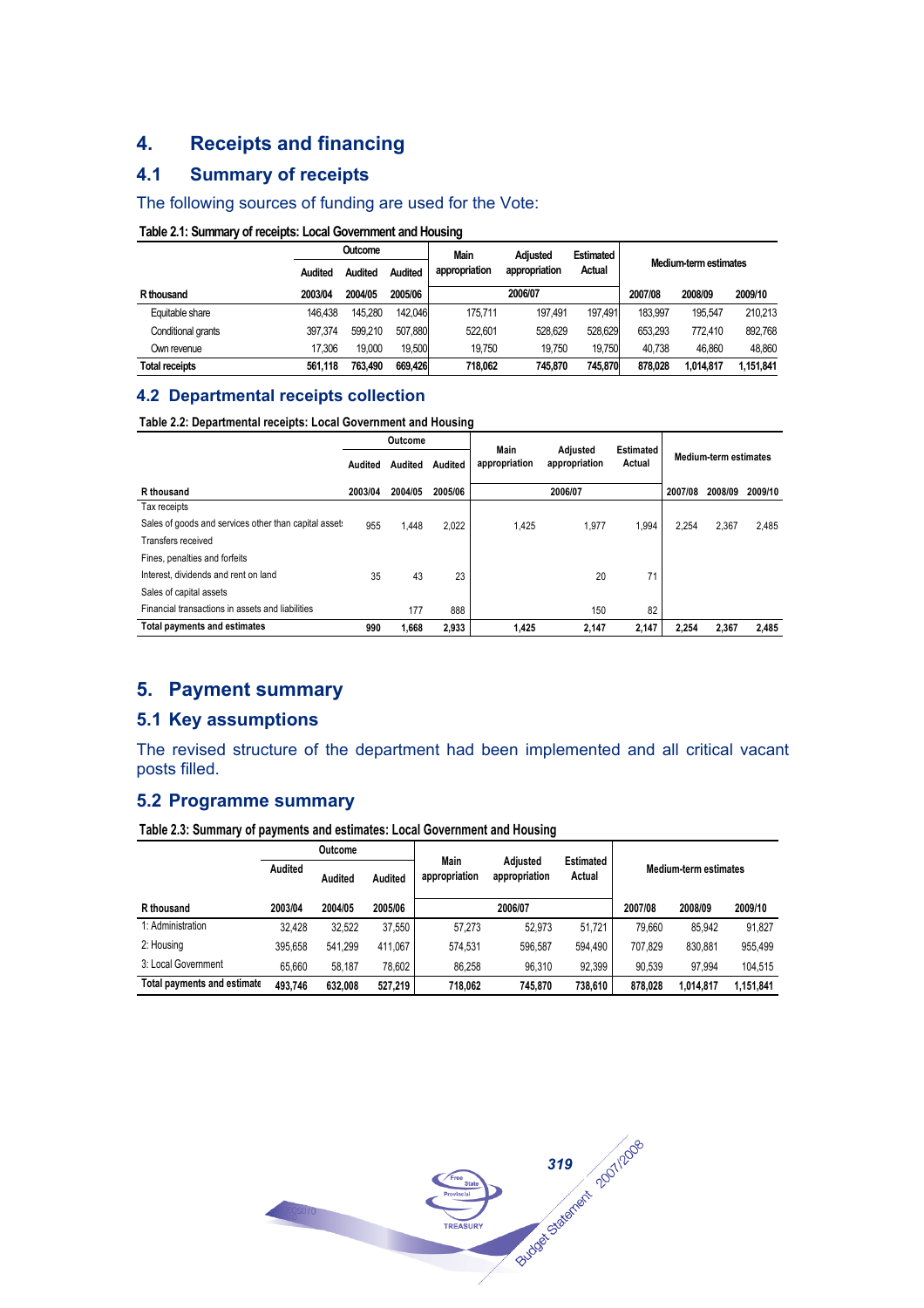## **5.3 Summary of economic classification**

|                                                  |         | Outcome |         | Main          |                           |                            |         |                       |           |
|--------------------------------------------------|---------|---------|---------|---------------|---------------------------|----------------------------|---------|-----------------------|-----------|
|                                                  | Audited | Audited | Audited | appropriation | Adjusted<br>appropriation | <b>Estimated</b><br>Actual |         | Medium-term estimates |           |
| R thousand                                       | 2003/04 | 2004/05 | 2005/06 |               | 2006/07                   |                            | 2007/8  | 2008/09               | 2009/10   |
| <b>Current payments</b>                          | 99,934  | 107,802 | 121,979 | 157,629       | 174,992                   | 168,487                    | 193,309 | 210,772               | 224,837   |
| Compensation of employees                        | 50,215  | 60,462  | 64,541  | 88,781        | 90,374                    | 85,812                     | 114,301 | 124,552               | 135,030   |
| Goods and services                               | 49,719  | 47,267  | 57,047  | 68,848        | 84,618                    | 82,519                     | 79,008  | 86,220                | 89,807    |
| Financial transactions in assets and liabilities |         | 73      | 391     |               |                           | 156                        |         |                       |           |
| <b>Transfers and subsidies</b>                   | 390,104 | 522,997 | 401,437 | 552,676       | 565,529                   | 565,199                    | 676,122 | 796,201               | 917,781   |
| Provinces and municipalities                     | 64,701  | 72,124  | 44,284  | 27,576        | 29,626                    | 29,608                     | 19,187  | 20,113                | 20,665    |
| Universities and technikons                      |         | 1,099   | 1,085   | 1.100         | 1.100                     | 1,100                      | 1.100   | 1.100                 | 1,100     |
| Non-profit institutions                          |         | 544     | 561     | 824           | 4,324                     | 4,085                      | 3.175   | 3.175                 | 3,200     |
| Households                                       | 325.403 | 449.230 | 355,507 | 523.176       | 530,479                   | 530,406                    | 652,660 | 771,813               | 892,816   |
| Payments for capital assets                      | 3.708   | 1,209   | 3,803   | 7,757         | 5,349                     | 4,924                      | 8.597   | 7,844                 | 9,223     |
| Buildings and fixed structures                   |         |         |         |               |                           |                            |         |                       |           |
| Machinery and equipment                          | 3.708   | 1,209   | 3,110   | 7.757         | 5,349                     | 4,924                      | 8,597   | 7,844                 | 9,223     |
| Software and other intangible assets             |         |         | 693     |               |                           |                            |         |                       |           |
| Total economic classification:                   | 493,746 | 632,008 | 527,219 | 718,062       | 745,870                   | 738,610                    | 878,028 | 1,014,817             | 1,151,841 |

#### **Table 2.4: Summary of payments and estimates by economic classification: Local Government and Housing**

## **5.4 Transfers to Local Government**

**Table 2.5: Summary of departmental transfers to local government by category**

|                                     |         | Outcome |                                                                                                               |        |         |        |         |         |         |  |
|-------------------------------------|---------|---------|---------------------------------------------------------------------------------------------------------------|--------|---------|--------|---------|---------|---------|--|
|                                     | Audited | Audited | Main<br>Adiusted<br>Revised<br>Medium-term estimates<br>appropriation<br>estimate<br>appropriation<br>Audited |        |         |        |         |         |         |  |
| R thousand                          | 2003/04 | 2004/05 | 2005/06                                                                                                       |        | 2006/07 |        | 2007/08 | 2008/09 | 2009/10 |  |
| Category B                          | 60.605  | 68.386  | 40.152                                                                                                        | 9.511  | 13.443  | 29.182 | 9.796   | 9,659   |         |  |
| Category C                          | 4,096   | 3,738   | 2.709                                                                                                         | 569    | 501     | 426    | 533     | 794     |         |  |
| Interprovincial transfers           |         |         | 1,423                                                                                                         |        |         |        |         |         |         |  |
| Unallocated funds                   |         |         |                                                                                                               | 17.496 | 15.682  |        | 8.858   | 9,660   | 20.665  |  |
| <b>Total payments and estimates</b> | 64.701  | 72.124  | 44.284                                                                                                        | 27.576 | 29.626  | 29.608 | 19.187  | 20.113  | 20.665  |  |

## **5.5 Transfers to Non-Governmental Institutions**

**Table 2.6: Summary of departmental transfers to Non-Governmental Institutions: Local Government and Housing**

|                                     | Outcome |         |         |                       |                           |                            |                       |       |       |  |
|-------------------------------------|---------|---------|---------|-----------------------|---------------------------|----------------------------|-----------------------|-------|-------|--|
|                                     | Audited | Audited |         | Main<br>appropriation | Adiusted<br>appropriation | <b>Estimated</b><br>Actual | Medium-term estimates |       |       |  |
| R thousand                          | 2003/04 | 2004/05 | 2005/06 |                       | 2007/08                   | 2008/09                    | 2009/10               |       |       |  |
| Total transfer to NGO's             |         | 544     | 561     | 824                   | 4.324                     | 4.085                      | 3.175                 | 3.175 | 3.200 |  |
| <b>Total payments and estimates</b> |         | 544     | 561     | 824                   | 4.324                     | 4.085                      | 3.175                 | 3.175 | 3.200 |  |

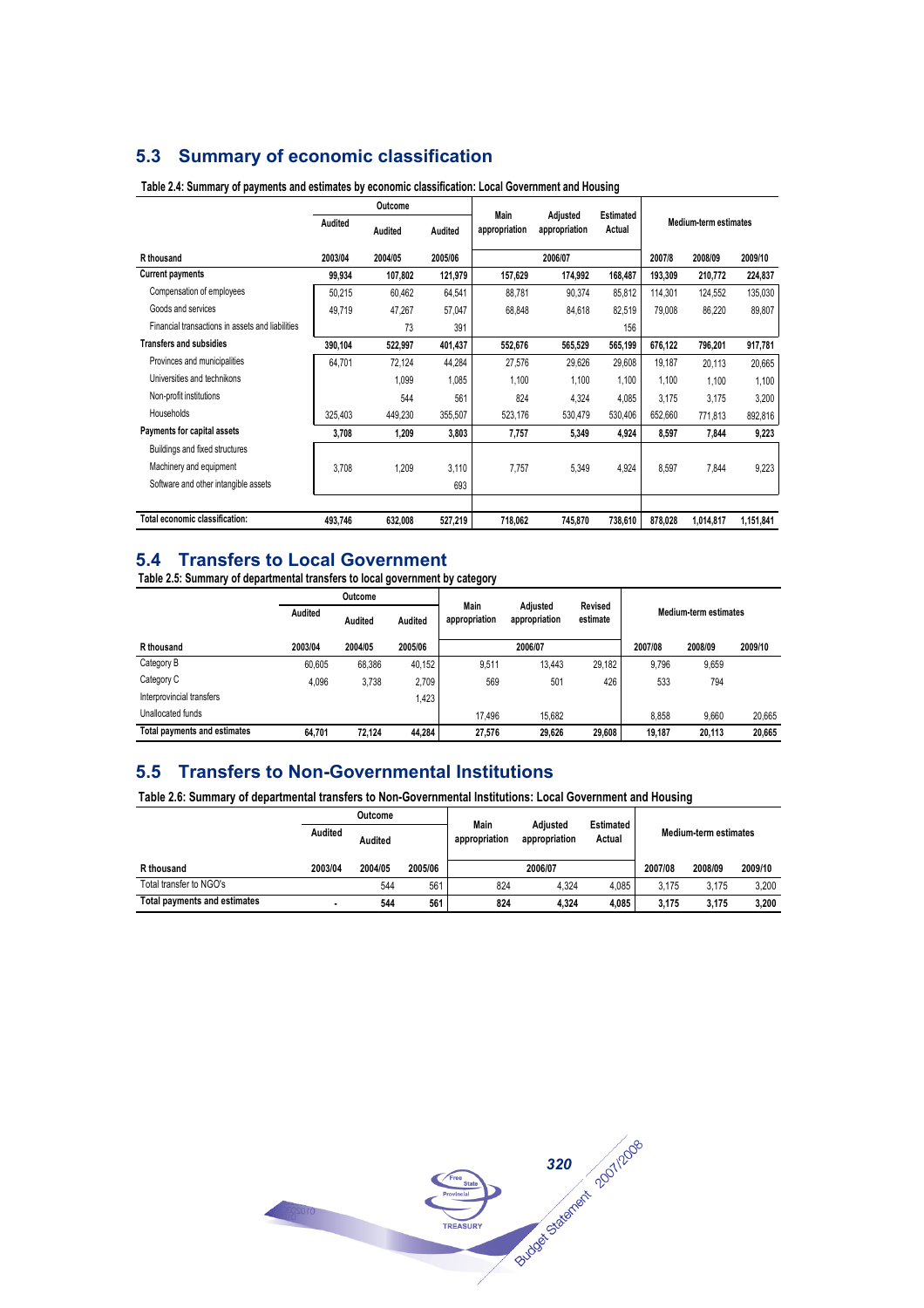## **6. Programme description**

## **6.1 Programme 1: Administration**

The aim of this programme is to gear and support the department on matters related to the effective and efficient functioning of the department

|                                                                                                 |         | Outcome        |                |                       | <b>Adiusted</b> | <b>Estimated</b> |         |                              |         |
|-------------------------------------------------------------------------------------------------|---------|----------------|----------------|-----------------------|-----------------|------------------|---------|------------------------------|---------|
|                                                                                                 | Audited | <b>Audited</b> | <b>Audited</b> | Main<br>appropriation | appropriation   | Actual           |         | <b>Medium-term estimates</b> |         |
| R thousand                                                                                      | 2003/04 | 2004/05        | 2005/06        |                       | 2006/07         |                  | 2007/08 | 2008/09                      | 2009/10 |
| <b>MEC</b>                                                                                      | 3.009   | 3.444          | 4.597          | 6.393                 | 5,871           | 5.493            | 5.719   | 6.205                        | 6,522   |
| Corporate Services                                                                              | 29.419  | 29,005         | 32,562         | 50.880                | 47.102          | 46,072           | 59.727  | 64.247                       | 69,068  |
| <b>District Services</b>                                                                        |         |                |                |                       |                 |                  | 14.214  | 15,490                       | 16,237  |
| Special Function: Losses                                                                        |         | 73             | 391            |                       |                 | 156              |         |                              |         |
| <b>Total payments and estimates</b>                                                             | 32,428  | 32.522         | 37.550         | 57.273                | 52.973          | 51,721           | 79.660  | 85.942                       | 91,827  |
| Table 2.8: Summary of payments and estimates per sub sub-programme: Programme 1: Administration |         |                |                |                       |                 |                  |         |                              |         |

#### **Table 2.7: Summary of payments and estimates per sub-programme: Programme 1: Administration**

|                                        |         | Outcome |         |                       |                           |                     |         |                              |         |  |
|----------------------------------------|---------|---------|---------|-----------------------|---------------------------|---------------------|---------|------------------------------|---------|--|
|                                        | Audited | Audited | Audited | Main<br>appropriation | Adjusted<br>appropriation | Estimated<br>Actual |         | <b>Medium-term estimates</b> |         |  |
| R thousand                             | 2003/04 | 2004/05 | 2005/06 | 2006/07               |                           |                     | 2007/08 | 2008/09                      | 2009/10 |  |
| <b>MEC</b>                             | 3.009   | 3,444   | 4,597   | 6,393                 | 5,871                     | 5,493               | 5,719   | 6,205                        | 6,522   |  |
| <b>MEC</b>                             | 3,009   | 3,444   | 4,597   | 6,393                 | 5,871                     | 5,493               | 5,719   | 6,205                        | 6,522   |  |
| <b>Corporate Services</b>              | 29.419  | 29,005  | 32,562  | 50,880                | 47,102                    | 46,072              | 59,727  | 64,247                       | 69,068  |  |
| <b>Support Services</b>                | 29.419  | 29.005  | 16.672  | 30.436                | 30.158                    | 30,158              | 35.158  | 37,357                       | 40,335  |  |
| <b>Budget and Financial Management</b> |         |         | 15,890  | 20,444                | 16,944                    | 15,914              | 24,569  | 26,890                       | 28,733  |  |
| <b>District Services</b>               |         |         | ٠       |                       |                           | $\blacksquare$      | 14,214  | 15,490                       | 16,237  |  |
| DC 16 to DC 20                         |         |         |         |                       |                           |                     | 14,214  | 15,490                       | 16,237  |  |
| <b>Special Functions: Losses</b>       |         | 73      | 391     | $\blacksquare$        | ٠                         | 156                 |         |                              |         |  |
| Theft and Losses                       |         | 73      | 391     |                       |                           | 156                 |         |                              |         |  |
| <b>Total payments and estimates</b>    | 32.428  | 32.522  | 37,550  | 57,273                | 52,973                    | 51,721              | 79,660  | 85.942                       | 91,827  |  |

#### **Table 2.9: Summary of payments and estimates by economic classification: Programme 1: Administration**

|                                                  |         | Outcome |         | Main                           | Adjusted |                     |                              |         |         |  |
|--------------------------------------------------|---------|---------|---------|--------------------------------|----------|---------------------|------------------------------|---------|---------|--|
|                                                  | Audited | Audited | Audited | appropriation<br>appropriation |          | Estimated<br>Actual | <b>Medium-term estimates</b> |         |         |  |
| R thousand                                       | 2003/04 | 2004/05 | 2005/06 |                                | 2006/07  |                     | 2007/08                      | 2008/09 | 2009/10 |  |
| <b>Current payments</b>                          | 31,507  | 31,999  | 36,306  | 50,393                         | 44,185   | 43,109              | 70.360                       | 76,862  | 81,206  |  |
| Compensation of employees                        | 13,628  | 18,246  | 17,321  | 25,512                         | 21,312   | 20,653              | 44,305                       | 48,180  | 52,191  |  |
| Goods and services                               | 17,879  | 13.680  | 18.594  | 24,881                         | 22.873   | 22,300              | 26.055                       | 28,682  | 29,015  |  |
| Financial transactions in assets and liabilities |         | 73      | 391     |                                |          | 156                 |                              |         |         |  |
| <b>Transfers and subsidies</b>                   |         | 139     | 63      | 3,337                          | 6,779    | 6,761               | 3,435                        | 3,575   | 4,008   |  |
| Provinces and municipalities                     |         | 53      | 51      | 72                             | 14       | 13                  |                              |         |         |  |
| Non-profit Institution                           |         |         |         |                                | 3,500    | 3,500               |                              |         |         |  |
| <b>Households</b>                                |         | 86      | 12      | 3,265                          | 3,265    | 3,248               | 3.435                        | 3,575   | 4,008   |  |
| Payments for capital assets                      | 921     | 384     | 1.181   | 3,543                          | 2,009    | 1,851               | 5.865                        | 5,505   | 6,613   |  |
| Buildings and fixed structures                   |         |         |         |                                |          |                     |                              |         |         |  |
| Machinery and equipment                          | 921     | 384     | 488     | 3.543                          | 2.009    | 1.851               | 5.865                        | 5,505   | 6,613   |  |
| Software and other intangible assets             |         |         | 693     |                                |          |                     |                              |         |         |  |
| Total economic classification:                   | 32,428  | 32,522  | 37,550  | 57,273                         | 52,973   | 51,721              | 79,660                       | 85,942  | 91,827  |  |

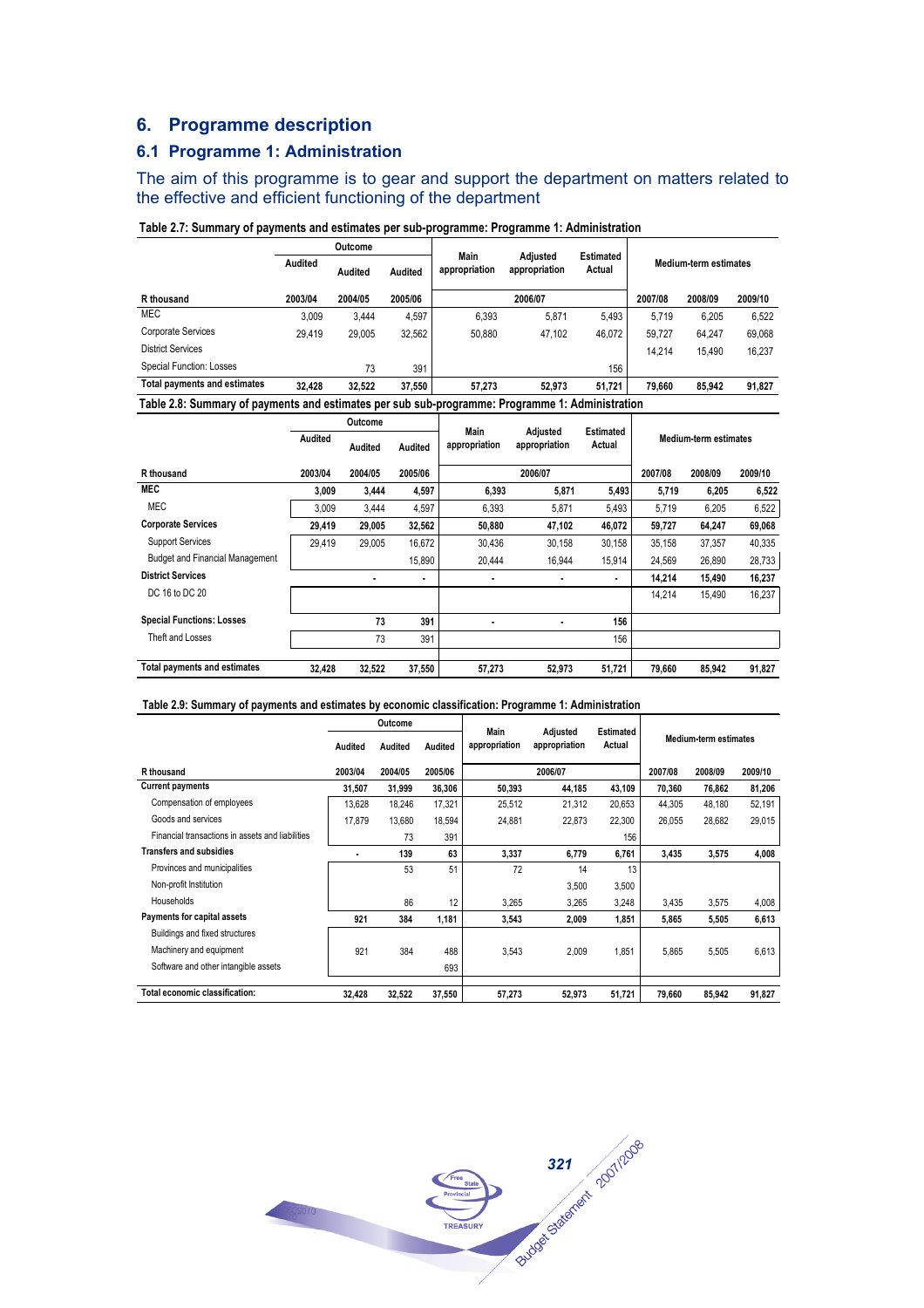## **6.2 Programme 2: Housing**

## **Aim**

The aim of the programme is to manage housing delivery, develop and sustain infrastructure delivery.

## **Programme description**

The Programme consists of the following functions:

- Housing performance/subsidy administration
- Urban renewal and human settlement
- Housing planning and research
- Facilitation of the provision of effectively managed Institutional Housing in areas where there is high demand
- Facilitate Housing Capacity Building
- Effective Contract Management
- Housing Asset Management

#### **Table 2.10: Summary of payments and estimates per sub-programme: Programme 2: Housing**

|                                    |         | Outcome |         |                       | <b>Adiusted</b>              | <b>Estimated</b> |         |         |         |
|------------------------------------|---------|---------|---------|-----------------------|------------------------------|------------------|---------|---------|---------|
|                                    | Audited | Audited | Audited | Main<br>appropriation | <b>Medium-term estimates</b> |                  |         |         |         |
| R thousand                         | 2003/04 | 2004/05 | 2005/06 |                       | 2006/07                      |                  | 2007/08 | 2008/09 | 2009/10 |
| Housing Planning and Research      | 7.105   | 12.087  | 8.709   | 13.350                | 11.550                       | 10.244           | 13.127  | 14.269  | 15.280  |
| Housing Development Implementation | 388.553 | 524.393 | 393.251 | 552.122               | 578.178                      | 577.972          | 685.643 | 807.125 | 930.628 |
| <b>Housing Property Management</b> |         | 4.819   | 9.107   | 9.059                 | 6.859                        | 6.274            | 9.059   | 9.487   | 9.591   |
| Total payments and estimates       | 395.658 | 541.299 | 411.067 | 574.531               | 596.587                      | 594.490          | 707.829 | 830,881 | 955.499 |

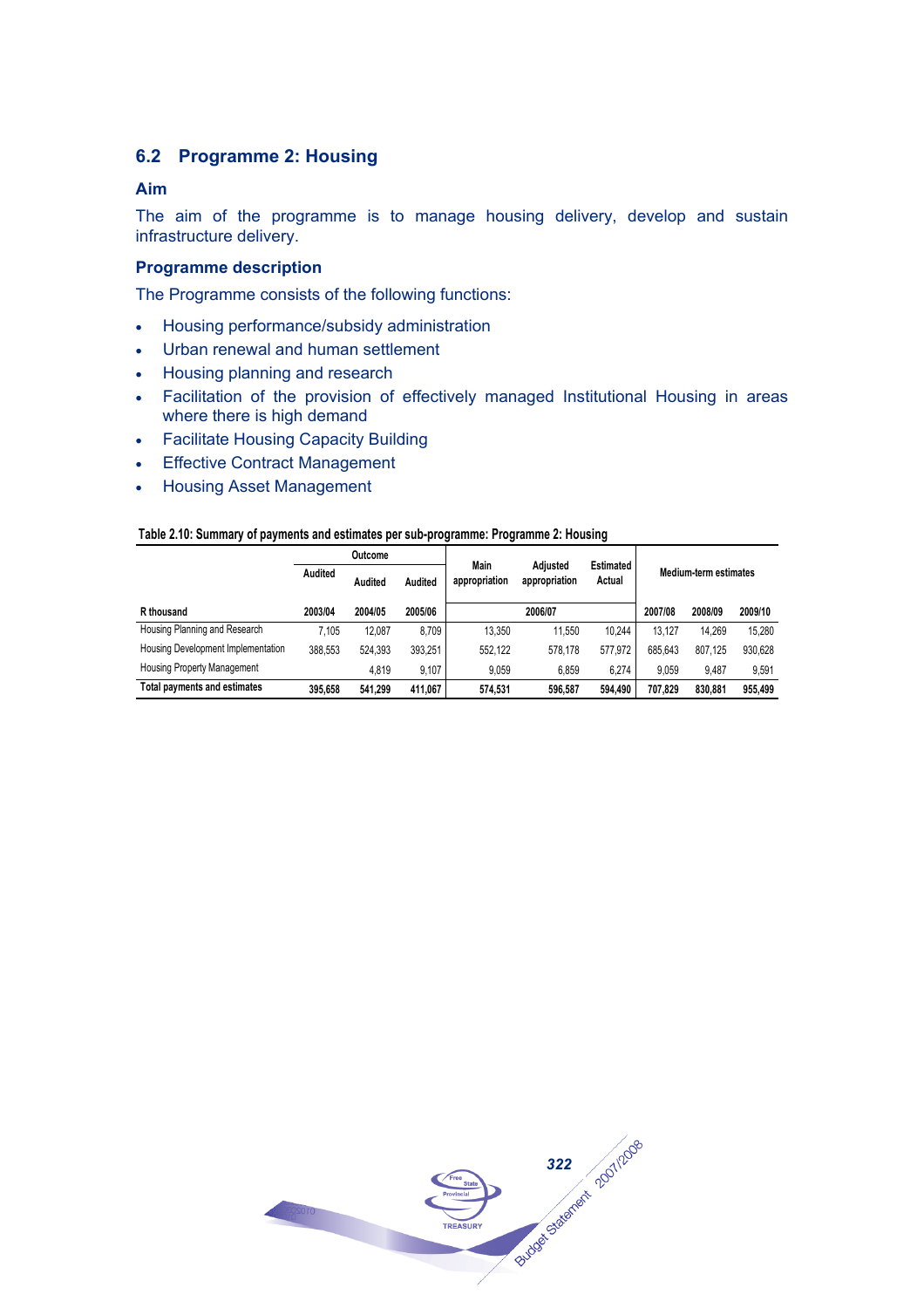| Table 2.11: Summary of payments and estimates per sub sub-programme: Programme 2: Housing |  |  |  |  |  |  |
|-------------------------------------------------------------------------------------------|--|--|--|--|--|--|
|                                                                                           |  |  |  |  |  |  |

|                                                                                        | Outcome |         | Main    |               | <b>Estimated</b>          |         |         |                       |         |
|----------------------------------------------------------------------------------------|---------|---------|---------|---------------|---------------------------|---------|---------|-----------------------|---------|
|                                                                                        | Audited | Audited | Audited | appropriation | Adjusted<br>appropriation | Actual  |         | Medium-term estimates |         |
| R thousand                                                                             | 2003/04 | 2004/05 | 2005/06 |               | 2006/07                   |         | 2007/08 | 2008/09               | 2009/10 |
| <b>Housing Planning and Research</b>                                                   | 7.105   | 12.087  | 8.709   | 13,350        | 11,550                    | 10.244  | 13.127  | 14,269                | 15,280  |
| Administration                                                                         | 7.105   | 10.080  | 8.709   | 13,350        | 11,550                    | 10.244  | 13.127  | 14.269                | 15,280  |
| Policy                                                                                 |         |         |         |               |                           |         |         |                       |         |
| Planning                                                                               |         | 1,997   |         |               |                           |         |         |                       |         |
| Research                                                                               |         | 10      |         |               |                           |         |         |                       |         |
| <b>Housing Development Implementation</b>                                              | 388,553 | 524,393 | 393,251 | 552,122       | 578,178                   | 577,972 | 685,643 | 807,125               | 930,628 |
| Administration                                                                         | 63.150  | 8.956   | 37,903  | 27.290        | 42.422                    | 42.306  | 30.632  | 32.912                | 35,735  |
| <b>Individual Housing Subsidies</b>                                                    |         | 16.782  | 812     | 14,339        | 14,339                    | 14,339  | 9.459   | 9.459                 | 9,459   |
| Project-Linked Subsidies                                                               | 325.403 | 422.111 | 345.199 | 305.611       | 319.092                   | 319.092 | 435.914 | 555.031               | 675,389 |
| <b>Peoples Housing Process</b>                                                         |         | 45.692  | 3.458   | 165.592       | 159.654                   | 159.564 | 173.870 | 173.870               | 173,870 |
| <b>Emergency Housing Asssistance</b>                                                   |         |         |         | 12,419        | 12,419                    | 12.419  | 10.000  | 10.000                | 10,000  |
| <b>Institutional Subsidies</b>                                                         |         | 7.713   | 456     | 12.000        | 12.000                    | 12.000  | 10.000  | 10.000                | 10,000  |
| Urban Restructuring Programme (Higher density individual ownership and Social Housing) |         |         |         | 6,731         | 10,112                    | 10,112  | 7,068   | 7,153                 | 7,475   |
| Affordable State Rental (Public Sector Hostel Redevelopment)                           |         |         | 2.412   | 4.000         | 4.000                     | 4,000   | 4.350   | 4,350                 | 4,350   |
| Rural Housing Programme                                                                |         | 23,139  | 3.011   | 4,140         | 4,140                     | 4,140   | 4.350   | 4,350                 | 4,350   |
| <b>Housing Property Management</b>                                                     |         | 4,819   | 9.107   | 9,059         | 6.859                     | 6,274   | 9.059   | 9,487                 | 9,591   |
| Administration                                                                         |         | 4.819   | 9.107   | 8,836         | 6,636                     | 6,051   | 7.819   | 8,231                 | 8,335   |
| Sales and transfer of Housing Properties                                               |         |         |         | 36            | 36                        | 36      | 40      | 42                    | 42      |
| Enhanced Extended Discount Benefit Scheme                                              |         |         |         |               |                           |         | 1.000   | 1.000                 | 1,000   |
| Housing Properties Maintenance                                                         |         |         |         | 187           | 187                       | 187     | 200     | 214                   | 214     |
| <b>Total payments and estimates</b>                                                    | 395.658 | 541.299 | 411,067 | 574,531       | 596,587                   | 594.490 | 707,829 | 830,881               | 955,499 |

#### **Table 2.12: Summary of payments and estimates by economic classification: Programme 2: Housing**

|                                                  | Outcome |         | Main    |               |                           |                            |         |                       |         |
|--------------------------------------------------|---------|---------|---------|---------------|---------------------------|----------------------------|---------|-----------------------|---------|
|                                                  | Audited | Audited | Audited | appropriation | Adjusted<br>appropriation | <b>Estimated</b><br>Actual |         | Medium-term estimates |         |
| R thousand                                       | 2003/04 | 2004/05 | 2005/06 |               | 2006/07                   |                            | 2007/08 | 2008/09               | 2009/10 |
| <b>Current payments</b>                          | 23,380  | 29,157  | 30,488  | 43,516        | 56,256                    | 54,367                     | 49.328  | 53,211                | 56,847  |
| Compensation of employees                        | 14,551  | 17,840  | 18,327  | 23,366        | 22,027                    | 20,703                     | 24,235  | 26,444                | 28,233  |
| Goods and services                               | 8,829   | 11,317  | 12,161  | 20,150        | 34,229                    | 33,664                     | 25,093  | 26,767                | 28,614  |
| Financial transactions in assets and liabilities |         |         |         |               |                           |                            |         |                       |         |
| <b>Transfers and subsidies</b>                   | 370,932 | 511,842 | 379,420 | 527,672       | 538,458                   | 538,385                    | 657,273 | 776,441               | 897,222 |
| Provinces and municipalities                     | 45,529  | 61,743  | 22,855  | 6,811         | 10,144                    | 10,127                     | 7,068   | 7,153                 | 7,475   |
| Universities and technikons                      |         | 1,099   | 1,085   | 1,100         | 1,100                     | 1,100                      | 1,100   | 1.100                 | 1,100   |
| Households                                       | 325,403 | 449,000 | 355,480 | 519,761       | 527,214                   | 527,158                    | 649,105 | 768,188               | 888,647 |
| Payments for capital assets                      | 1,346   | 300     | 1,159   | 3,343         | 1,873                     | 1,738                      | 1,228   | 1,229                 | 1,430   |
| Buildings and fixed structures                   |         |         |         |               |                           |                            |         |                       |         |
| Machinery and equipment                          | 1,346   | 300     | 1,159   | 3,343         | 1,873                     | 1,738                      | 1,228   | 1,229                 | 1,430   |
| Land and subsoil assets                          |         |         |         |               |                           |                            |         |                       |         |
|                                                  |         |         |         |               |                           |                            |         |                       |         |
| Total economic classification:                   | 395,658 | 541,299 | 411,067 | 574,531       | 596,587                   | 594,490                    | 707,829 | 830,881               | 955,499 |

## **Policies, priorities and strategic objectives**

## **Strategic Goal 2:**

Enhanced Sustainable Human Settlements to communities in the Free State Province by 2014.

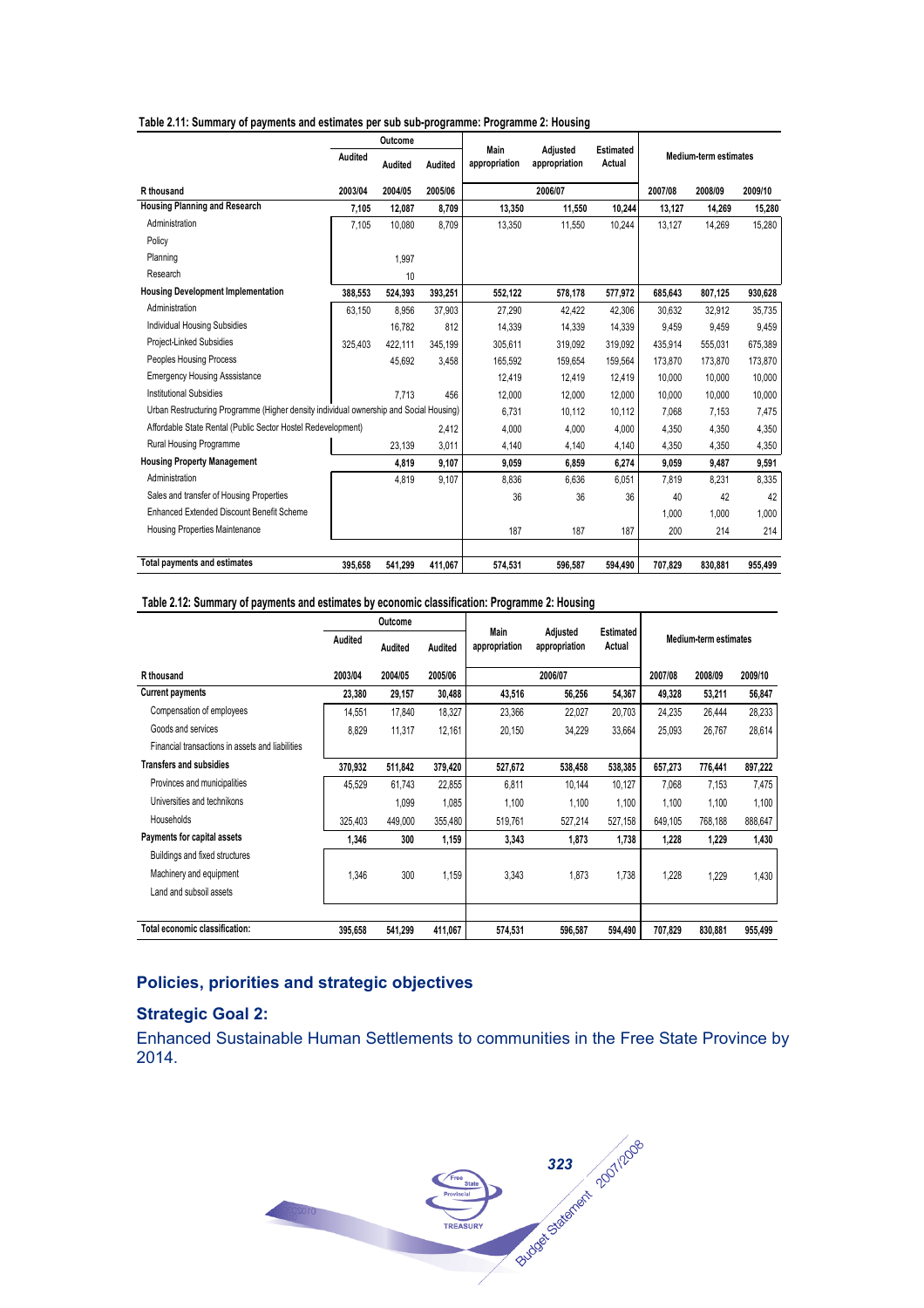## **Strategic Objectives:**

- To ensure the effective and efficient delivery of housing in the Free State.
- To ensure the effective and efficient delivery of housing opportunities in terms of National and Provincial Housing Programmes.
- To rehabilitate dysfunctional areas with the notion of economic and social development.
- To effectively and efficiently manage housing assets

## **Strategic Objective No.2.1:** To ensure effective planning for Housing and Sustainable Human Settlements

| <b>Measurable Objectives</b>                                        | <b>Performance measures</b>                                                                                                                                                                                                                       | <b>Performance Targets 2007/08</b>                                               |  |
|---------------------------------------------------------------------|---------------------------------------------------------------------------------------------------------------------------------------------------------------------------------------------------------------------------------------------------|----------------------------------------------------------------------------------|--|
| To conduct housing research                                         | Conduct research and submit findings on the<br>following:<br>Alternative housing methods<br>$\bullet$<br><b>Building materials</b><br>٠<br>Populate and facilitate the implementation of<br>alternative housing methods and building<br>materials | 2 Research findings published and<br>implemented in identified<br>municipalities |  |
| To provide a regulatory framework<br>for housing delivery           | Review and update the following policies:<br>Child Headed Households<br>$\bullet$<br><b>Beneficiary waiting lists</b><br>$\bullet$<br>Pre Emptive rights                                                                                          | 3 policies, guidelines and/or<br>strategies developed                            |  |
|                                                                     | Populate and facilitate the implementation of<br>the above updated policies within all<br>municipalities                                                                                                                                          | 3 policies and strategies updated<br>and implemented                             |  |
|                                                                     | Develop and facilitate the implementation of the<br>Multi-Year Housing Delivery Plan (Prov PoA<br>12.2.1)                                                                                                                                         | 100% Updated Multi-year Housing<br><b>Delivery Plan</b>                          |  |
| To provide capacity and support to<br>municipalities with regard to | Monitor and enforce quality and<br><b>EPWP</b><br>compliance in housing delivery:                                                                                                                                                                 |                                                                                  |  |
| housing delivery in line with the<br><b>Housing Act</b>             | Enhance EPWP principles in housing<br>projects                                                                                                                                                                                                    | All identified housing projects                                                  |  |
|                                                                     | <b>Enrol Housing Projects</b>                                                                                                                                                                                                                     | 100% enrolment of NHBRC in all<br><b>PLS</b> projects                            |  |
|                                                                     | Support and assist with the accreditation of<br><b>Mangaung Local Municipality</b><br>Hands on capacity building in municipalities                                                                                                                | Mangaung<br>Local<br><b>Municipality</b><br><b>Accredited on Level 1</b>         |  |
|                                                                     | <b>Conduct workshops</b>                                                                                                                                                                                                                          | 4 training workshops conducted                                                   |  |
|                                                                     | Provide 8 training workshops and courses to<br>municipalities (Prov PoA 12.1.3)                                                                                                                                                                   | 8 training programmes completed                                                  |  |
|                                                                     | <b>Conduct Consumer Education training</b>                                                                                                                                                                                                        | 5000 beneficiaries educated                                                      |  |
|                                                                     | Learnership on Community House builder<br>managed for 600 learners                                                                                                                                                                                |                                                                                  |  |
|                                                                     | Develop Brochures on the BNG/Turn Around<br><b>Strategy</b>                                                                                                                                                                                       |                                                                                  |  |

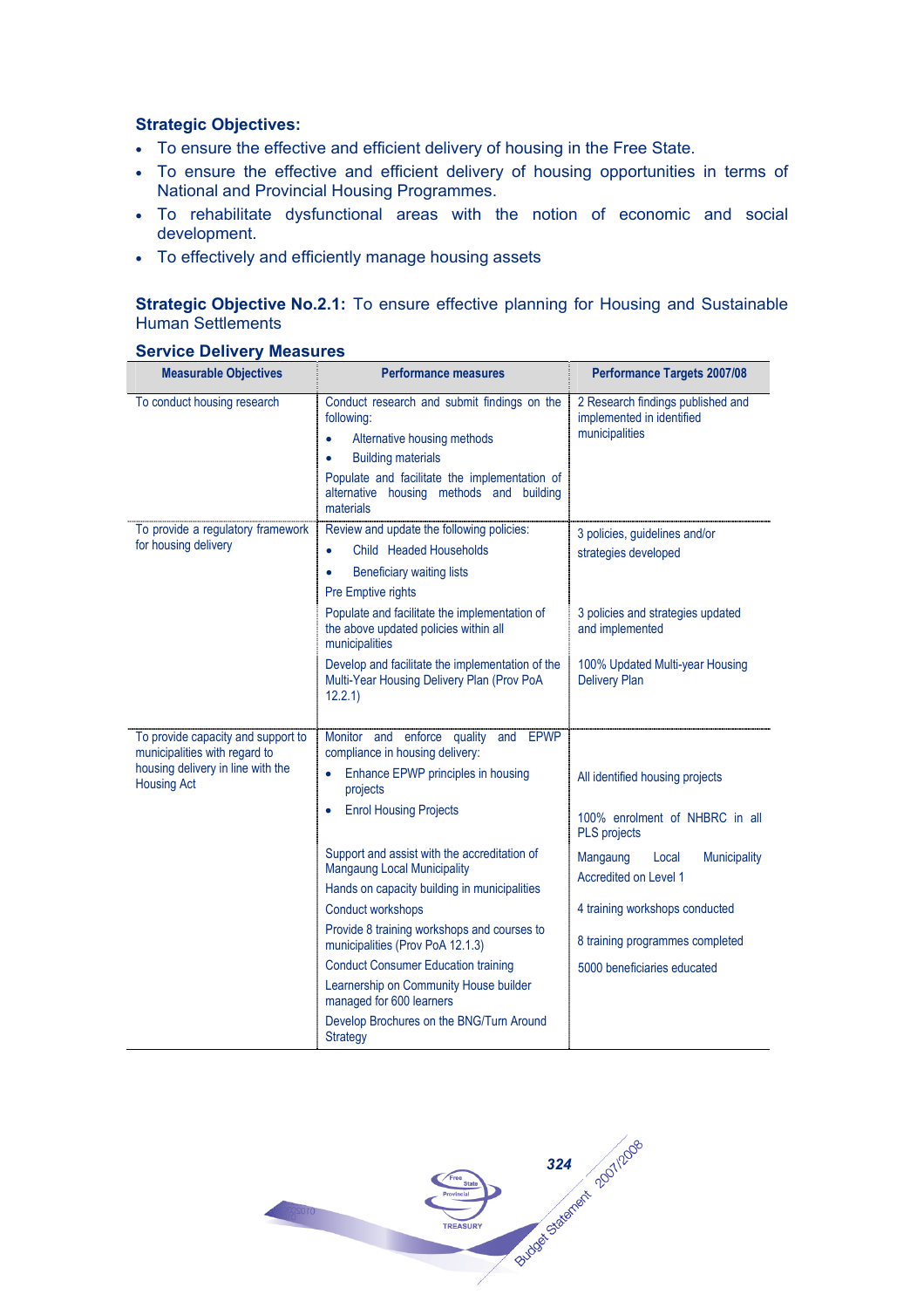| <b>Measurable Objectives</b>                                                                                                            | <b>Performance measures</b>                                                                                                     | <b>Performance Targets 2007/08</b>                                                                         |
|-----------------------------------------------------------------------------------------------------------------------------------------|---------------------------------------------------------------------------------------------------------------------------------|------------------------------------------------------------------------------------------------------------|
| To provide capacity and support to<br>municipalities<br>with<br>regard<br>to<br>housing delivery in line with the<br><b>Housing Act</b> | Build institutional capacity through partnerships:<br>Foster and formalise relationships with possible<br>partners              | Five partnerships established                                                                              |
| Land tenure rights are upgraded                                                                                                         | Finalise and implement the Land Tenure<br><b>Strategy</b>                                                                       | 5000 deeds of transfer registered in<br>favour of qualifying beneficiaries<br>80 township registers opened |
|                                                                                                                                         | Ensure the registration of 500 deeds of transfer<br>Facilitate the opening of township registers in<br>respect 30 General plans | 10 parcels of land transferred to the<br>municipalities for development<br>purposes                        |
|                                                                                                                                         | Develop and implement a land acquisition<br>strategy                                                                            | Hectares of state land acquired or<br>privately owned land purchased for<br>housing development            |
| To manage housing information                                                                                                           | To provide reliable and accurate data:<br>Clean and maintain data on HSS<br>Interface with BAS                                  | 100% reliable data on HSS                                                                                  |
| To upgrade informal settlements                                                                                                         | Pilot Socio Economic Projects in partnership<br>with stakeholders                                                               | 6 Informal settlements upgraded                                                                            |
|                                                                                                                                         | Conduct feasibility studies and produce reports<br>Approve business plans and allocate for<br>planning and surveying            | 2 Socio Economic projects piloted                                                                          |
| To create integrated and functional<br>human settlements (Spatial<br>restructuring and Integration)                                     | Socio Economic surveys conducted<br>Identify and pilot 6 human settlement projects<br>(Prov PoA 12.3.1)                         | 1 Socio Economic Survey conducted<br>6 human settlement projects<br>identified                             |

## **Strategic Objective No.2.2:** To ensure the effective delivery of Housing opportunities in relation to National Housing Programmes

| <b>Measurable Objectives</b>                                                                            | <b>Performance measures</b>                                                                  | <b>Performance Targets 2007/08</b>                                                                                                                                                                                                                                                                                                             |
|---------------------------------------------------------------------------------------------------------|----------------------------------------------------------------------------------------------|------------------------------------------------------------------------------------------------------------------------------------------------------------------------------------------------------------------------------------------------------------------------------------------------------------------------------------------------|
| To ensure the successful<br>implementation of the Breaking<br>New Ground - / Turn Around<br>Strategy    | Monitor, evaluate and report on the<br>implementation of the BNG and Turn Around<br>Strategy | 100% Implementation of the BNG<br><b>Strategy/ Turn Around Strategy</b><br>100% Increase on the understanding<br>and awareness of officials and<br>stakeholders on the BNG and Turn<br>Around Strategy enhanced                                                                                                                                |
| To provide individual subsidies to<br>qualifying beneficiaries in<br>accordance with the housing policy | Allocate and approve 14278 subsidies                                                         | No. of subsidies allocated and<br>approved:<br>2400 PHP<br>9813 project linked<br>۰<br>20 Emergency housing<br>٠<br>315 Social Housing<br>٠<br>200 individual subsidies<br>۰<br>300 Farm Worker<br>$\bullet$<br>100 Relocation / rightsizing<br>٠<br>100 Housing Finance-linked<br>۰<br>1000 women-headed<br>households<br>30 disabled persons |

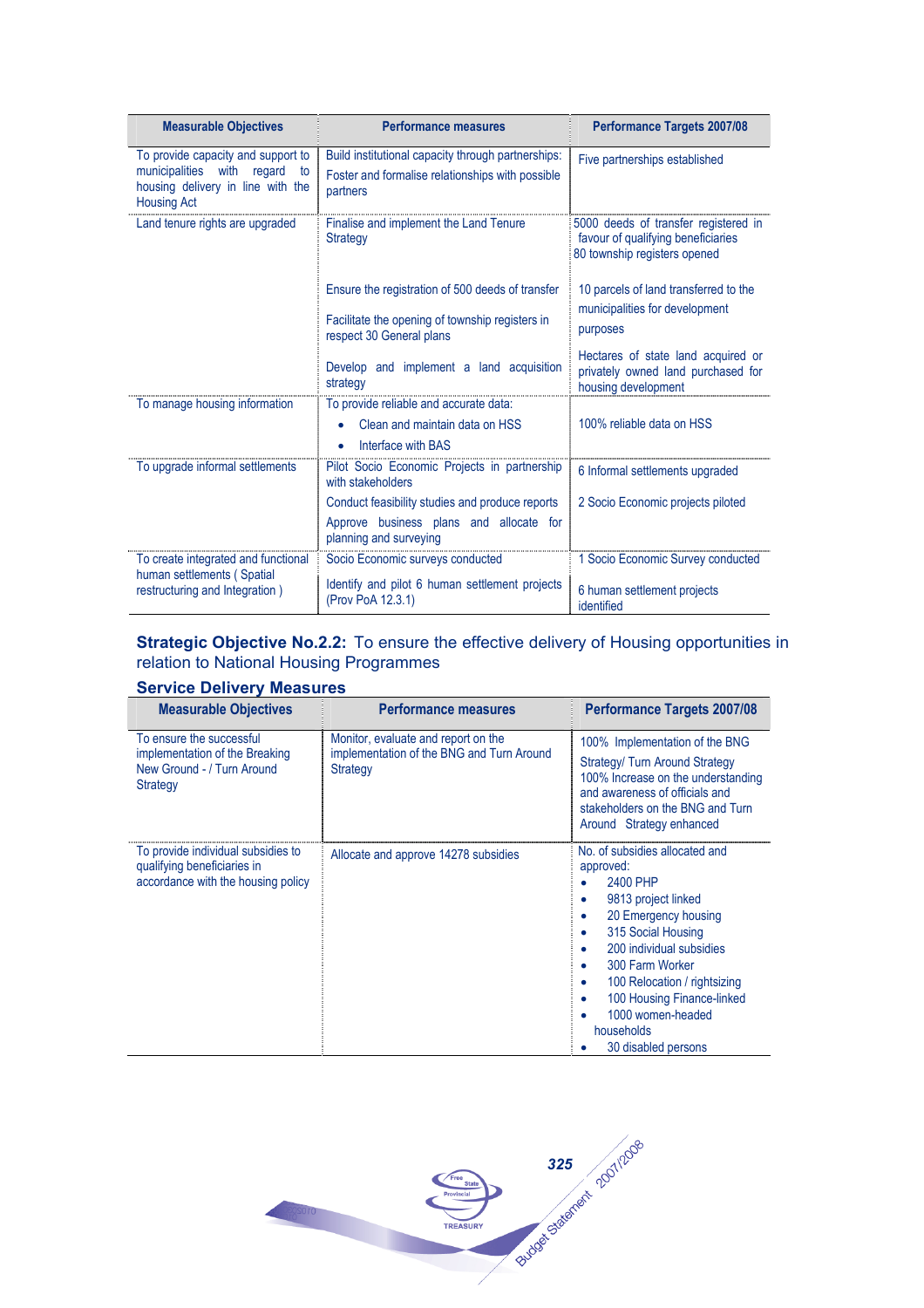| <b>Measurable Objectives</b>                                                    | <b>Performance measures</b>                                                                                                                                                                      | <b>Performance Targets 2007/08</b>                                                                                  |
|---------------------------------------------------------------------------------|--------------------------------------------------------------------------------------------------------------------------------------------------------------------------------------------------|---------------------------------------------------------------------------------------------------------------------|
| To facilitate and fast-track the<br>construction and rectification of<br>houses | Monitor and report on the construction of<br>houses (Prov PoA 12.1.1)                                                                                                                            | 14 278 Houses constructed<br>500 Special Projects (Youth, Slum<br>Developments, 16 Days of Activism<br>$-32$ houses |
|                                                                                 | Provide mentorship to and support contractors:                                                                                                                                                   | 34 Emerging contractors                                                                                             |
|                                                                                 | Interact with CETA, NHBRC<br>$\bullet$                                                                                                                                                           | participating and empowered in                                                                                      |
|                                                                                 | Manage formal training                                                                                                                                                                           | housing delivery                                                                                                    |
|                                                                                 | programme for contractors                                                                                                                                                                        | 15 Women contractors engaged                                                                                        |
|                                                                                 | Finalize agreement on the modalities for<br>utilizing the R42 billion set aside by the<br>financial institutions for housing development<br>for poor and middle-income groups (Nat. PoA<br>4.1.4 | through the various housing<br>programmes                                                                           |
|                                                                                 | To ensure implementation of the programme<br>on rectification of houses with structural<br>defects (15/03/1994-31/03/2002):                                                                      | 745 Houses with defects rectified                                                                                   |
|                                                                                 | Finalizing validation of the<br>$\bullet$<br>incomplete houses in remaining<br>districts                                                                                                         |                                                                                                                     |
|                                                                                 | Completion of the incomplete<br>houses                                                                                                                                                           |                                                                                                                     |
|                                                                                 | <b>Technical Management on all</b><br>projects                                                                                                                                                   |                                                                                                                     |
|                                                                                 | Rectify defect houses (Nat PoA<br>12.1.2)                                                                                                                                                        |                                                                                                                     |

## **Strategic Objective No. 2.3:**

To build the Institutional Human resource Capacity to deliver Sustainable Human Settlements – 15% of the Branch's Budget

| <b>Measurable Objectives</b>                         | <b>Performance measures</b>                                                                              | <b>Performance Targets 2007/08</b>                                                              |
|------------------------------------------------------|----------------------------------------------------------------------------------------------------------|-------------------------------------------------------------------------------------------------|
| To regulate rental housing within the<br>Province    | Render an effective and efficient secretariat<br>and advisory service to the Rental Housing<br>Tribunal  | 100% cases submitted to the Rental<br><b>Housing Tribunal</b>                                   |
|                                                      | Advocate the Rental Housing Tribunal and<br>Social Housing policies                                      | 100% Increase in the understanding<br>of and awareness of the Rental<br><b>Housing Tribunal</b> |
| To effectively and efficiently<br>manage all rentals | Transfer identified units to beneficiaries<br>through the Discount Benefit Scheme                        | 1000 Units transferred to<br>beneficiaries                                                      |
|                                                      | Devolve identified rental units to<br>municipalities in terms of section 15 of the<br><b>Housing Act</b> | All identified rental units devolved to<br>municipalities                                       |
|                                                      | To verify occupancy and rental agreements                                                                |                                                                                                 |
|                                                      | Pilot rental housing stock for the poor (Nat<br>PoA 4.1.6)                                               | agreements verified                                                                             |

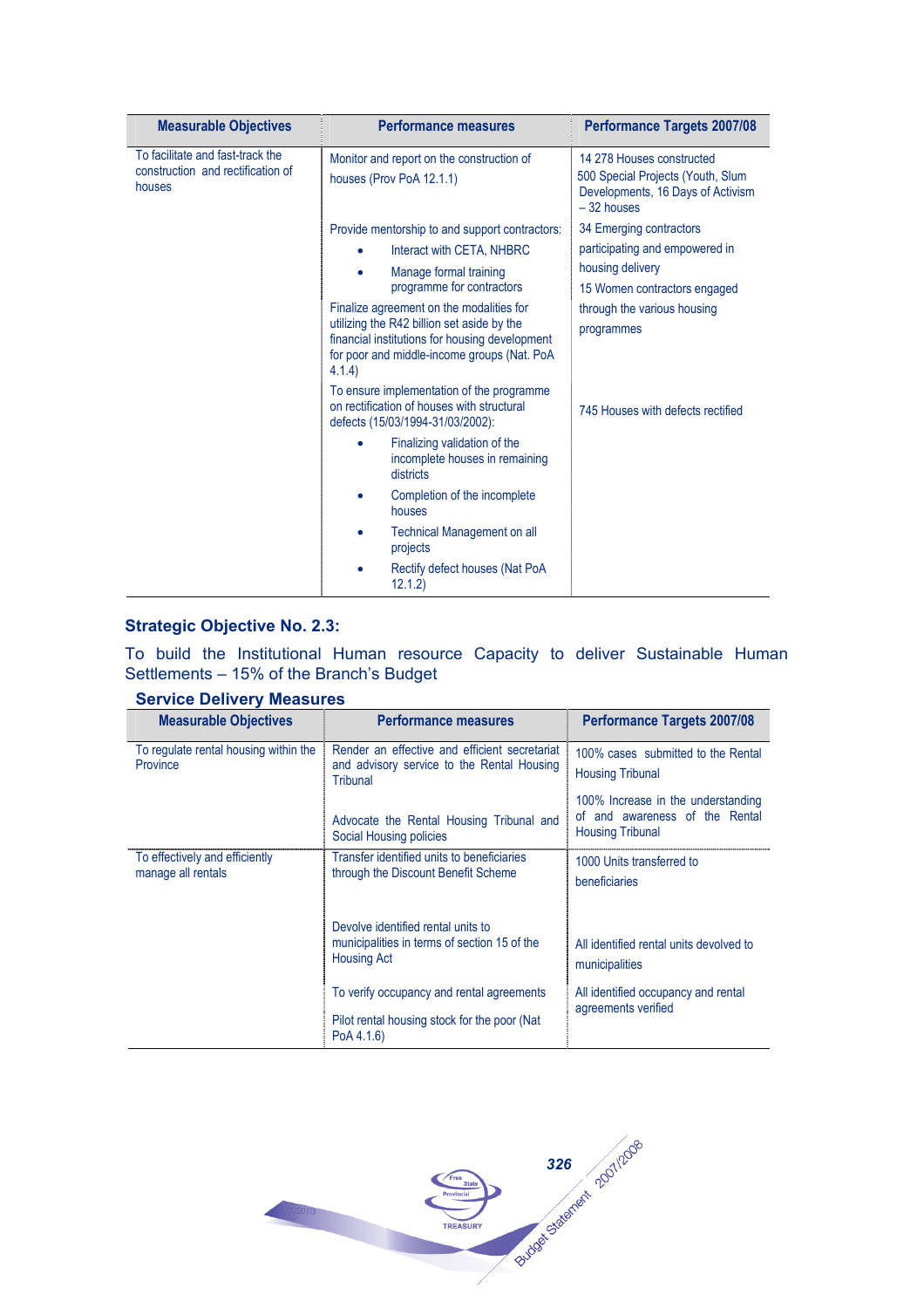## **6.3 Programme 3: Local Government**

The programme aims at establishing, monitoring, regulating, strengthening, supporting and capacitating municipalities and traditional leadership institutions in terms of the Constitution of 1996. The programme also aims to render support services regarding Disaster Management, planning and development.

## **Programme description**

The Programme consists of the following:

- Municipal Administration
- Municipal Finances
- Spatial Planning
- IGR and community participation
- Integrated Development Planning and Local Economic Development
- Municipal Infrastructure Services
- Disaster Management
- Traditional Affairs
- Free Basic Services and Partnerships

#### **Table 2.13: Summary of payments and estimates per sub-programme: Programme 3: Local Government**

|                              | Outcome<br>Main |         |         | Adiusted<br><b>Estimated</b> |               |        |         |                       |         |
|------------------------------|-----------------|---------|---------|------------------------------|---------------|--------|---------|-----------------------|---------|
|                              | Audited         | Audited | Audited | appropriation                | appropriation | Actual |         | Medium-term estimates |         |
| R thousand                   | 2003/04         | 2004/05 | 2005/06 |                              | 2006/07       |        | 2007/08 | 2008/09               | 2009/10 |
| Municipal Administration     | 39.940          | 7,421   | 16,473  | 12.358                       | 29.530        | 29,238 | 16.077  | 17.345                | 18,553  |
| <b>Municipal Finance</b>     |                 | 24.902  | 14,331  | 11.099                       | 8,599         | 7,825  | 13,126  | 13,992                | 15,076  |
| Municipal Infrastructure     |                 | 377     | 17.491  | 19,630                       | 22.116        | 21.777 | 21,115  | 23,094                | 24,031  |
| Disaster Management          | .654            | 2,363   | 4,131   | 5.195                        | 5,195         | 4,582  | 4,591   | 5,063                 | 5,623   |
| Spatial Planning             | 11.627          | 12,280  | 13.632  | 20.727                       | 15.983        | 15,054 | 19.192  | 20,655                | 21,836  |
| Local Economic Development   | 3,449           | 2,610   | 2.839   | 4,801                        | 3,039         | 2,973  | 3,607   | 3,973                 | 4,519   |
| Traditional Affairs          | 8,990           | 8,234   | 9,705   | 12.448                       | 11,848        | 10,950 | 12,831  | 13,872                | 14,877  |
| Total payments and estimates | 65.660          | 58.187  | 78,602  | 86.258                       | 96.310        | 92.399 | 90.539  | 97.994                | 104.515 |

#### **Table 2.14: Summary of payments and estimates by economic classification: Programme 3: Local Government**

|                                |         | Outcome |         | Main   | Adjusted                    | Estimated |         |                       |         |
|--------------------------------|---------|---------|---------|--------|-----------------------------|-----------|---------|-----------------------|---------|
|                                | Audited | Audited | Audited |        | appropriation appropriation | Actual    |         | Medium-term estimates |         |
| R thousand                     | 2003/04 | 2004/05 | 2005/06 |        | 2006/07                     |           | 2007/08 | 2008/09               | 2009/10 |
| <b>Current payments</b>        | 45,047  | 46.646  | 55,185  | 63,720 | 74,551                      | 71,011    | 73,621  | 80,699                | 86,784  |
| Compensation of employees      | 22.036  | 24,376  | 28,893  | 39,903 | 47,035                      | 44,456    | 45,761  | 49.928                | 54,606  |
| Goods and services             | 23,011  | 22,270  | 26,292  | 23,817 | 27,516                      | 26,555    | 27,860  | 30.771                | 32,178  |
| <b>Transfers and subsidies</b> | 19.172  | 11.016  | 21.954  | 21.667 | 20.292                      | 20.053    | 15.414  | 16.185                | 16,551  |
| Provinces and municipalities   | 19,172  | 10,328  | 21,378  | 20.693 | 19,468                      | 19,468    | 12,119  | 12.960                | 13,190  |
| Non-profit institutions        |         | 544     | 561     | 824    | 824                         | 585       | 3,175   | 3.175                 | 3,200   |
| Households                     |         | 144     | 15      | 150    |                             |           | 120     | 50                    | 161     |
| Payments for capital assets    | 1.441   | 525     | 1,463   | 871    | 1.467                       | 1.335     | 1.504   | 1,110                 | 1,180   |
| Machinery and equipment        | 1,441   | 525     | 1,463   | 871    | 1,467                       | 1,335     | 1,504   | 1.110                 | 1,180   |
| Land and subsoil assets        |         |         |         |        |                             |           |         |                       |         |
| Total economic classification: | 65.660  | 58.187  | 78.602  | 86.258 | 96.310                      | 92.399    | 90.539  | 97.994                | 104.515 |

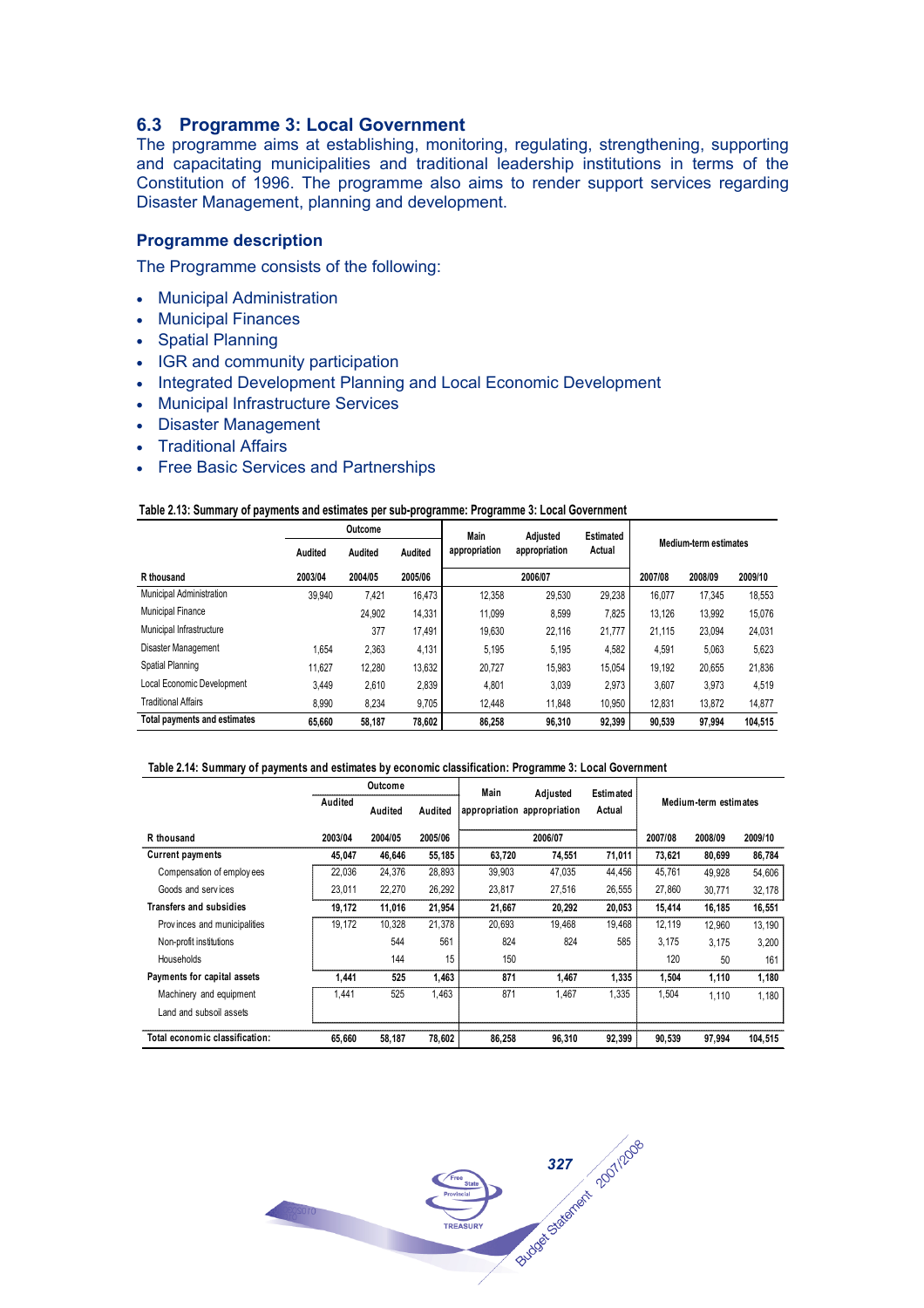#### **Policies, priorities and strategic objectives**

Strategic Goal: Accountable and sustainable local governance in the Free State **Province** 

#### **Strategic Objectives:**

- To mainstream hands-on support to local government to improve municipal governance, performance and accountability
- To address the structure and governance arrangements of the State in order to better, strengthen, support and monitor local government
- To refine and strengthening the policy, regulatory and fiscal environment for local government and give greater attention to the enforcement measures
- To promote integrated spatial planning
- To enhance improved municipal infrastructure

#### **Specification of Measurable Objectives and Performance Indicators:**

**Strategic Goal 3:** Accountable and sustainable Local Governance is promoted in the Free State

#### **Strategic Objective No.3**.**1**:

To mainstream hands-on support to Local Government to improve Municipal Governance, performance and accountability

| <b>Measurable Objectives</b>                                           | <b>Performance measures</b>                                                    | <b>Performance Targets 2007/08</b>                                                           |
|------------------------------------------------------------------------|--------------------------------------------------------------------------------|----------------------------------------------------------------------------------------------|
| Municipal transformation and -                                         | Support District and local municipalities to prepare<br><b>IDPs</b>            | 5 District Management and 20 Local                                                           |
| organizational development is<br>promoted                              |                                                                                | Municipalities with adopted and                                                              |
|                                                                        |                                                                                | aligned IDPs                                                                                 |
|                                                                        | • Develop alignment framework                                                  | 100% alignment of municipal IDPs to<br><b>PGDS</b>                                           |
|                                                                        | • Facilitate sector department commitment                                      | Implementation of National and                                                               |
|                                                                        | • Monitoring and reporting                                                     | Provincial programmes of action                                                              |
|                                                                        | • Organise information sharing sessions                                        |                                                                                              |
| To promote integrated<br>development within the Free State<br>Province | Alignment of municipal IDPs with community<br>needs, sector plans and PGDS     | 4 monitoring reports developed<br>$\bullet$<br>on the implementation of<br>municipal IDPs    |
|                                                                        | Continuous support and monitoring of municipal<br><b>IDPs</b>                  | 1 support programme on IDPs<br>٠<br>targeting 25 municipalities<br>developed and implemented |
|                                                                        | Assessment of IDPs and engagement sessions at<br>provincial and district level | 5 Districts assessment and<br>$\bullet$<br>engagements held and MEC<br>comments developed    |
|                                                                        | Capacity building programme                                                    | 1 support programme on IDP targeting<br>sector departments developed and<br>implemented      |
|                                                                        | Support the implantation of guidelines/ publication<br>of quidelines           | An IDP guideline for all stakeholders<br>developed                                           |

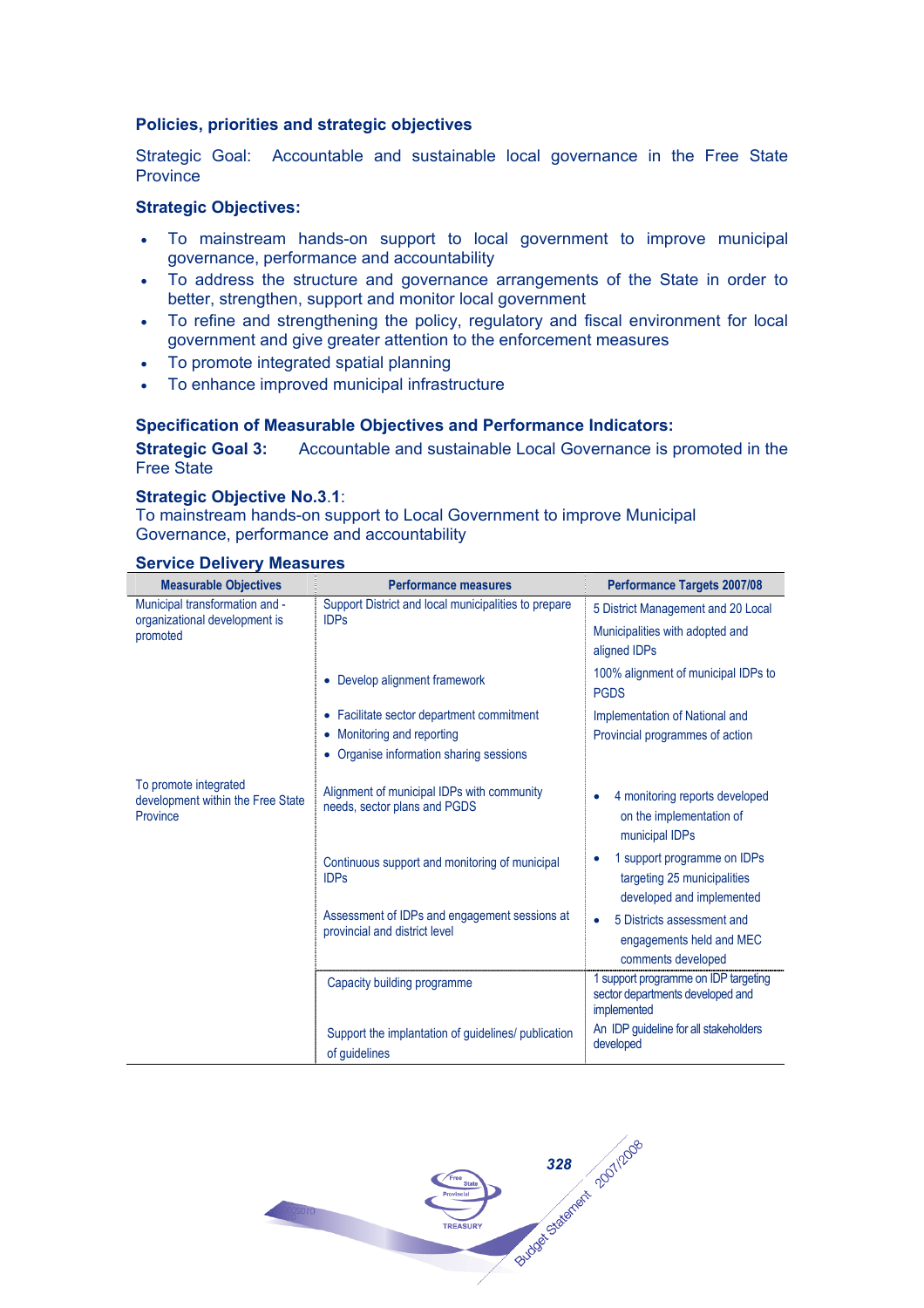| <b>Measurable Objectives</b>                                           | <b>Performance measures</b>                                                                                                                                                                                                                         | <b>Performance Targets 2007/08</b>                                                                                           |
|------------------------------------------------------------------------|-----------------------------------------------------------------------------------------------------------------------------------------------------------------------------------------------------------------------------------------------------|------------------------------------------------------------------------------------------------------------------------------|
| To promote integrated<br>development within the Free State<br>Province | Municipalities need to be supported to establish<br>the core basic municipal systems to function as<br>effective governments as required by law:                                                                                                    | 25 municipalities with core municipal<br>systems in relation to municipal<br>transformation and institutional<br>development |
|                                                                        | • Develop Regulations on Local Government                                                                                                                                                                                                           |                                                                                                                              |
|                                                                        | • Support municipalities to establish municipal<br>systems - Admin systems, PMS, service<br>delivery.                                                                                                                                               |                                                                                                                              |
|                                                                        | Implement local government competency<br>frameworks, , performance and evaluation of<br>Municipal Managers together with other Senior<br>Managers:<br>• Monitor the implementation of regulations to<br>strengthen management and accountability in | 25 municipalities complying to<br>appropriate legislation                                                                    |
|                                                                        | <b>Local Government for Section 57 Senior</b><br>Managers.                                                                                                                                                                                          |                                                                                                                              |
|                                                                        | • Promote the enacted Performance Management<br><b>Regulations</b>                                                                                                                                                                                  |                                                                                                                              |
|                                                                        | • Render support to appoint and review the<br>contracts of and to assess the performance of<br>Section 57 Managers                                                                                                                                  |                                                                                                                              |
|                                                                        | • Ensure that new contracts for Senior Managers<br>in Local Government are developed and signed                                                                                                                                                     |                                                                                                                              |
|                                                                        | Support municipalities to fill vacant municipal and<br>senior manager posts:                                                                                                                                                                        | 25 municipalities supported in filling<br>vacant posts                                                                       |
|                                                                        | • Develop a provincial database tracking the<br>status of Section 57 Managers, reporting and<br>supporting municipalities.                                                                                                                          | An updated provincial database on<br>the status on section 57 managers<br>by end December 2007                               |
|                                                                        | • Participate and implement Provincial<br>recruitment and retention strategy with<br>particular focus on less resourced<br>municipalities.                                                                                                          |                                                                                                                              |
|                                                                        | Use information from the national local<br>government skills audit to develop provincial skills<br>profile and data-base                                                                                                                            |                                                                                                                              |
|                                                                        | • Maintain skills audit for Section 57 Senior<br>Managers, prioritizing 25 municipalities.<br>• Pilot the Leadership development programme in                                                                                                       | 25 skills audits profiles updated and<br>maintained                                                                          |
|                                                                        | selected municipalities<br>• Develop functional Professional Leadership<br>Programmes and assessment report on existing<br>institutions done.                                                                                                       | 2 Leadership Development<br>Programmes piloted                                                                               |
|                                                                        |                                                                                                                                                                                                                                                     |                                                                                                                              |

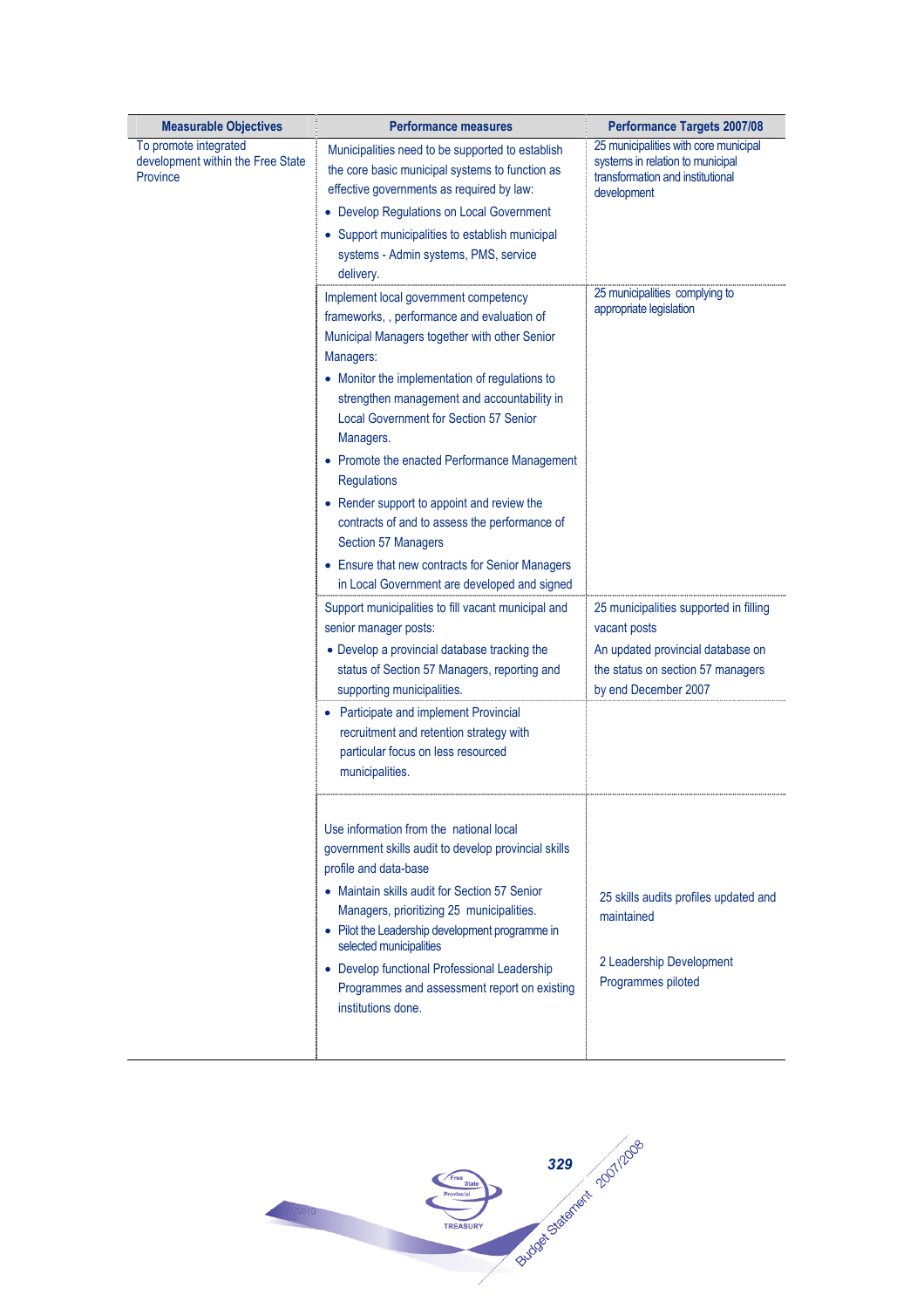| <b>Measurable Objectives</b>                                           | <b>Performance measures</b>                                                                                                                                                                                                                                                                                                                                                                                                                                                                                                                                                                                                                                                                                                                                                                                                                             | <b>Performance Targets 2007/08</b>                                                                                                                                                                                                                                                                                                                                                                                                                                                                                                           |
|------------------------------------------------------------------------|---------------------------------------------------------------------------------------------------------------------------------------------------------------------------------------------------------------------------------------------------------------------------------------------------------------------------------------------------------------------------------------------------------------------------------------------------------------------------------------------------------------------------------------------------------------------------------------------------------------------------------------------------------------------------------------------------------------------------------------------------------------------------------------------------------------------------------------------------------|----------------------------------------------------------------------------------------------------------------------------------------------------------------------------------------------------------------------------------------------------------------------------------------------------------------------------------------------------------------------------------------------------------------------------------------------------------------------------------------------------------------------------------------------|
| To promote integrated<br>development within the Free State<br>Province | Source and deploy hands-on support to<br>municipalities:<br>• Determine priority Municipalities institutional<br>requirements and provide support to address those<br>gaps.<br>• Engage Institutions to assist with financial<br>management training to complement other<br>sources.<br>• Deploy Institutional and Admin systems<br>expertise in identified Municipalities.                                                                                                                                                                                                                                                                                                                                                                                                                                                                             | 2 Memorandum Of Understanding<br>on financial management training                                                                                                                                                                                                                                                                                                                                                                                                                                                                            |
|                                                                        | • Develop and implement capacity building<br>programme on disaster management (that<br>include fire fighting and fire prevention).<br>• Develop and implement early warning systems<br>that include provincial vulnerability atlases and<br>contingency plans<br>• Support district municipalities (including<br>leveraging resources) in establishing operational<br>centres and assist in the development of<br>implementable disaster management plans<br>• Develop a comprehensive information<br>management and communication system<br>• Monitor the occurrence of disaster through using<br>the developed risk assessment tool and<br>provincial vulnerability atlas;<br>• Co-ordinate disaster response and recovery<br>• Partner with district municipalities in facilitating<br>adequate fire brigade services at district<br>municipal level | One capacity building<br>programme on disaster<br>manager (that include fire<br>fighting and fire prevention)<br>Number of disaster<br>managements officials and<br>community trained<br>1 Updated provincial<br>٠<br>vulnerability atlas and 5 district<br>contingency plans<br>operational disaster<br>management centres<br>Information management and<br>٠<br>communication system<br>developed<br>4 monitoring reports developed<br>Number of disaster response<br>and recovery plans<br>implemented 5 partnership<br>arrangements made |
| Fast-track the implementation of<br>free basic services                | Ensure the achievement of identified service<br>delivery targets<br>Complete and verify a backlog study.<br>i.<br>ii.<br>Develop provincial master sector plans.<br>Develop provincial sector implementation<br>iii.<br>plans with annual targets.<br>Implement Indigent policy guidelines.<br>iv.<br>Implement Free Basic Services Sector<br>v.<br>Communication strategy.<br>Report quarterly to EXCO and the PCF.<br>vi.<br>Develop and monitor a provincial implementation<br>plan (in line with the National Implementation Plan)<br>for the eradication of the bucket system, with clear<br>targets linked to housing delivery and provincial<br>spatial development framework towards prioritizing<br>the eradication of the bucket system                                                                                                       | Report on service delivery<br>٠<br>backlogs<br>4 provincial master sector plans<br>on FBS developed<br>20 local municipalities<br>implementing the indigent<br>policy and providing FBS<br>100% Eradication of bucket system                                                                                                                                                                                                                                                                                                                 |

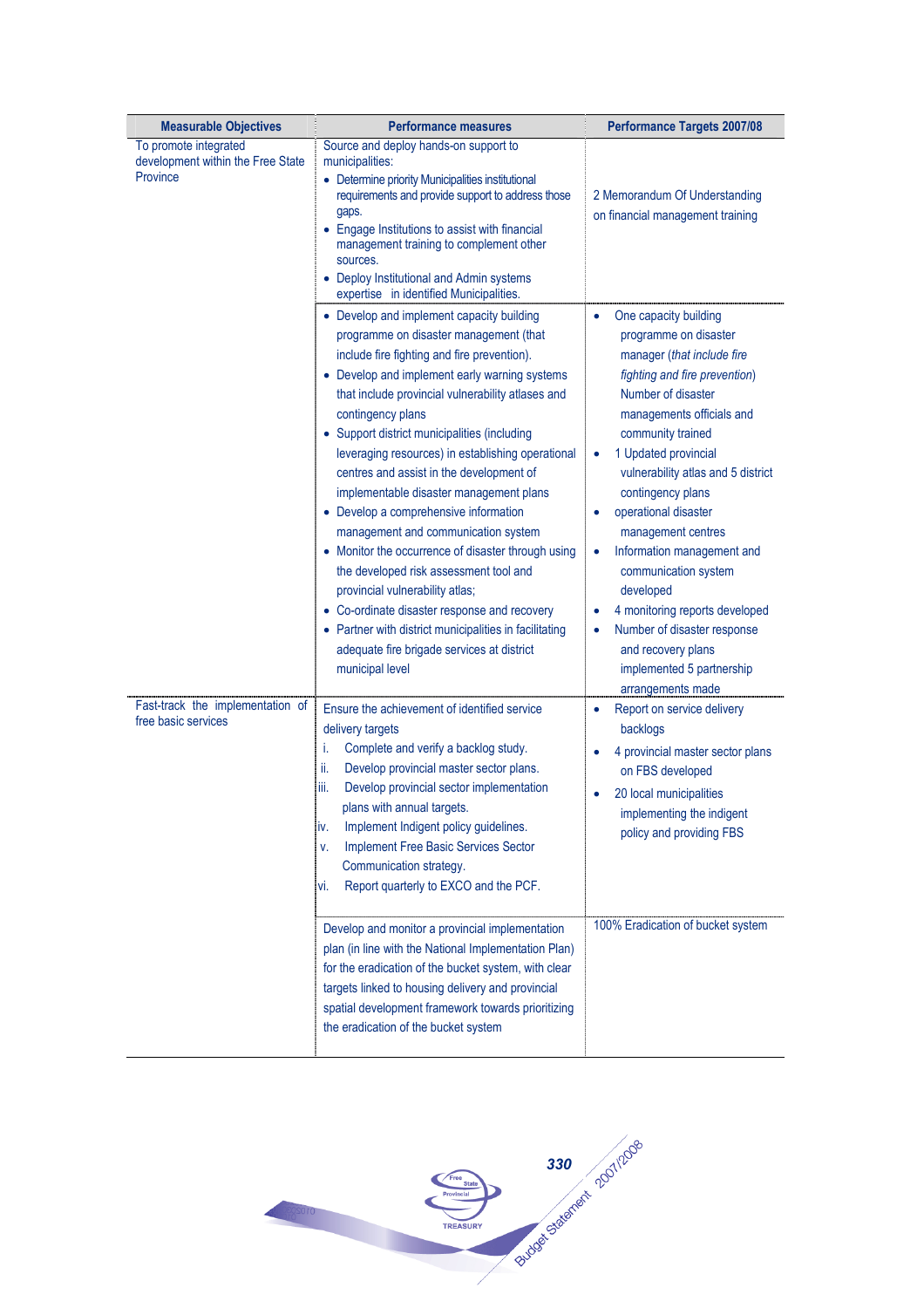| <b>Measurable Objectives</b>     | <b>Performance measures</b>                                                                                                                                                                                              | <b>Performance Targets 2007/08</b>                                                                                                                     |
|----------------------------------|--------------------------------------------------------------------------------------------------------------------------------------------------------------------------------------------------------------------------|--------------------------------------------------------------------------------------------------------------------------------------------------------|
| Fast-track the implementation of | Implement and monitor a National Municipal                                                                                                                                                                               | 5 local municipalities piloting the                                                                                                                    |
| free basic services              | Infrastructure Investment Policy and Strategy that                                                                                                                                                                       | implementation of the National<br>Municipal Infrastructure Investment                                                                                  |
|                                  | serves as a roadmap to achieving universal access                                                                                                                                                                        | <b>Policy and Strategy</b>                                                                                                                             |
|                                  | and will deal with other issues such as refuse                                                                                                                                                                           |                                                                                                                                                        |
|                                  | removal and FBS                                                                                                                                                                                                          |                                                                                                                                                        |
|                                  | Align all Sector plans with the PGDS and IDPs,<br>and the NSDP                                                                                                                                                           |                                                                                                                                                        |
|                                  | Alignment of the sector departments' plans<br>(e.g. water, sanitation, electricity, roads,<br>housing, waste management, municipal<br>health) with IDPs, PGDS, NSDP.                                                     | Nine provincial Sector departments'<br>Plans aligned                                                                                                   |
|                                  | ii. Report regularly to EXCO and the PCF.                                                                                                                                                                                | 4 assessment reports on alignment<br>developed for EXCO and PCF                                                                                        |
|                                  | Prioritise short to long term technical hands-on<br>support to less capacitated municipalities, e.g.<br>through the DBSA support initiative, SALGA,<br>University, DWAF, inter-municipal partnership.                    |                                                                                                                                                        |
|                                  | • Establish and/or refine the management<br>arrangements and support mechanisms for<br>deployment of local government technical<br>experts.                                                                              | 25 experts deployed to municipalities                                                                                                                  |
|                                  | • Develop guidelines for effective deployment of<br>local government technical experts.                                                                                                                                  | A guideline on the development of<br>technical experts developed and                                                                                   |
|                                  | • Identify more Generalist technical experts from<br>within the sector and mobilise specialist experts<br>from Government and Outside Government.<br>• Roll-out phased hands-on support to prioritised<br>municipalities | implemented                                                                                                                                            |
|                                  | Specific hands-on support will be given to the<br><b>ISRDP</b> municipality node                                                                                                                                         |                                                                                                                                                        |
|                                  | • Orientation of official's in the ISRDP Node.                                                                                                                                                                           | An orientation session with official<br>from the ISRDP node organised                                                                                  |
|                                  | • Economic profiling of the node and development<br>of economic development strategy.                                                                                                                                    | 1 Economic development strategy<br>developed for the node                                                                                              |
|                                  | • Implement community investment programme in<br>the node.<br>A short term intervention is in place where<br>٠<br>MIG has deployed senior engineers, students<br>and graduates to prioritised municipalities             | 2 community investment projects<br>implemented in the node<br>20 (senior engineers and graduate<br>students) deployed to prioritised<br>municipalities |

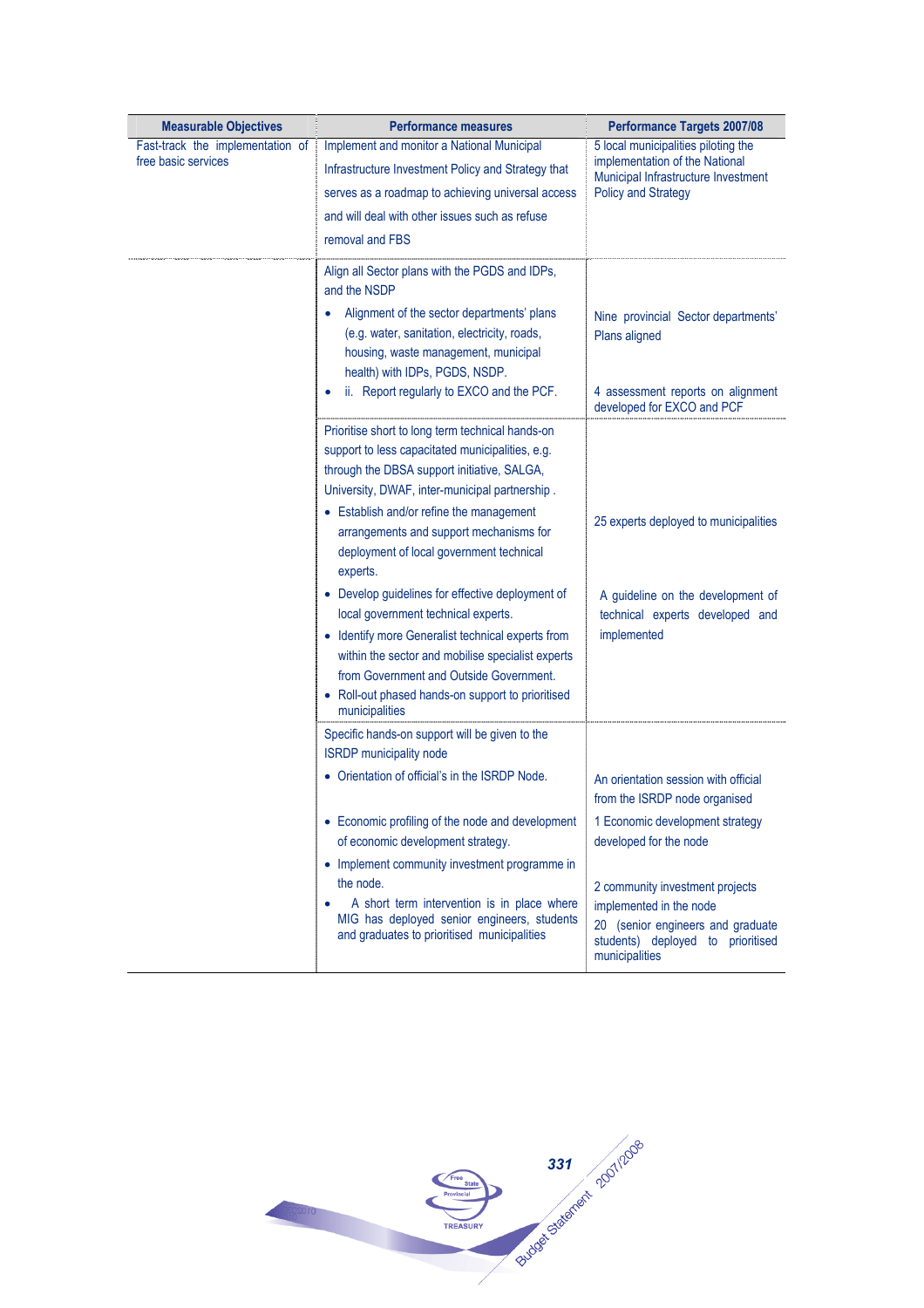| <b>Measurable Objectives</b>             | <b>Performance measures</b>                                                                                                                                                                                                                                                                       | Performance Targets 2007/08                                                                                                                                                 |
|------------------------------------------|---------------------------------------------------------------------------------------------------------------------------------------------------------------------------------------------------------------------------------------------------------------------------------------------------|-----------------------------------------------------------------------------------------------------------------------------------------------------------------------------|
| To improve local economic<br>development | Provide differentiated support to district and local<br>municipalities to prepare implementable LED<br>Strategies that are aligned to IDPs.                                                                                                                                                       |                                                                                                                                                                             |
|                                          | Ensure LED alignment with IDPs and that<br>i.<br>LED strategies of municipalities are anchored<br>by credible and updated data.                                                                                                                                                                   | 25 LED capacity assessments<br>completed.                                                                                                                                   |
|                                          | Conduct LED capacity assessment based on a<br>ii.<br>municipal LED competency framework.                                                                                                                                                                                                          | 5 LED experts deployed in priority<br>municipalities.                                                                                                                       |
|                                          | Mobilization and deployment of LED related<br>iii.<br>capacity in priority municipalities.                                                                                                                                                                                                        | 5 District Municipalities and 20,<br>Local Municipalities having adopted<br><b>LED Strategies</b>                                                                           |
|                                          | Support all district and local municipalities by<br>prioritizing LED interventions in the Provincial<br>Growth and Development Strategy.                                                                                                                                                          |                                                                                                                                                                             |
|                                          | • Provincial Economic Clusters to co-ordinate<br>LED support and PGDS alignment strategy for<br>municipalities.                                                                                                                                                                                   | 5 Growth and Development summits<br>held in districts                                                                                                                       |
|                                          | • Develop second economy in partnership with<br>civil society and Rural Economic Development<br>with particular focus to small towns and<br>declining economies.                                                                                                                                  | 50% of LED implementation plans<br>implemented                                                                                                                              |
|                                          | Implement the National Framework for LED,<br>including policy guidelines and strategies in<br>alignment with ASGISA in district and local<br>municipalities.<br>• Convene a LED, PGDS & ASGI-SA alignment<br>workshop.<br>Improve market and public confidence in<br>$\bullet$<br>municipalities. | 25 of municipalities participating in<br>provincial LED alignment workshop<br>Five marketing programmes<br>developed and implemented towards<br>improving public confidence |
|                                          | Identify and exploit the comparative and<br>competitive advantage of the 25 municipal<br>areas<br>Intensify enterprise support at Local Level.<br>Introduce sustainable community investment<br>programmes.                                                                                       | Five community investment<br>programmes developed and<br>implemented                                                                                                        |
|                                          | Publish, communicate and implement LED<br>Framework as part of hands on support.                                                                                                                                                                                                                  | <b>Developed Provincial LED</b><br>Framework<br>No. of awareness / information<br>workshops held in municipalities                                                          |

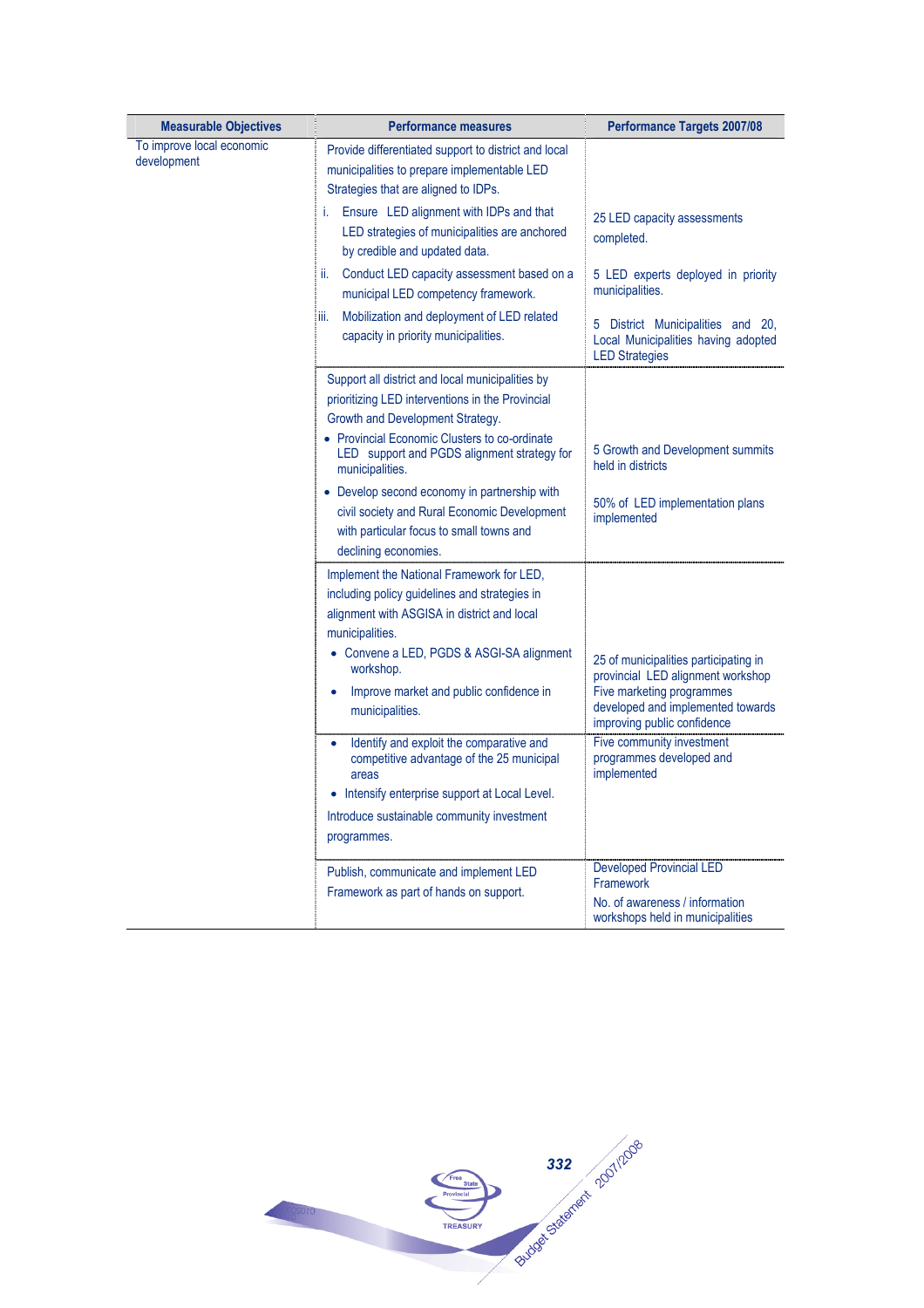| <b>Measurable Objectives</b>                            | <b>Performance measures</b>                                                                                                                                                                                                                                                                                                                                                                                                                                                                                                                                                                                                                    | <b>Performance Targets 2007/08</b>                                                                                                                                                                                                                                                                                                                                         |
|---------------------------------------------------------|------------------------------------------------------------------------------------------------------------------------------------------------------------------------------------------------------------------------------------------------------------------------------------------------------------------------------------------------------------------------------------------------------------------------------------------------------------------------------------------------------------------------------------------------------------------------------------------------------------------------------------------------|----------------------------------------------------------------------------------------------------------------------------------------------------------------------------------------------------------------------------------------------------------------------------------------------------------------------------------------------------------------------------|
| To improve local economic<br>development                | The LED Framework will be implemented through<br>mobilization of key sets of LED- related capacity:<br>i. Deployment of experienced economists,<br>development economists and planners in<br>selected municipalities.<br>Identification of high-level international skills and<br>II.<br>a dedicated strategic leadership programme for<br>municipal managers and senior municipal staff;<br>and<br>Conduct provincial level economic analysis of<br>III.<br>District and local areas:<br>• Economic profiling of the nodes and<br>development of economic development strategy.<br>• Implement community investment programme in<br>the node. | 1 economic profile developed in the<br>node.<br>Increased level of economic and<br>social investment in the nodal areas<br>No of new enterprises established in<br>the LM area of jurisdiction (current<br>fiscal period)                                                                                                                                                  |
|                                                         | Establish public - private partnerships / forums to<br>facilitate LED and to optimize opportunities to<br>create an enabling and conducive environment for<br><b>LED</b>                                                                                                                                                                                                                                                                                                                                                                                                                                                                       | 5 public-private partnerships /<br>forums established to promote LED                                                                                                                                                                                                                                                                                                       |
|                                                         | Develop the Urban Development Framework to<br>reinforce the implementation of national LED<br>framework in cities and towns.                                                                                                                                                                                                                                                                                                                                                                                                                                                                                                                   | 5 district municipalities supported in<br>the implementation of their economic<br>development projects<br>5 Awareness workshops on the<br><b>Regional Industrial Development</b><br>Strategy (RIDS) and LED<br><b>Framework</b>                                                                                                                                            |
| Promote municipal financial<br>viability and management | Provide financial management hands-on support to<br>in particular, low capacity municipalities and<br>improve the capacity to account for public<br>resources:<br>Establish shared services and promote<br>knowledge sharing.<br>Support selected municipalities to comply with<br>MFMA priority areas for implementation<br>without ignoring medium and high capacity<br>Develop and implement an action plan with<br>$\bullet$<br>treasury on the MFMA.                                                                                                                                                                                      | 25 financial statements of the<br>$\bullet$<br>Municipalities submitted to the<br>AG<br>MFMA priority areas for<br>implementation in selected<br>municipalities identified<br>supported.<br>25% improvement of financial<br>capacity in municipalities.<br>A signed MOU with Treasury<br>implemented and monitored -<br>that include SCM and<br>submission of credible AFS |
|                                                         | Support all programmes that are designed to<br>improve governance and fight corruption.<br>Rollout of the local government anti-corruption<br>strategy to all municipalities and coordinates<br>the implementation of the strategy at a local<br>level.                                                                                                                                                                                                                                                                                                                                                                                        | 25 municipalities with capacity to<br>٠<br>develop and implement the<br>anti-corruption strategy.<br>25 municipalities having anti-<br>٠<br>corruption policies, systems<br>and procedures in place.                                                                                                                                                                       |

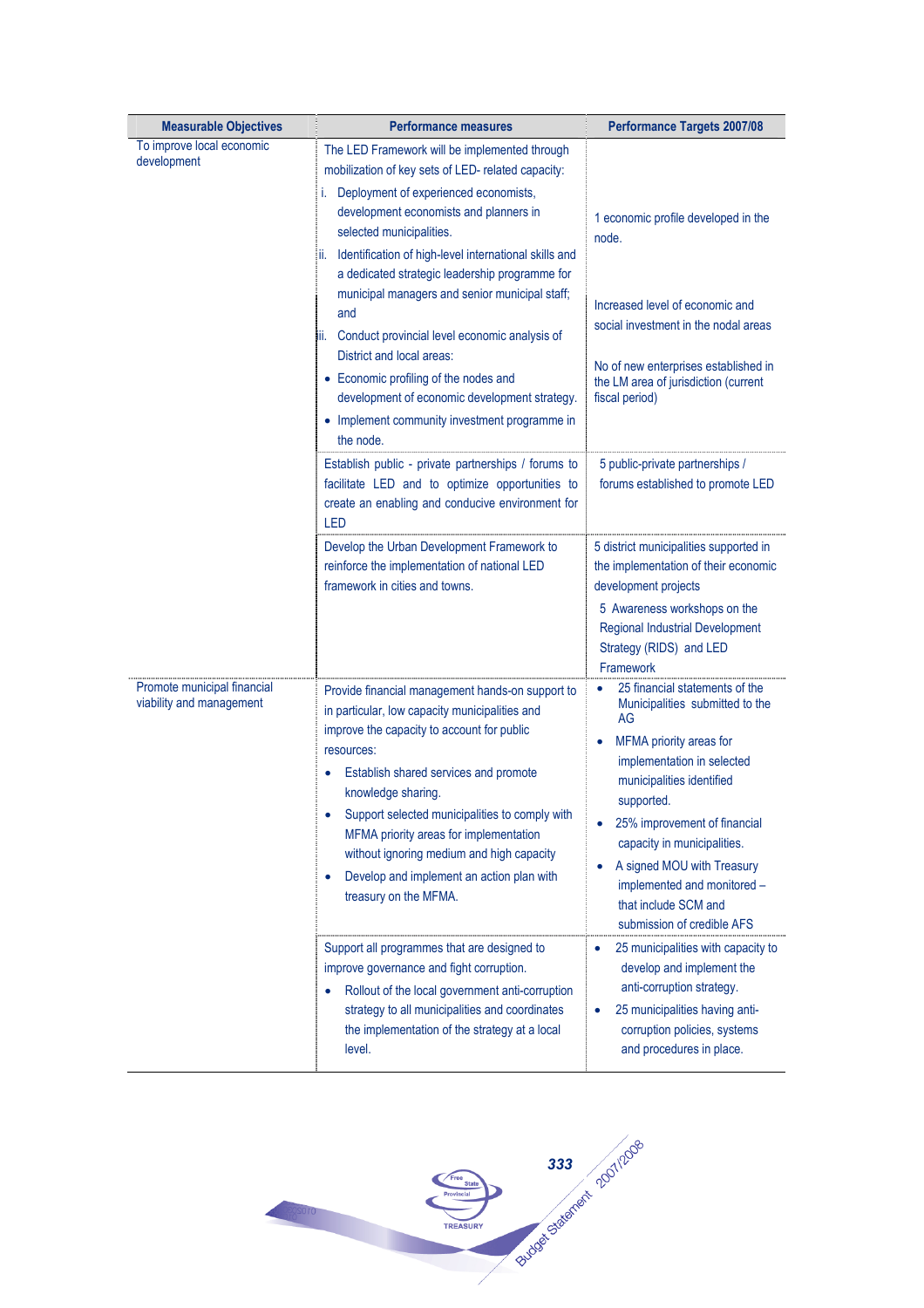| <b>Measurable Objectives</b>                                   | <b>Performance measures</b>                                                                                                                                                                                                                                                                                                                                     | <b>Performance Targets 2007/08</b>                                                                                                                                                                                         |
|----------------------------------------------------------------|-----------------------------------------------------------------------------------------------------------------------------------------------------------------------------------------------------------------------------------------------------------------------------------------------------------------------------------------------------------------|----------------------------------------------------------------------------------------------------------------------------------------------------------------------------------------------------------------------------|
| Promote municipal financial<br>viability and management        | Support municipalities to develop and<br>implement anti-corruption policies, systems<br>and procedures including internal institutional<br>structures and capabilities.                                                                                                                                                                                         | 100% Implementation of<br><b>Corporate Governance Matrix</b>                                                                                                                                                               |
|                                                                | Support refinement of the local government fiscal<br>system, with a particular focus on ensuring the LG<br>Equitable Share (LGES) and other grants benefit<br>the poorer municipalities.                                                                                                                                                                        |                                                                                                                                                                                                                            |
|                                                                | • Contribute towards options for a fiscal<br>instrument to replace Regional Services Council<br>(RSC) levies.<br>Contribute towards options on the revised local<br>government equitable share (LGES) formula to<br>assist poorer municipalities.                                                                                                               | 5 % increase of own revenue that<br>has been generated as a result of<br>improved integrated financial<br>management and revenue collection<br>practices in all municipalities                                             |
|                                                                | Guide the implementation of the Municipal Property<br>Rates Act (MPRA).<br>Monitor the Implementation of Regulations.                                                                                                                                                                                                                                           | A guideline on the                                                                                                                                                                                                         |
|                                                                | Support and monitor municipal implementation<br>of the Act. And its impact of communities and<br>fiscal the environment.                                                                                                                                                                                                                                        | implementation of MPRA<br>implemented and popularised<br>2 monitoring reports on MPRA<br>۰<br>developed                                                                                                                    |
|                                                                | Guide municipalities in engaging the unfolding<br>Regional<br>Electricity<br><b>Distributors</b><br>(REDs)<br>establishment processes (financial implication and<br>financial models)                                                                                                                                                                           | An information session on the<br>implication of REDS and<br>corresponding financial models on<br>municipalities convened                                                                                                   |
| To promote good governance and<br>enhance public participation | Intensify provincial campaign to improve<br>mechanisms for community participation and<br>empowerment<br>Provide ongoing support for the<br>Ť.<br>implementation of the national policy guidelines<br>on public participation, with a focus on the<br>priority municipalities.<br>Build capacity of ward committees through<br>Ш.<br>accredited LGSETA process. | <b>300 Ward Committees</b><br>i.<br>Established<br>300 Ward Committees that have<br>₩.<br>undergone training<br>300 Functional Ward<br>lii.<br>Committees<br>300 CDW deployed to the<br>$\bullet$<br><b>Municipalities</b> |
|                                                                | Establish Intergovernmental Committee on<br><b>Disaster Management</b>                                                                                                                                                                                                                                                                                          | One Intergovernmental Committee<br>on Disaster Management<br>established                                                                                                                                                   |
|                                                                | Co-ordinate and support provincial and district<br>disaster management advisory foray and other<br>related meetings                                                                                                                                                                                                                                             | 6 disaster management advisory<br>foray operational                                                                                                                                                                        |
|                                                                | Develop guidelines for Premier and Mayors to<br>develop and implement public participation /<br>Izimbizo programmes.                                                                                                                                                                                                                                            | A guideline on community<br>participation developed and<br>endorsed by the PCF                                                                                                                                             |

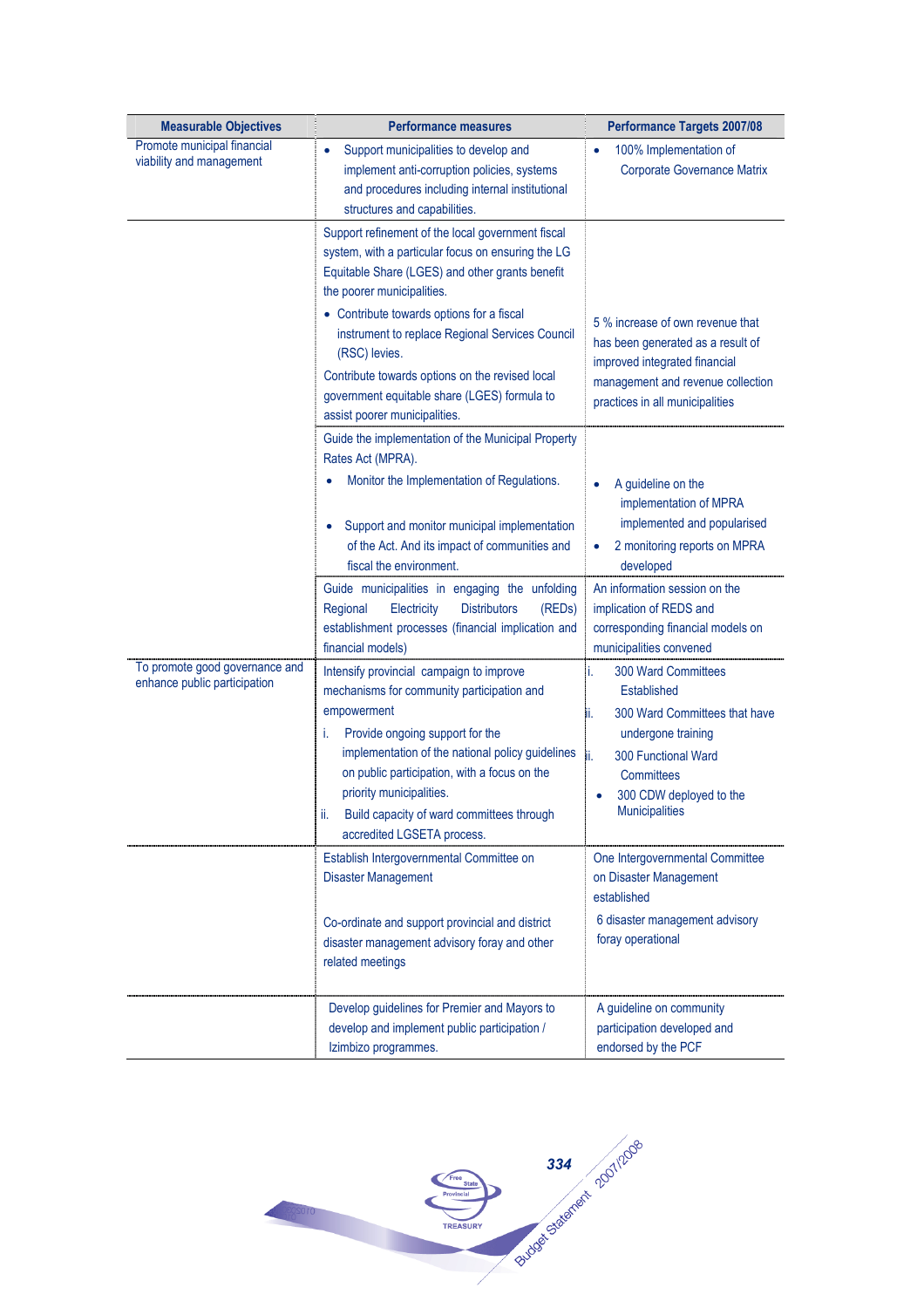| <b>Measurable Objectives</b>                                   | <b>Performance measures</b>                                                                                                                                                                                                                                                                                                                                                                                                                                                                                                                                                                                                                                                                                                                                                                | <b>Performance Targets 2007/08</b>                                                                                                                                                                                                                                                                                                                 |
|----------------------------------------------------------------|--------------------------------------------------------------------------------------------------------------------------------------------------------------------------------------------------------------------------------------------------------------------------------------------------------------------------------------------------------------------------------------------------------------------------------------------------------------------------------------------------------------------------------------------------------------------------------------------------------------------------------------------------------------------------------------------------------------------------------------------------------------------------------------------|----------------------------------------------------------------------------------------------------------------------------------------------------------------------------------------------------------------------------------------------------------------------------------------------------------------------------------------------------|
| To promote good governance and<br>enhance public participation | Strengthen transparency and accountability of<br>financial affairs of Local Government<br>Ensure strict adherence to tender rules and<br>financial management regulations and provide<br>guidelines on reporting unethical conduct by<br>councillors and officials.<br>Promote holding of regular public reporting of<br>financial expenditures according to budgets.<br>Identify key development agencies to assist in<br>scaling up the mobilization of social capital and<br>develop a partnership programme                                                                                                                                                                                                                                                                            | Municipalities complying with<br>tender rules and MFMA<br>specifications<br>Awareness sessions held in<br>municipalities to identify<br>unethical conduct.<br>Partnership programmes<br>٠<br>established<br>25 municipalities participating in<br>partnership programmes                                                                           |
|                                                                | Coordinate, facilitate, direct and monitor the priority<br>hands-on support actions in municipalities:<br>Establish a dedicated central co-coordinating<br>i.<br>mechanism towards ensuring that the<br>implementation of the Local Government<br>Strategic Agenda is a standing item on all<br>relevant Intergovernmental Relations structures<br>Develop a support requirement matrix for<br>ii.<br>different types of municipalities along functions<br>and powers: Monitoring and reporting<br>strengthened and implemented.<br>Ensure the establishment and effective<br>iii.<br>functioning of a dedicated IGR Team<br>Regular support and monitoring meetings held<br>İV.<br>between local government, sector departments<br>and municipalities                                     | a. A co-ordinating unit / PMU on 5<br>year local government strategic<br>agenda operational<br>b. A provincial municipal support<br>matrix developed and<br>implemented<br>100% of representatives<br>C.<br>attending meetings<br>100% of resolutions<br>d.<br>implemented<br>100% of reports submitted on<br>е.<br>time with relevant information |
|                                                                | Partner SALGA in intensifying support to the<br>political leadership and traditional leaders of<br>municipalities:<br>Develop & implement an annual capacity and<br>ii.<br>training programme for councillors and<br>traditional leaders<br>Promote the participating of all councillors in<br>i.<br>the capacity and training programme and<br>report thereon.<br>Assist SALGA to develop a pro-active<br>iii.<br>intervention plan to address stabilizing the<br>political and administrative components of<br>municipalities and unblocking political problems<br>that negatively affect the service delivery and<br>support actions directed at municipalities:<br>Implement activities per the plan for each<br>i.<br>year to be completed by June 2008.<br>Intervention plan.<br>ii. | Annual Training plan in place<br>100% Implementation of capacity<br>building programmes on the<br>following:<br><b>Traditional Institutional</b><br>$\bullet$<br>Arrangements<br><b>Traditional Resource</b><br>٠<br>Administration<br>Traditional Affairs Integration /<br>$\bullet$<br><b>Development Facilitation</b><br>٠                      |

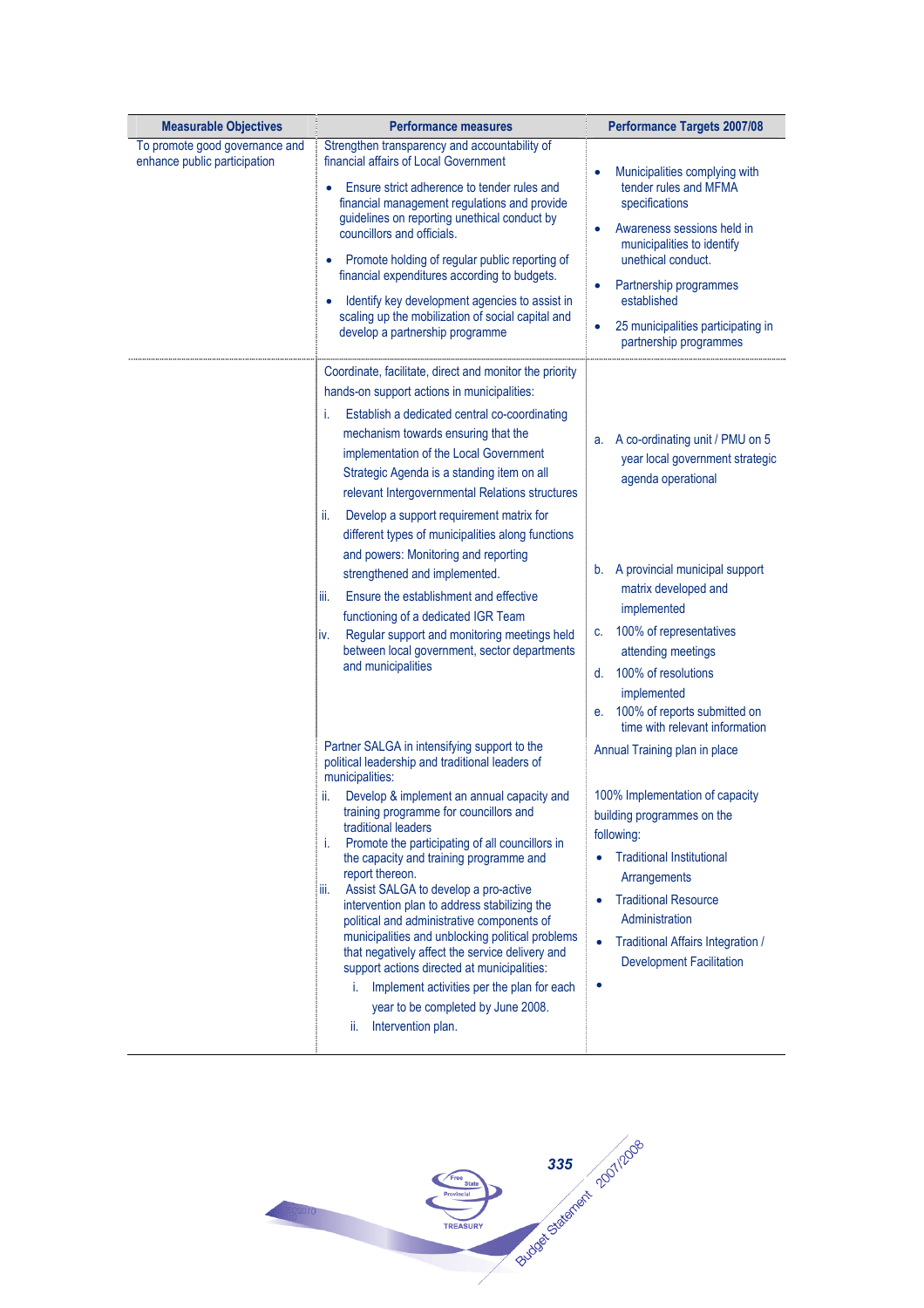| <b>Measurable Objectives</b>                                   | <b>Performance measures</b>                                                                                                                                     | <b>Performance Targets 2007/08</b>     |
|----------------------------------------------------------------|-----------------------------------------------------------------------------------------------------------------------------------------------------------------|----------------------------------------|
| To promote good governance and<br>enhance public participation | iv. Establish and sustain agreements on service<br>delivery and development programmes between<br>traditional leaders, municipalities and sector<br>departments | <b>Traditional Land Administration</b> |
|                                                                | <b>Popularise Local Government Communication</b>                                                                                                                | 100% Implementation of                 |
|                                                                | Guidelines through provincial and district                                                                                                                      | <b>Communication Plan</b>              |
|                                                                | workshops:                                                                                                                                                      |                                        |
|                                                                | Municipal Communication Infrastructure in                                                                                                                       |                                        |
|                                                                | place.                                                                                                                                                          |                                        |
|                                                                | Communications Policy in place.<br>٠<br>Municipal Communication Cycle adopted.                                                                                  |                                        |
|                                                                | Communications Strategy in place.<br>٠                                                                                                                          |                                        |
|                                                                | Communications Support in place for Public<br>Participation.                                                                                                    |                                        |
|                                                                | Resource mobilization of communication in<br>municipalities:                                                                                                    | Communication resources secured        |
|                                                                | • Establish a dedicated fund to enhance and<br>support communication in struggling<br>municipalities                                                            |                                        |
|                                                                | • Support secondments and twinning agreements<br>between municipalities through provincial<br>communication forums                                              |                                        |
|                                                                | • Executive communication skills and structures<br>audits to municipalities to assess functionality<br>and interventions needed                                 |                                        |
|                                                                | Participate in the development and                                                                                                                              | 50% Progress achieved                  |
|                                                                | implementation of a five year communication                                                                                                                     |                                        |
|                                                                | framework for local government service delivery                                                                                                                 |                                        |
|                                                                | programmes and communicate progress and<br>successes:                                                                                                           |                                        |
|                                                                |                                                                                                                                                                 |                                        |
|                                                                | • Intensify communication on the outputs of 5                                                                                                                   |                                        |
|                                                                | Year Local Government Strategic Agenda<br>Actively support the government-wide campaign                                                                         |                                        |
|                                                                | on local economic activities and opportunities                                                                                                                  |                                        |
|                                                                | through LED initiatives                                                                                                                                         |                                        |
|                                                                | • Communicate progress of service delivery in line<br>with set targets                                                                                          |                                        |
|                                                                | Render communication support to municipalities                                                                                                                  |                                        |
|                                                                | around mass awareness campaigns and priorities                                                                                                                  |                                        |
|                                                                | on all service delivery programmes including IPD,<br>URP, ISRDP, FBS, MIG, etc.                                                                                 |                                        |
|                                                                | Reposition the image / profile of the local                                                                                                                     |                                        |
|                                                                | government sector:                                                                                                                                              |                                        |
|                                                                | Conduct research into public opinion / perception<br>on local government                                                                                        |                                        |
|                                                                |                                                                                                                                                                 |                                        |

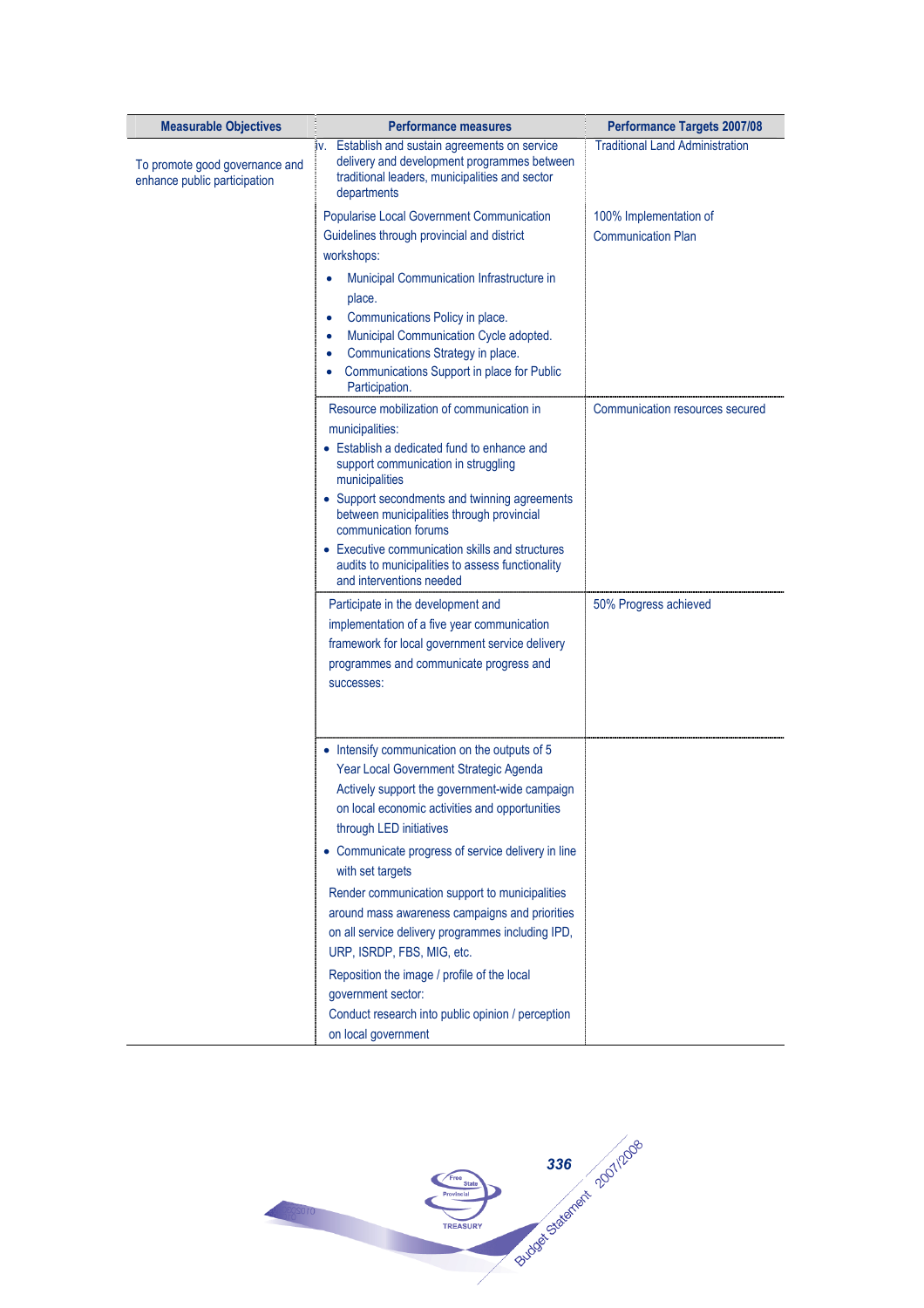| <b>Measurable Objectives</b>                                   | <b>Performance measures</b>                                                                                        | <b>Performance Targets 2007/08</b>                           |
|----------------------------------------------------------------|--------------------------------------------------------------------------------------------------------------------|--------------------------------------------------------------|
| To promote good governance and<br>enhance public participation | • Develop ideal brand identify that is in line with<br>the desirable image of local government                     | Public perception index developed                            |
|                                                                | • Develop multi-media campaigns to address                                                                         | Report on public opinion / perception                        |
|                                                                | perceptions                                                                                                        | developed and disseminated                                   |
|                                                                | Participate in the development of a national                                                                       |                                                              |
|                                                                | perception index, which can be assessed annually<br>Strengthen communication in municipal and                      |                                                              |
|                                                                | traditional institutions:                                                                                          |                                                              |
|                                                                | • Fast-track the establishment of fully resources                                                                  | 25 functional communication units                            |
|                                                                | communication units in all municipalities                                                                          | within municipalities and traditional                        |
|                                                                | • Develop a programme to train municipal<br>communicators and political principles                                 | institutions                                                 |
|                                                                | • Ensure technical support to district                                                                             |                                                              |
|                                                                | municipalities to formulate district-wide<br>communication strategies                                              |                                                              |
|                                                                | • Intensify the use of Izimbizo as a platform to<br>focus attention on local government 5-year<br>development plan |                                                              |
|                                                                | • Support and strengthen the establishment of                                                                      |                                                              |
|                                                                | IGR communication structures between all three                                                                     |                                                              |
|                                                                | spheres of government to facilitate a co-                                                                          |                                                              |
|                                                                | ordinated government communication system                                                                          |                                                              |
|                                                                | Support access to information through the use of<br>ICT in municipalities:                                         | 25 LM connected and functional ICT<br><b>Systems</b>         |
|                                                                | Establish ICT Forum to develop local<br>$\bullet$<br>government ICT frameworks                                     |                                                              |
|                                                                | Ensure that all municipalities are compliant<br>with applicable legislation                                        |                                                              |
|                                                                | In partnership with the Dept of the Premier,                                                                       |                                                              |
|                                                                | ensure that MPCCs have adequate ICT                                                                                |                                                              |
|                                                                | capacity to support service delivery efforts                                                                       |                                                              |
|                                                                | Strengthen Good Governance at Local                                                                                | Conduct 5 awareness raising                                  |
|                                                                | Government Level (Corporate Governance).                                                                           | sessions for all Councillors and                             |
|                                                                | • Implement the Code of Conduct for Councillors<br>and traditional leaders.                                        | traditional leaders in municipalities<br>on Code of Conduct. |
|                                                                | • Establish audit committees at district and                                                                       | 25 municipalities have audit                                 |
|                                                                | municipal level (Risk Management).                                                                                 | committees.                                                  |
|                                                                | • Establish a shared anti-corruption forum.                                                                        | All priority municipalities participate                      |
|                                                                |                                                                                                                    | in a shared anti-corruption forum and                        |
|                                                                |                                                                                                                    | accessing Hotline.                                           |
|                                                                |                                                                                                                    |                                                              |
|                                                                |                                                                                                                    |                                                              |
|                                                                |                                                                                                                    |                                                              |

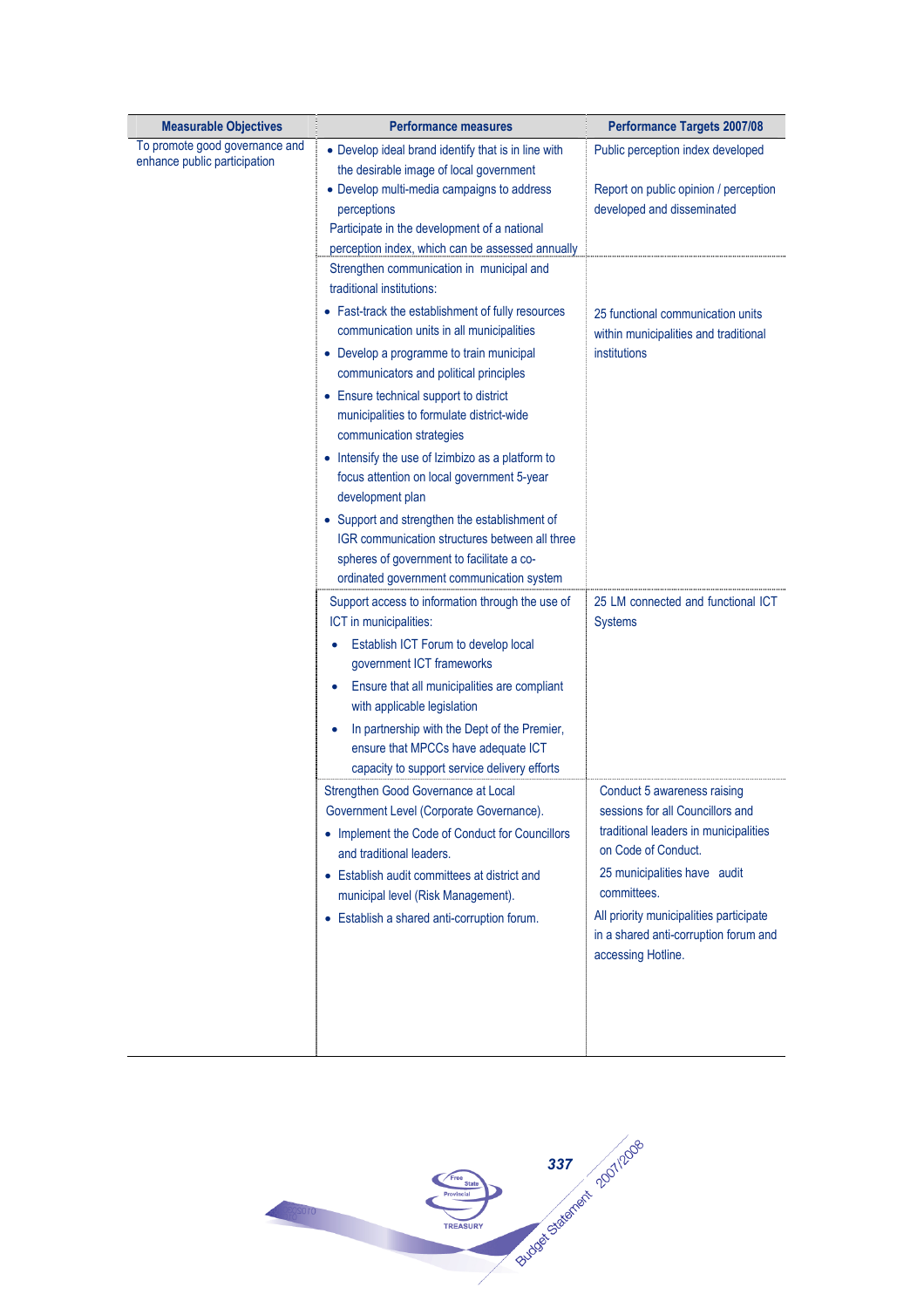| <b>Measurable Objectives</b>                                   | <b>Performance measures</b>                                                                                                | <b>Performance Targets 2007/08</b>                              |
|----------------------------------------------------------------|----------------------------------------------------------------------------------------------------------------------------|-----------------------------------------------------------------|
| To promote good governance and<br>enhance public participation | Establish local houses and traditional councils                                                                            |                                                                 |
|                                                                | Development and implement agreements between<br>traditional institutions and municipalities on co-<br>operative governance | 4 MOU developed with 2 district and<br>2 local municipalities   |
|                                                                | Develop and implement support programmes<br>towards supporting the Commission on Traditional<br>Leadership                 |                                                                 |
|                                                                | Create and sustain a performance culture within<br>traditional councils:                                                   |                                                                 |
|                                                                | • Conduct research on an appropriate<br>performance management system                                                      | Operational plans for 13 traditionals<br>councils developed and |
|                                                                | • Development policies and guidelines                                                                                      | implemented                                                     |
|                                                                | • Develop a performance management system for<br>traditional councils                                                      |                                                                 |
|                                                                | Implement Traditional Council performance<br>improvement rewards and events                                                |                                                                 |

## **Strategic Objective No.3.2:** To address the structure and Government arrangements of the State in order to better, strengthen, support and monitor Local Government

| <b>Measurable Objectives</b>                                                                                                      | <b>Performance measures</b>                                                                                                                                                                                                                                                                         | <b>Performance Targets 2007/08</b>                                                                    |
|-----------------------------------------------------------------------------------------------------------------------------------|-----------------------------------------------------------------------------------------------------------------------------------------------------------------------------------------------------------------------------------------------------------------------------------------------------|-------------------------------------------------------------------------------------------------------|
| To strengthen the<br>intergovernmental system to benefit                                                                          | Implement the IGR Framework Act.                                                                                                                                                                                                                                                                    | 5 District IGR Forums functional                                                                      |
| local government by principally<br>implementing the IGR Framework<br>Legislation                                                  | Provide implementation toolkits.                                                                                                                                                                                                                                                                    | 25 municipalities implementing the<br>Practitioners Manual, Guidelines and<br>other toolkits.         |
|                                                                                                                                   | Department of Local Government and Housing to<br>support establishment and functionality of the<br>District IGR structures to comply with IGR<br>Framework Legislation.                                                                                                                             | 5 District IGR structures established<br>and supported.                                               |
| To improve the Department's as<br>well as municipal capacity towards<br>achieving the 5-year Local<br>Government Strategic Agenda | Critically review the Department's as well as<br>municipal capacity:<br>Assess the capacity of the Local Government<br>Branch to perform its statutory responsibilities<br>towards local government, and to recommend<br>measures to improve its capacity to support and<br>monitor municipalities. | Municipal annual assessment<br>conducted<br>100% participation in the<br>development of the framework |
|                                                                                                                                   | Enhance departmental capacity to implement 5<br>Year Local Government Strategic Agenda and<br>other programmes<br>Establish PMUs towards co-ordinating the<br>provision of hands-on support to municipalities on<br>the 5-Year Local Government Strategic Agenda                                    | An operational PMU co-ordinating<br>the implementation of 5 Year Local<br>Government Strategic Agenda |

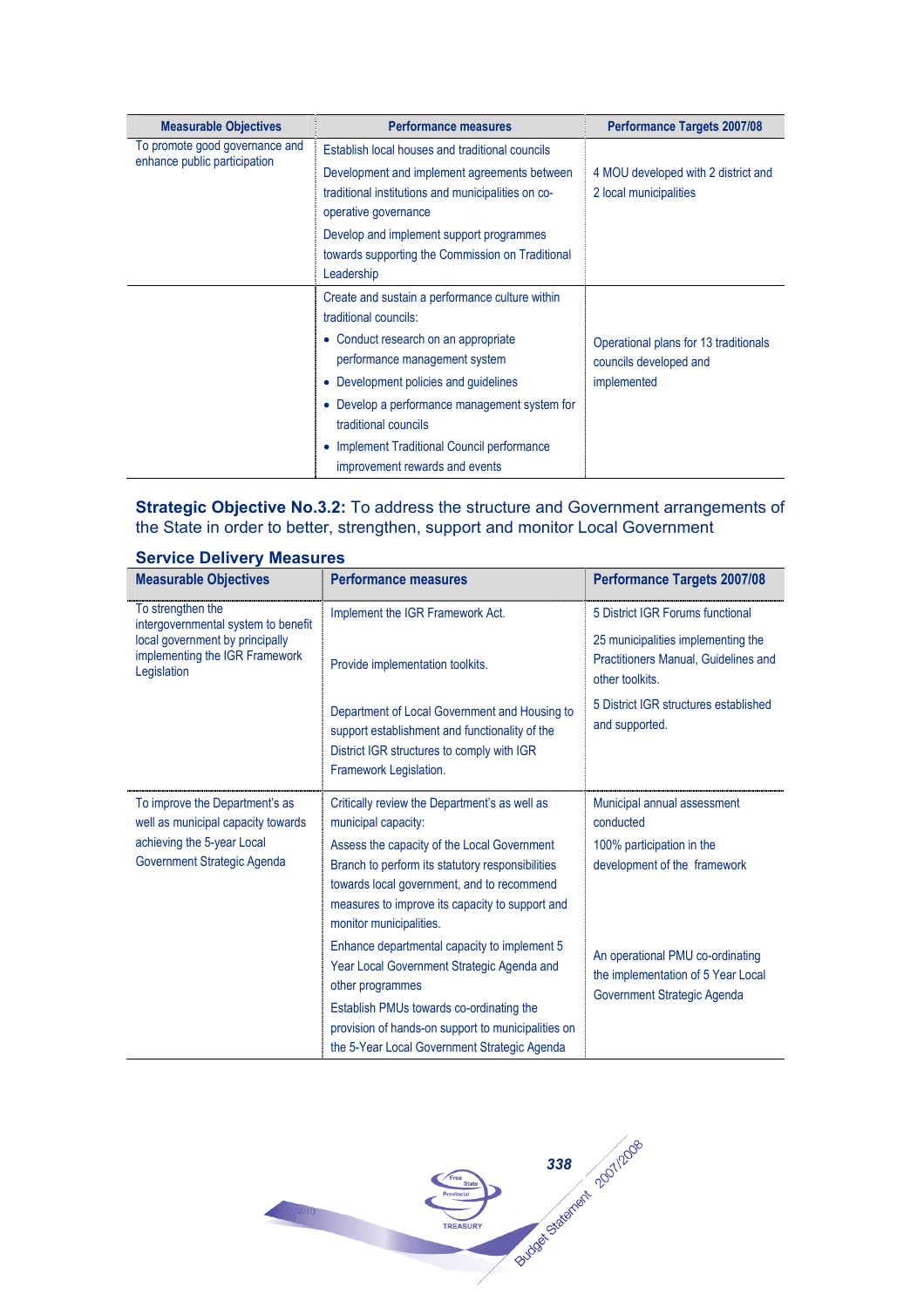**Strategic Objective No.3.3:** To refine and strengthen the policy, regulatory and fiscal environment for Local Government and give greater attention to the enforcement measures

| <b>Measurable Objectives</b>                                                                                           | <b>Performance measures</b>                                                                                                                                                                                                                                                                                                                                                                                                                                 | <b>Performance Targets 2007/08</b>                                                                                                                                                                                                                                                           |
|------------------------------------------------------------------------------------------------------------------------|-------------------------------------------------------------------------------------------------------------------------------------------------------------------------------------------------------------------------------------------------------------------------------------------------------------------------------------------------------------------------------------------------------------------------------------------------------------|----------------------------------------------------------------------------------------------------------------------------------------------------------------------------------------------------------------------------------------------------------------------------------------------|
| To monitor the extent to which local<br>government comply with legislation                                             | Undertake a regulatory compliance audit with<br>local government legislation (within municipalities)                                                                                                                                                                                                                                                                                                                                                        | 25 municipalities complying with<br>local government legislation<br>100% Implementation of a strategy<br>to ensure compliance with Local<br>Government Legislation.                                                                                                                          |
| To institutionalise<br>intergovernmental planning with<br>delivery focus at all levels in<br>qovernment                | Build the planning capacity of municipalities<br>Ensure that district and local municipalities IDP's<br>are transformed into expressions of government-<br>wide commitments through regulations and/or<br>legislative amendments.<br>Improve the regulatory framework for<br>intergovernmental planning.<br>Support Municipal Councils to prepare a 5-year<br>perspective for concrete and realistic localised<br>development and service delivery targets. | 25 aligned municipal IDPs                                                                                                                                                                                                                                                                    |
| To support the Two-Tier District<br><b>System of Municipalities</b>                                                    | Support facilitator and Co-ordinator role of<br>District.<br>Support proposal on a "District Shared Services<br>model".<br>Division of functional responsibilities between B's<br>and C's.                                                                                                                                                                                                                                                                  | 5 operational and fully-functional<br><b>District Municipalities</b><br>2 "District Shared Services Model"<br>implemented                                                                                                                                                                    |
| To provide guidance and support to<br>municipalities towards<br>implementing the Disaster<br><b>Management Act</b>     | Provide information sessions as well as hands-on<br>support to municipalities<br>Conduct an audit to determine the extent of<br>compliance within municipalities                                                                                                                                                                                                                                                                                            | 100% compliance with the Act                                                                                                                                                                                                                                                                 |
| To ensure the successful<br>implementation of legislation,<br>policies and guidelines within<br>traditional leadership | Formulate and implement policy guidelines and<br>legislation with regard to the following:<br><b>Traditional Institutional Arrangements</b><br><b>Traditional resource Administration</b><br><b>Traditional Affairs Integration / Development</b><br>Facilitation<br><b>Traditional Land Administration</b>                                                                                                                                                 | 100% Policies, guidelines and<br>legislation formulated and<br>implemented with regard to the<br>following:<br><b>Traditional Institutional</b><br>Arrangements<br><b>Traditional Resource Administration</b><br><b>Traditional Affairs Integration /</b><br><b>Development Facilitation</b> |

## **Service Delivery Measures**

## **Strategic Objective No.3.4:** To promote integrated spatial planning

| <b>Measurable Objectives</b>   | <b>Performance measures</b>           | <b>Performance Targets 2007/08</b> |
|--------------------------------|---------------------------------------|------------------------------------|
| To promote land development    | Process and evaluate land development | All Land development applications  |
| within the Free State Province | applications received:                | processed and evaluated            |

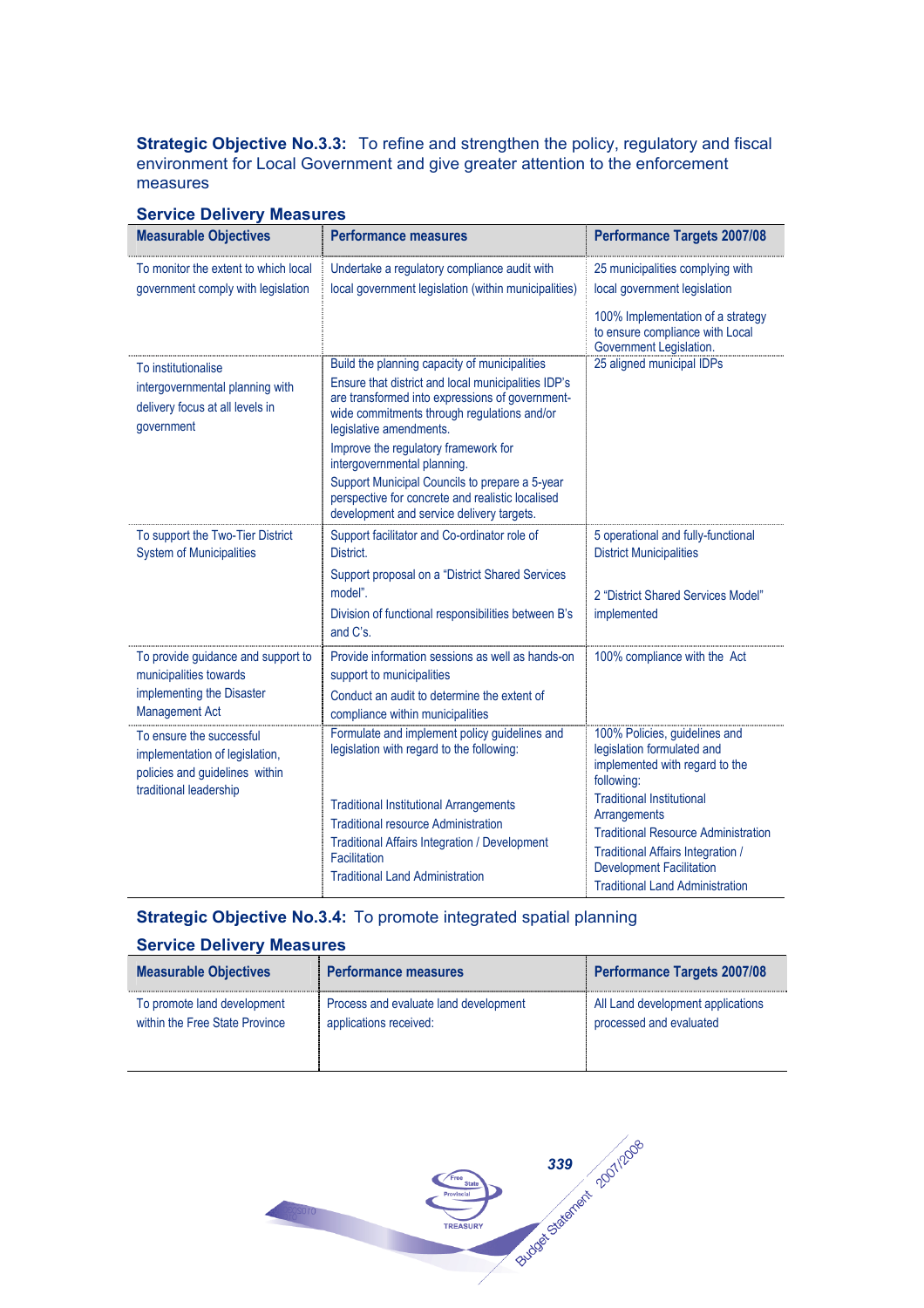| <b>Measurable Objectives</b>                                                        | <b>Performance measures</b>                                                                                                                                                                                                                                                                                                                                                                                                                                                                                                                                                                                                                                                                                                                                                                                                                                                            | <b>Performance Targets 2007/08</b>                                                                                                                    |
|-------------------------------------------------------------------------------------|----------------------------------------------------------------------------------------------------------------------------------------------------------------------------------------------------------------------------------------------------------------------------------------------------------------------------------------------------------------------------------------------------------------------------------------------------------------------------------------------------------------------------------------------------------------------------------------------------------------------------------------------------------------------------------------------------------------------------------------------------------------------------------------------------------------------------------------------------------------------------------------|-------------------------------------------------------------------------------------------------------------------------------------------------------|
| To promote land development<br>within the Free State Province                       | Ensure applications are in line with current policies<br>and processes within said time frames and<br>relevant legislation.<br>Indicate affected parties for advertisements<br>Evaluation of applications by Townships Board.<br>Final approval, proclamation, and notification.                                                                                                                                                                                                                                                                                                                                                                                                                                                                                                                                                                                                       | 90% of land development advice in<br>line with current policies                                                                                       |
|                                                                                     | SDF guidelines have to be in place so that proper<br>documents can be compiled that will contribute to<br>the credibility of IDPs as the SDF forms the<br>backbone of the IDP.<br>Finalize SDF guidelines and implement.<br>Municipalities must guide the growth and form of<br>their area. This is a very important element as it<br>forms the basis of development.<br>Assist municipalities to develop a land<br>development policy regarding spatial growth and<br>development.<br>The existing legislation is outdated, in many ways;<br>not providing for the changing circumstances and<br>dynamics of planning.<br>Develop new land use legislation.<br>Implementation<br>Edge to edge Land Use Management Schemes<br>developed to control land uses in municipalities<br>Finalize process of approval of LUMS.<br>Support regarding implementation and<br>enforcement of LUMS | Formulate and update guidelines<br>policies and legislation on land<br>development.<br>100 Per cent implementation of Land<br>Use Management Schemes. |
| To ensure the development of<br>SDFs and the availability of spatial<br>information | Providing spatial data of geographical areas:<br>Print maps and provide information to<br>municipalities and departments.                                                                                                                                                                                                                                                                                                                                                                                                                                                                                                                                                                                                                                                                                                                                                              | Credible spatial data of geographical<br>areas available                                                                                              |
|                                                                                     | Collect and process updated information.<br>Update SG-data (erven and farms) once every<br>month.<br>Support and assist municipalities with the                                                                                                                                                                                                                                                                                                                                                                                                                                                                                                                                                                                                                                                                                                                                        |                                                                                                                                                       |
|                                                                                     | establishment of a working GIS and relevant GIS<br>problems.                                                                                                                                                                                                                                                                                                                                                                                                                                                                                                                                                                                                                                                                                                                                                                                                                           |                                                                                                                                                       |
|                                                                                     | Assist with the compilation of Spatial Development<br>Frameworks on district level:                                                                                                                                                                                                                                                                                                                                                                                                                                                                                                                                                                                                                                                                                                                                                                                                    | <b>District</b><br>spatial<br>development<br>framework developed and aligned to                                                                       |
|                                                                                     | Align and integrate 3 district SDFs and finalize<br>Vredefort Dome SDF.                                                                                                                                                                                                                                                                                                                                                                                                                                                                                                                                                                                                                                                                                                                                                                                                                | the PSDF                                                                                                                                              |
|                                                                                     | Align and integrate 3 district SDFs                                                                                                                                                                                                                                                                                                                                                                                                                                                                                                                                                                                                                                                                                                                                                                                                                                                    | development<br><b>District</b><br>spatial                                                                                                             |
|                                                                                     | Finalize Vredefort Dome SDF.                                                                                                                                                                                                                                                                                                                                                                                                                                                                                                                                                                                                                                                                                                                                                                                                                                                           | framework developed and aligned to<br>the PSDF                                                                                                        |
|                                                                                     | Compile provincial SDF and align with reviewed<br>FSGDS.                                                                                                                                                                                                                                                                                                                                                                                                                                                                                                                                                                                                                                                                                                                                                                                                                               | Update<br><b>FS</b><br>Provincial<br><b>Spatial</b><br><b>Development Framework</b>                                                                   |

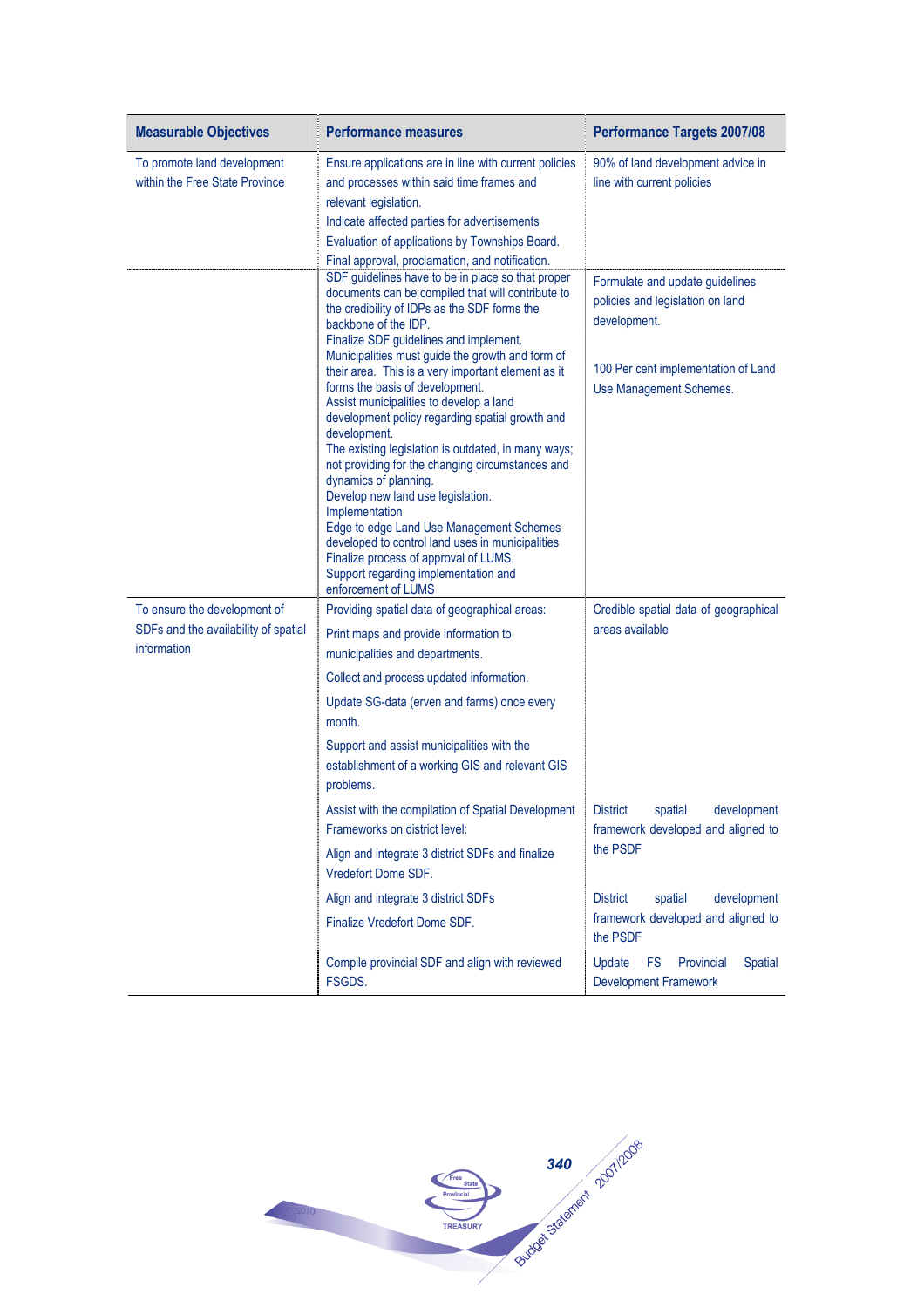## **Strategic Objective No.3.5:** To enhance improved Municipal Infrastructure

| <b>Measurable Objectives</b>                                                                         | <b>Performance measures</b>                                                                               | <b>Performance Targets 2007/08</b>                                                                                |
|------------------------------------------------------------------------------------------------------|-----------------------------------------------------------------------------------------------------------|-------------------------------------------------------------------------------------------------------------------|
| To facilitate the successful<br>implementation of the Municipal<br>Infrastructure Grant Programme in | Facilitate all monthly PMU monitoring<br>meetings                                                         | 8 MIG meetings held                                                                                               |
| municipalities including bucket<br>eradication (BEP                                                  | Conduct MIG provincial quarterly- and PMITT<br>quarterly meetings                                         | Capacitate all 20 Municipalities to<br>capture all MIG project information<br>on the Municipal Information system |
|                                                                                                      | Ensure and assist municipalities to capture<br>and maintain the MIG projects and processes<br>on the MIS. | (MIS)                                                                                                             |
|                                                                                                      | Support and monitor Municipalities in<br>capturing the KPI;s through the MIS.                             |                                                                                                                   |
|                                                                                                      | Identify a areas of support                                                                               | Capacitate all municipalities on                                                                                  |
|                                                                                                      | Provide continuous admin support                                                                          | DORA and MIG reporting                                                                                            |
|                                                                                                      | Identify projects on bi-annual basis to be<br>evaluated                                                   |                                                                                                                   |
|                                                                                                      | Assist Municipalities in registering bucket<br>eradication projects                                       | An impact assessments report                                                                                      |
|                                                                                                      | Monitoring the progress of bucket eradication<br>projects                                                 | infrastructure projects developed                                                                                 |
|                                                                                                      | Submit monthly and quarterly reports on<br>bucket eradication in Free State                               | 4 reports on bucket eradication<br>developed                                                                      |
| To ensure accurate and updated                                                                       | Submit monthly reports for the following:                                                                 | 12 monthly report on MIG developed                                                                                |
| reporting on the Provincial MIG                                                                      | -MIG                                                                                                      |                                                                                                                   |
| Programme status                                                                                     | -DORA                                                                                                     |                                                                                                                   |
|                                                                                                      | -EPWP                                                                                                     |                                                                                                                   |
|                                                                                                      | -PCC                                                                                                      |                                                                                                                   |
|                                                                                                      | Submit quarterly reports for the following:<br>$-KPI$                                                     |                                                                                                                   |
|                                                                                                      | -EPWP                                                                                                     |                                                                                                                   |
|                                                                                                      | -PMITT (sector departments)                                                                               |                                                                                                                   |
| To monitor, support and report on<br>the quality of drinking and waste-                              | Monitor and report on the quality of the<br>drinking and wastewater at all the Water                      | 4 progress reports on f drinking and<br>wastewater                                                                |
| water within the Free State<br>Province                                                              | Services Authorities (WSA's) in the Free State                                                            |                                                                                                                   |
|                                                                                                      | Submit and compile quarterly reports on<br>drinking and waste water quality.                              |                                                                                                                   |
|                                                                                                      | Conduct site visits to all WSA's                                                                          |                                                                                                                   |
| To monitor the impact of and to                                                                      | Monitor implementation                                                                                    |                                                                                                                   |
| sustain ISRDP/URP in the node                                                                        | Coordinate the contribution of sector<br>departments                                                      | 4 monitoring reports developed                                                                                    |
|                                                                                                      | Implementation framework for ISRDP/URP<br>developed 4 Capacity building programmes<br>implemented         |                                                                                                                   |
|                                                                                                      | Quarterly report<br>Conduct needs assessment                                                              |                                                                                                                   |
| Implementation and monitoring of<br>provincial infrastructure projects                               | Procure services and implement projects.                                                                  | 100 % implementation of PIG                                                                                       |
|                                                                                                      | Monitoring of progress on Provincial Municipal                                                            |                                                                                                                   |
|                                                                                                      | Infrastructure. Provide support to receiving<br>Municipalities continuously                               |                                                                                                                   |

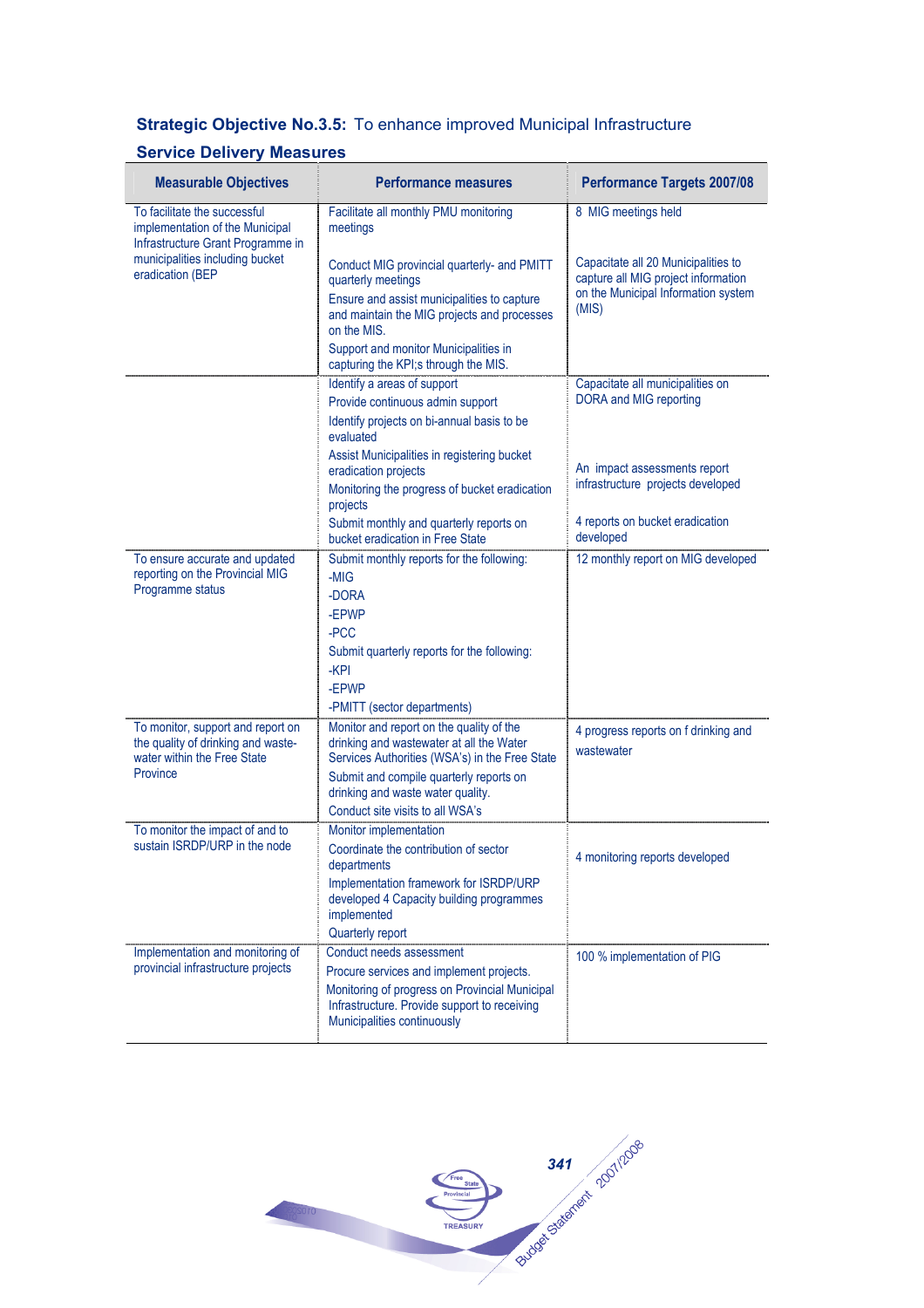| <b>Measurable Objectives</b>                                           | <b>Performance measures</b>                                                                                                                                        | <b>Performance Targets 2007/08</b> |
|------------------------------------------------------------------------|--------------------------------------------------------------------------------------------------------------------------------------------------------------------|------------------------------------|
| Implementation and monitoring of<br>provincial infrastructure projects | Submit monthly and quarterly progress reports<br>on Provincial- and District funded projects.<br>Submit KPI report quarterly.<br><b>Conduct Impact Assessments</b> |                                    |

## **6.4. Other programme information**

## **6.4.1 Personnel numbers and costs**

#### **Table 2.13: Personnel numbers and costs<sup>1</sup> : Local Government and Housing**

| <b>Personnel numbers</b>          | As at<br>31 March 2004 | As at<br>31 March 2005 | As at<br>31 March 2006 | As at<br>31 March 2007 | As at<br>31 March 2008 | As at<br>31 March 2009 | As at<br>31 March 2010 |
|-----------------------------------|------------------------|------------------------|------------------------|------------------------|------------------------|------------------------|------------------------|
| 1: Administration                 | 95                     | 97                     | 86                     | 175                    | 595                    | 595                    | 595                    |
| 2: Housing                        | 104                    | 114                    | 107                    | 129                    | 206                    | 206                    | 206                    |
| 3: Local Government               | 172                    | 278                    | 122                    | 164                    | 273                    | 273                    | 273                    |
| Total personnel numbers:          | 371                    | 489                    | 315                    | 468                    | 1.074                  | 1.074                  | 1,074                  |
| Total personnel cost (R thousand) | 50.215                 | 60.462                 | 64.541                 | 85.812                 | 114.301                | 124.552                | 135.030                |
| Unit cost (R thousand)            | 135                    | 124                    | 205                    | 183                    | 106                    | 116                    | 126                    |

#### **Table 2.14: Summary of departmental personnel numbers and costs**

|                                             |          | Outcome  |         | Main          | Adjusted      | <b>Estimated</b> |          |                              |         |
|---------------------------------------------|----------|----------|---------|---------------|---------------|------------------|----------|------------------------------|---------|
|                                             | Audited  | Audited  | Audited | appropriation | appropriation | Actual           |          | <b>Medium-term estimates</b> |         |
|                                             | 2003/04  | 2004/05  | 2005/06 |               | 2006/07       |                  | 2007/08  | 2008/09                      | 2009/10 |
| <b>Total for department</b>                 |          |          |         |               |               |                  |          |                              |         |
| Personnel numbers (head count)              | 371      | 489      | 315     | 468           | 468           | 468              | 1074     | 1074                         | 1074    |
| Personnel cost (R'000)                      | 50.215   | 60.462   | 64,541  | 88.781        | 90,374        | 85.812           | 114.301  | 124.552                      | 135.030 |
| Human resources component                   |          |          |         |               |               |                  |          |                              |         |
| Personnel numbers (head count)              |          |          |         |               |               |                  |          |                              |         |
| Personnel cost (R'000)                      |          |          |         |               |               |                  |          |                              |         |
| Head count as % of total for department     | $0.00\%$ | $0.00\%$ | 0.00%   | 0.00%         |               |                  | 0.00%    | 0.00%                        |         |
| Personnel cost as % of total for department | 0.00%    | 0.00%    | 0.00%   | $0.00\%$      |               |                  | $0.00\%$ | 0.00%                        |         |
| <b>Finance component</b>                    |          |          |         |               |               |                  |          |                              |         |
| Personnel numbers (head count)              |          |          |         | 41            | 73            | 73               | 73       | 143                          | 143     |
| Personnel cost (R'000)                      |          |          |         | 11,881        | 9.881         | 9.655            | 18.133   | 19,876                       | 21,196  |
| Head count as % of total for department     | $0.00\%$ | $0.00\%$ | 0.00%   | 8.76%         | 15.60%        | 15.60%           | 6.80%    | 13.31%                       | 13.31%  |
| Personnel cost as % of total for department | $0.00\%$ | 0.00%    | 0.00%   | 13.38%        | 10.93%        | 11.25%           | 15.86%   | 15.96%                       | 15.70%  |
| <b>Full time workers</b>                    |          |          |         |               |               |                  |          |                              |         |
| Personnel numbers (head count)              | 371      | 489      | 315     | 468           | 468           | 468              | 1074     | 1074                         | 1074    |
| Personnel cost (R'000)                      | 50.215   | 60.462   | 64,541  | 88.781        | 90.374        | 85.812           | 114.301  | 124.552                      | 135.030 |
| Head count as % of total for department     | 100.00%  | 100.00%  | 0.00%   | 100.00%       | 100.00%       | 100.00%          | 100.00%  | 100.00%                      | 100.00% |
| Personnel cost as % of total for department | 100.00%  | 100.00%  | 100.00% | 100.00%       | 100.00%       | 100.00%          | 100.00%  | 100.00%                      | 100.00% |

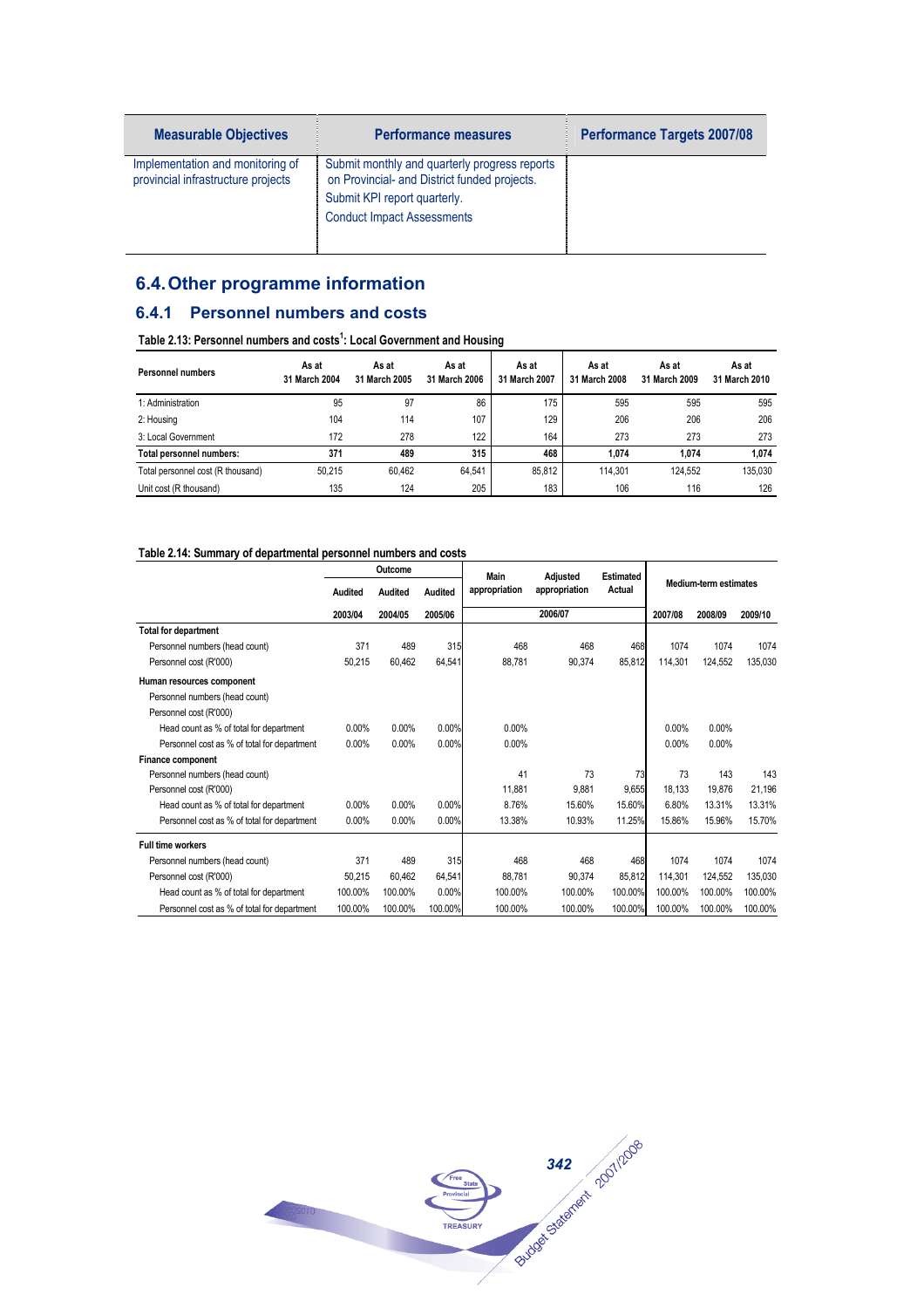## **6.4.2 Training**

**Table 2.15(a): Payments on training: Local Government and Housing**

| Outcome                      |         |         |         | Main | Adjusted                    | Estimated |                       |         |         |  |
|------------------------------|---------|---------|---------|------|-----------------------------|-----------|-----------------------|---------|---------|--|
|                              | Audited | Audited | Audited |      | appropriation appropriation | Actual    | Medium-term estimates |         |         |  |
| R thousand                   | 2003/04 | 2004/05 | 2005/06 |      | 2006/07                     |           | 2007/08               | 2008/09 | 2009/10 |  |
| 1: Administration            | 861     | 297     | 195     | 230  | 500                         | 500       | 305                   | 370     | 210     |  |
| of which                     |         |         |         |      |                             |           |                       |         |         |  |
| Subsistence and travel       | 344     |         | 78      | 92   | 200                         | 200       | 122                   | 148     | 84      |  |
| Payments on tuition          | 517     | 297     | 117     | 138  | 300                         | 300       | 183                   | 222     | 126     |  |
| 2: Housing                   |         | 95      | 203     | 249  | 450                         | 450       | 319                   | 320     | 320     |  |
| of which                     |         |         |         |      |                             |           |                       |         |         |  |
| Subsistence and travel       |         |         | 81      | 100  | 180                         | 180       | 128                   | 128     | 128     |  |
| Payments on tuition          |         | 95      | 122     | 149  | 270                         | 270       | 191                   | 192     | 192     |  |
| 3: Local Government          |         | 26      | 1,986   | 472  | 1,487                       | 1,487     | 523                   | 529     | 541     |  |
| of which                     |         |         |         |      |                             |           |                       |         |         |  |
| Subsistence and travel       |         |         | 795     | 189  | 594                         | 594       | 209                   | 212     | 216     |  |
| Payments on tuition          |         | 26      | 1,191   | 283  | 893                         | 893       | 314                   | 317     | 325     |  |
| Total payments and estimates | 861     | 418     | 2,384   | 951  | 2,437                       | 2,437     | 1,147                 | 1,219   | 1,071   |  |

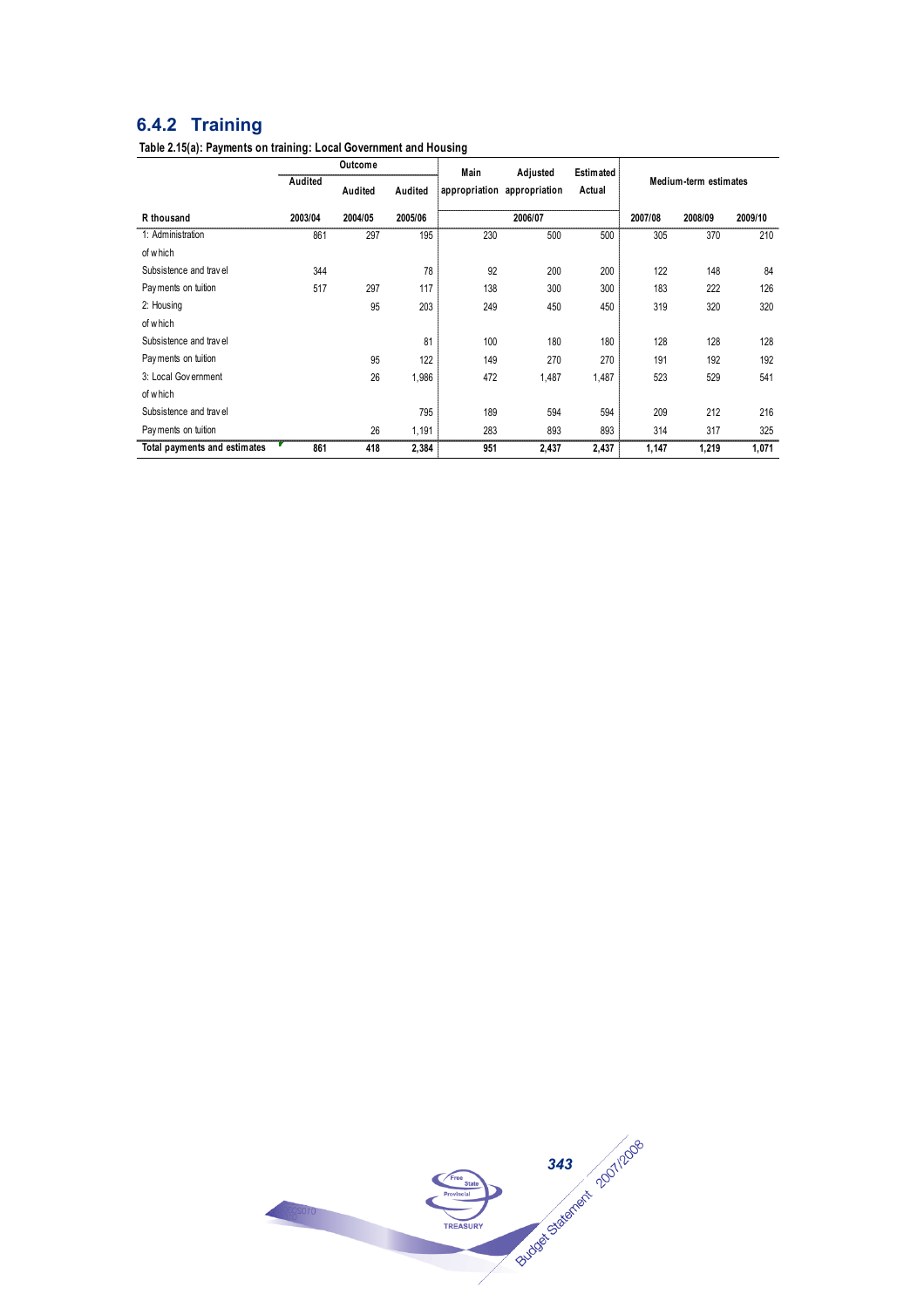# **ANNEXURE TO BUDGET STATEMENT 2**

|                                                                                     | Main<br>Adjusted<br>Outcome |                | <b>Estimated</b> | Medium-term estimates      |         |        |                |                |                |
|-------------------------------------------------------------------------------------|-----------------------------|----------------|------------------|----------------------------|---------|--------|----------------|----------------|----------------|
|                                                                                     | <b>Audited</b>              | <b>Audited</b> | <b>Audited</b>   | appropriation appropriatio | 2006/07 | Actual |                |                |                |
| R thousand<br>Tax receipts                                                          | 2003/04                     | 2004/05        | 2005/06          |                            |         |        | 2007/08        | 2008/09        | 2009/10        |
| Casino taxes                                                                        |                             |                |                  |                            |         |        |                |                |                |
|                                                                                     |                             |                |                  |                            |         |        |                |                |                |
| Horse racing taxes                                                                  |                             |                |                  |                            |         |        |                |                |                |
| Liquor licences                                                                     |                             |                |                  |                            |         |        |                |                |                |
| Motor vehicle licences                                                              |                             |                |                  |                            |         |        |                |                |                |
| Sales of goods and services other than capital assets                               |                             |                |                  |                            |         |        |                |                |                |
| Sale of goods and services produced by departm                                      | 955                         | 1,448          | 2,022            | 1,425                      | 1,977   | 1,994  | 2,254          | 2,367          | 2,485          |
| Sales by market establishments                                                      |                             |                |                  |                            |         |        |                |                |                |
| Administrative fees                                                                 |                             |                |                  |                            |         |        |                |                |                |
| Other sales                                                                         |                             |                |                  |                            |         |        |                |                |                |
| Of which                                                                            |                             |                |                  |                            |         |        |                |                |                |
| Rental                                                                              |                             | 16             | 0                | 20                         | 20      | 20     | 20             | 20             | 21             |
| Loan repayments (individual entities)                                               | $\overline{7}$              | 30             |                  |                            |         |        |                |                |                |
| Razoning fees                                                                       | 701                         | 752            | 1,858            |                            |         |        |                |                |                |
| Amendment fees                                                                      | 19                          | 20             | 14               |                            |         |        |                |                |                |
| <b>Fees Establishment townships</b>                                                 | 25                          | 30             | 24               | 1,225                      | 1,777   | 1,794  | 1,340          | 1,353          | 1,414          |
| Land consolidation                                                                  | 52                          | 60             | 73               | 30                         | 30      | 30     | 30             | 30             | 31             |
| Other (Specify)                                                                     | 151                         | 540            | 53               | 150                        | 150     | 150    | 864            | 964            | 1,019          |
| Sales of scrap, waste, arms and other used current goods (excluding capital assets) |                             |                |                  |                            |         |        |                |                |                |
|                                                                                     |                             |                |                  |                            |         |        |                |                |                |
| Transfers received from:                                                            |                             |                |                  |                            |         |        |                |                |                |
| Other governmental units                                                            |                             |                |                  |                            |         |        |                |                |                |
| Universities and technikons                                                         |                             |                |                  |                            |         |        |                |                |                |
| Foreign governments                                                                 |                             |                |                  |                            |         |        |                |                |                |
| International organisations                                                         |                             |                |                  |                            |         |        |                |                |                |
| Public corporations and private enterprises                                         |                             |                |                  |                            |         |        |                |                |                |
| Households and non-profit institutions                                              |                             |                |                  |                            |         |        |                |                |                |
| Fines, penalties and forfeits                                                       |                             |                |                  |                            |         |        |                |                |                |
| Interest, dividends and rent on land                                                | 35                          | 43             | 23               | $\blacksquare$             | 20      | 71     | $\blacksquare$ | $\blacksquare$ | $\blacksquare$ |
| Interest                                                                            | 35                          | 43             | 23               |                            | 20      | 71     |                |                |                |
| <b>Dividends</b>                                                                    |                             |                |                  |                            |         |        |                |                |                |
| Rent on land                                                                        |                             |                |                  |                            |         |        |                |                |                |
|                                                                                     |                             |                |                  |                            |         |        |                |                |                |
| Sales of capital assets                                                             |                             |                |                  |                            |         |        |                |                |                |
| Land and subsoil assets                                                             |                             |                |                  |                            |         |        |                |                |                |
| Other capital assets                                                                |                             |                |                  |                            |         |        |                |                |                |
| Financial transactions in assets and liabilities                                    |                             | 177            | 888              |                            | 150     | 82     |                |                |                |
| <b>Total departmental receipts</b>                                                  | 990                         | 1,668          | 2,933            | 1,425                      | 2,147   | 2,147  | 2,254          | 2,367          | 2,485          |

#### **Table B.1: Specification of receipts: Local Government and Housing**

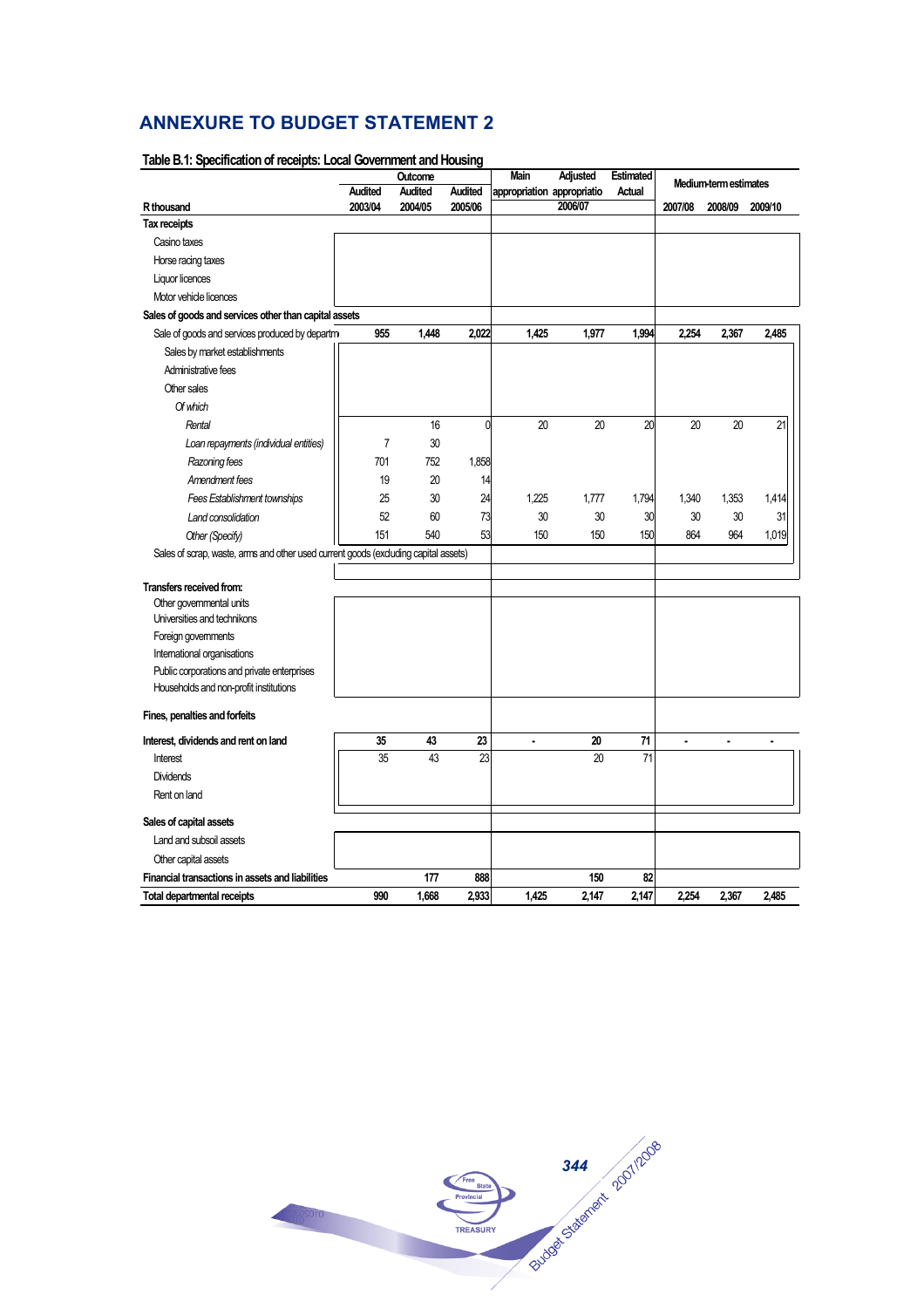|  | Table B.2: Payments and estimates by economic classification: Local Government and Housing |
|--|--------------------------------------------------------------------------------------------|
|--|--------------------------------------------------------------------------------------------|

| Table B.Z: Payments and estimates by economic classification: Local Government and Housing |         | Outcome |         | Main         | Adjusted     | Estimated        |                  |                       |           |
|--------------------------------------------------------------------------------------------|---------|---------|---------|--------------|--------------|------------------|------------------|-----------------------|-----------|
|                                                                                            | Audited | Audited | Audited | appropriatio | appropriatio | Actual           |                  | Medium-term estimates |           |
| R thousand                                                                                 | 2003/04 | 2004/05 | 2005/06 |              | 2006/07      |                  | 2007/08          | 2008/09               | 2009/10   |
| <b>Current payments</b>                                                                    | 99,934  | 107,802 | 121.979 | 157,629      | 174,992      | 168,487          | 193.309          | 210,772               | 224,837   |
| Compensation of employ ees                                                                 | 50,215  | 60,462  | 64,541  | 88,781       | 90,374       | 85,812           | 114,301          | 124,552               | 135,030   |
| Salaries and wages                                                                         | 30,131  | 52,340  | 56,725  | 78,683       | 76,793       | 72,231           | 103,998          | 112,138               | 122,993   |
|                                                                                            | 20,084  |         |         |              |              |                  |                  |                       |           |
| Social contributions<br>Goods and services                                                 | 49.719  | 8,122   | 7,816   | 10,098       | 13,581       | 13,581<br>82.519 | 10,303<br>79.008 | 12,414                | 12,037    |
|                                                                                            |         | 47,267  | 57,047  | 68,848       | 84,618       |                  |                  | 86,220                | 89,807    |
| of which                                                                                   |         |         |         |              |              |                  |                  |                       |           |
| Advertising                                                                                |         |         | 2,207   | 2,752        | 3,907        | 3,907            | 2,779            | 4,350                 | 4,179     |
| Communication                                                                              |         |         | 3,821   | 3,326        | 4,427        | 4,327            | 4,245            | 4,704                 | 4,861     |
| <b>Computer Services</b>                                                                   |         |         | 609     | 1,473        | 3,258        | 3,258            | 1,535            | 1,657                 | 1,733     |
| <b>Consultants and Special Services</b>                                                    |         |         | 26,377  | 23,189       | 31,378       | 31,202           | 32,755           | 35,252                | 37,656    |
| Audit fees and Legal fees                                                                  |         |         | 4,336   | 3,895        | 4,406        | 4,306            | 3,956            | 4,615                 | 5,113     |
| <b>Printing and Stationery</b>                                                             |         |         | 2,201   | 2,891        | 3,204        | 3,204            | 3,809            | 4,157                 | 4,333     |
| Subsistance and Transport                                                                  |         |         | 6,608   | 11,219       | 12,824       | 12,724           | 14,942           | 15,870                | 17,630    |
| Other                                                                                      | 49,719  | 47,267  | 10,888  | 20,103       | 21,214       | 19,591           | 14,987           | 15,615                | 14,302    |
| Interest and rent on land                                                                  |         |         |         |              |              |                  |                  |                       |           |
| Interest                                                                                   |         |         |         |              |              |                  |                  |                       |           |
| Rent on land                                                                               |         |         |         |              |              |                  |                  |                       |           |
| Financial transactions in assets and liabilities                                           |         | 73      | 391     |              |              | 156              |                  |                       |           |
| Unauthorised ex penditure                                                                  |         |         |         |              |              |                  |                  |                       |           |
| Transfers and subsidies to <sup>1</sup> :                                                  | 390.104 | 522,997 | 401,437 | 552.676      | 565,529      | 565.199          | 676,122          | 796.201               | 917,781   |
| Provinces and municipalities                                                               | 64,701  | 72,124  | 44,284  | 27,576       | 29,626       | 29,608           | 19,187           | 20,113                | 20,665    |
| Prov inces <sup>2</sup>                                                                    |         |         |         |              |              |                  |                  |                       |           |
| Provincial Revenue Funds                                                                   |         |         |         |              |              |                  |                  |                       |           |
| Provincial agencies and funds                                                              |         |         |         |              |              |                  |                  |                       |           |
| Municipalities <sup>3</sup>                                                                | 64,701  | 72,124  | 44,284  |              |              |                  | 19,187           | 20.113                |           |
|                                                                                            |         |         |         | 27,576       | 29,626       | 29,608           |                  |                       | 20,665    |
| Municipalities                                                                             | 64,701  | 72.124  | 44,284  | 27,576       | 29,626       | 29,608           | 19,187           | 20,113                | 20,665    |
| of which: Regional service council levies                                                  |         |         |         |              |              |                  |                  |                       |           |
| Municipal agencies and funds                                                               |         |         |         |              |              |                  |                  |                       |           |
| Departmental agencies and accounts                                                         |         |         |         |              |              |                  |                  |                       |           |
| Social security funds                                                                      |         |         |         |              |              |                  |                  |                       |           |
| Provide list of entities receiving transfers <sup>4</sup>                                  |         |         |         |              |              |                  |                  |                       |           |
| Universities and technikons                                                                |         | 1,099   | 1,085   | 1,100        | 1,100        | 1,100            | 1,100            | 1,100                 | 1,100     |
| Public corporations and private enterprises <sup>5</sup>                                   |         |         |         |              |              |                  |                  |                       |           |
| Public corporations                                                                        |         |         |         |              |              |                  |                  |                       |           |
| Subsidies on production<br>Other transfers                                                 |         |         |         |              |              |                  |                  |                       |           |
| Priv ate enterprises                                                                       |         |         |         |              |              |                  |                  |                       |           |
| Subsidies on production                                                                    |         |         |         |              |              |                  |                  |                       |           |
| Other transfers                                                                            |         |         |         |              |              |                  |                  |                       |           |
| Foreign gov ernments and international organisations                                       |         |         |         |              |              |                  |                  |                       |           |
| Non-profit institutions                                                                    |         | 544     | 561     | 824          | 4,324        | 4,085            | 3,175            | 3,175                 | 3,200     |
| Households                                                                                 | 325,403 | 449,230 | 355,507 | 523,176      | 530,479      | 530,406          | 652,660          | 771,813               | 892.816   |
| Social benefits                                                                            |         | 145     | 32      | 3,575        | 3,425        | 3,352            | 3,717            | 3,753                 | 4,398     |
| Other transfers to households                                                              | 325,403 | 449,085 | 355,475 | 519,601      | 527,054      | 527,054          | 648,943          | 768,060               | 888,418   |
| Payments for capital assets                                                                | 3,708   | 1,209   | 3,803   | 7,757        | 5,349        | 4,924            | 8,597            | 7,844                 | 9,223     |
| Buildings and other fixed structures                                                       |         |         |         |              |              |                  |                  |                       |           |
| <b>Buildings</b>                                                                           |         |         |         |              |              |                  |                  |                       |           |
| Other fixed structures                                                                     |         |         |         |              |              |                  |                  |                       |           |
| Machinery and equipment                                                                    | 3,708   | 1,209   | 3,803   | 7,757        | 5,349        | 4,924            | 8,597            | 7,844                 | 9,223     |
| Transport equipment                                                                        |         |         |         |              |              |                  |                  |                       |           |
| Other machinery and equipment                                                              | 3,708   | 1,209   | 3,110   | 7,757        | 5,349        | 4,924            | 8,597            | 7,844                 | 9,223     |
| Cultivated assets                                                                          |         |         |         |              |              |                  |                  |                       |           |
| Software and other intangible assets                                                       |         |         | 693     |              |              |                  |                  |                       |           |
| Land and subsoil assets                                                                    |         |         |         |              |              |                  |                  |                       |           |
| Total economic classification                                                              | 493,746 | 632,008 | 527,219 | 718,062      | 745,870      | 738,610          | 878,028          | 1,014,817             | 1,151,841 |
|                                                                                            |         |         |         |              |              |                  |                  |                       |           |

*Of which: Capitalised compensation <sup>6</sup>*

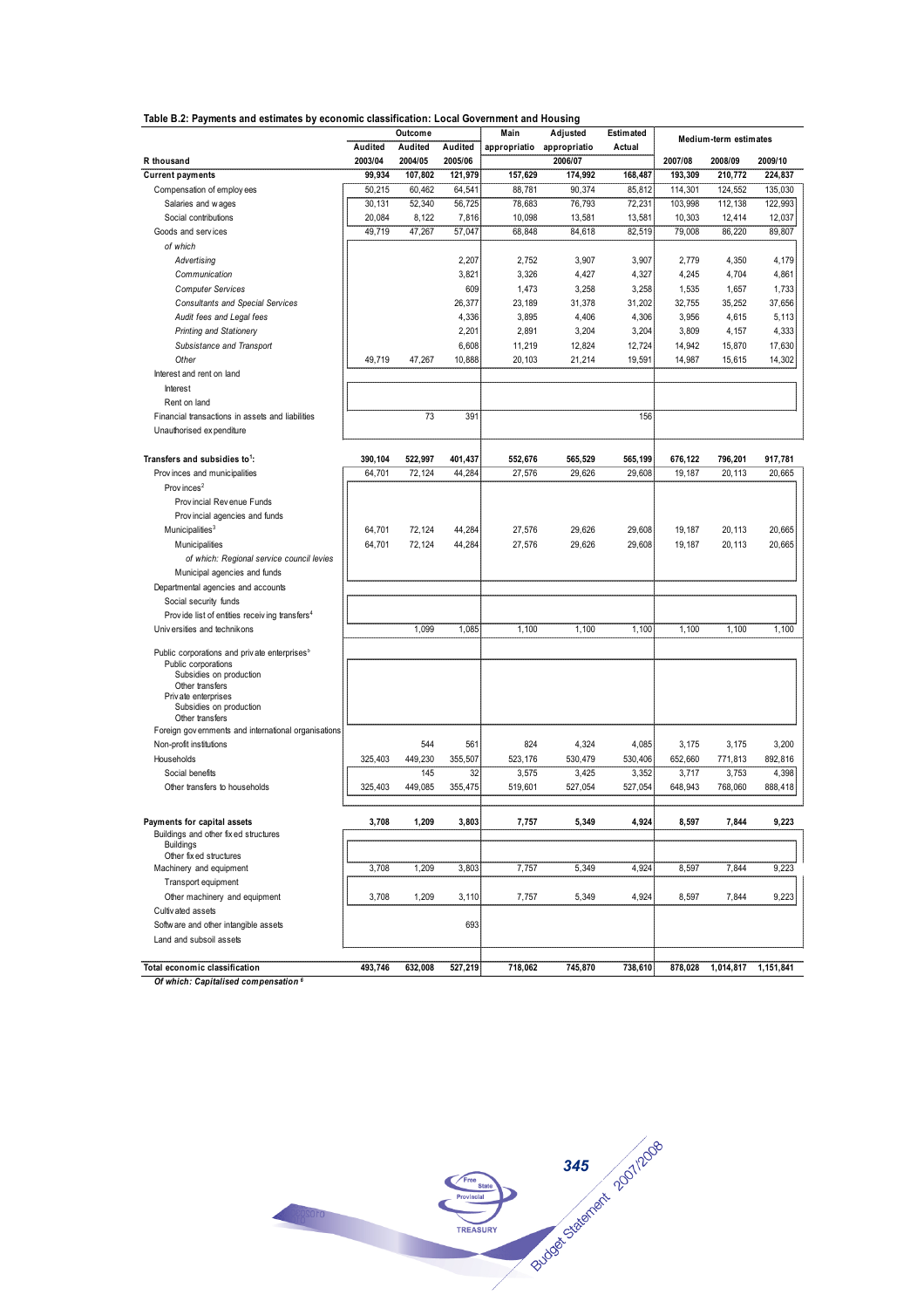| Table D.Z.T. Payments and estimates by economic classification. Programme T. Administration |         | Outcome |                 | Main          | Adjusted      | Estimated |         |                       |         |
|---------------------------------------------------------------------------------------------|---------|---------|-----------------|---------------|---------------|-----------|---------|-----------------------|---------|
|                                                                                             | Audited | Audited | Audited         | appropriation | appropriation | Actual    |         | Medium-term estimates |         |
| R thousand                                                                                  | 2003/04 | 2004/05 | 2005/06         |               | 2006/07       |           | 2007/08 | 2008/09               | 2009/10 |
| <b>Current payments</b>                                                                     | 31,507  | 31,999  | 36,306          | 50,393        | 44,185        | 43,109    | 70,360  | 76,862                | 81,206  |
| Compensation of employees                                                                   | 13,628  | 18,246  | 17,321          | 25,512        | 21,312        | 20,653    | 44,305  | 48,180                | 52,191  |
| Salaries and wages                                                                          | 8,177   | 15,843  | 15,228          | 22,449        | 18,171        | 17,512    | 40,299  | 42,673                | 47,432  |
| Social contributions                                                                        | 5,451   | 2,403   | 2,093           | 3,063         | 3,141         | 3,141     | 4,006   | 5,507                 |         |
|                                                                                             |         |         |                 |               |               |           |         |                       | 4,759   |
| Goods and services                                                                          | 17,879  | 13,680  | 18,594          | 24,881        | 22,873        | 22,300    | 26,055  | 28,682                | 29,015  |
| of which                                                                                    |         |         |                 |               |               |           |         |                       |         |
| Advertising                                                                                 |         |         | 744             | 1,354         | 1,354         | 1,354     | 1,865   | 2,049                 | 2,192   |
| Communication                                                                               |         |         | 1,422           | 1,285         | 1,705         | 1,605     | 2,183   | 2,184                 | 2,343   |
| <b>Computer Services</b>                                                                    |         |         | 1               | 743           | 928           | 928       | 769     | 743                   | 799     |
| <b>Consultants and Special Services</b>                                                     |         |         | 3,678           | 5,470         | 4,232         | 4,056     | 5,217   | 6,715                 | 6,733   |
| Audit fees and Legal fees                                                                   |         |         | 4,069           | 3,649         | 4,149         | 4,049     | 3,657   | 4,120                 | 4,616   |
| <b>Printing and Stationery</b>                                                              |         |         | 1,295           | 1,698         | 1,758         | 1,758     | 2,192   | 2,358                 | 2,363   |
| Subsistance and Transport                                                                   |         |         | 1,642           | 2,938         | 3,693         | 3,693     | 4,637   | 4,782                 | 5,188   |
| Other                                                                                       | 17,879  | 13,680  | 5,743           | 7,744         | 5,054         | 4,857     | 5,535   | 5,731                 | 4,781   |
| Interest and rent on land                                                                   |         |         |                 |               |               |           |         |                       |         |
| Interest                                                                                    |         |         |                 |               |               |           |         |                       |         |
| Rent on land<br>Financial transactions in assets and liabilities                            |         | 73      | 39 <sup>7</sup> |               |               | 156       |         |                       |         |
| Unauthorised expenditure                                                                    |         |         |                 |               |               |           |         |                       |         |
|                                                                                             |         |         |                 |               |               |           |         |                       |         |
| Transfers and subsidies to':                                                                |         | 139     | 63              | 3,337         | 6,779         | 6,761     | 3,435   | 3,575                 | 4,008   |
| Provinces and municipalities                                                                |         | 53      | 51              | 72            | 14            | 13        |         |                       |         |
| Provinces <sup>2</sup>                                                                      |         |         |                 |               |               |           |         |                       |         |
| <b>Provincial Revenue Funds</b>                                                             |         |         |                 |               |               |           |         |                       |         |
| Provincial agencies and funds                                                               |         |         |                 |               |               |           |         |                       |         |
| Municipalities <sup>3</sup>                                                                 |         | 53      | 51              | 72            | 14            | 13        |         |                       |         |
| Municipalities                                                                              |         |         |                 |               |               |           |         |                       |         |
| of which: Regional service council levies                                                   |         | 53      | 51              | 72            | 14            | 13        |         |                       |         |
| Municipal agencies and funds                                                                |         |         |                 |               |               |           |         |                       |         |
| Departmental agencies and accounts                                                          |         |         |                 |               |               |           |         |                       |         |
| Social security funds                                                                       |         |         |                 |               |               |           |         |                       |         |
| Provide list of entities receiving transfers <sup>4</sup><br>Universities and technikons    |         |         |                 |               |               |           |         |                       |         |
| Public corporations and private enterprises <sup>5</sup>                                    |         |         |                 |               |               |           |         |                       |         |
| Public corporations                                                                         |         |         |                 |               |               |           |         |                       |         |
| Subsidies on production<br>Other transfers                                                  |         |         |                 |               |               |           |         |                       |         |
| Private enterprises                                                                         |         |         |                 |               |               |           |         |                       |         |
| Subsidies on production                                                                     |         |         |                 |               |               |           |         |                       |         |
| Other transfers                                                                             |         |         |                 |               |               |           |         |                       |         |
| Foreign governments and international organisations<br>Non-profit institutions              |         |         |                 |               | 3,500         | 3,500     |         |                       |         |
| Households                                                                                  |         | 86      | 12              | 3,265         | 3,265         | 3,248     | 3,435   | 3,575                 | 4,008   |
| Social benefits                                                                             |         | 86      | 12              | 3,265         | 3,265         | 3,248     | 3,435   | 3,575                 | 4,008   |
| Other transfers to households                                                               |         |         |                 |               |               |           |         |                       |         |
|                                                                                             |         |         |                 |               |               |           |         |                       |         |
|                                                                                             |         |         |                 |               |               |           |         |                       |         |
| <b>Payments for capital assets</b>                                                          | 921     | 384     | 1,181           | 3,543         | 2,009         | 1,851     | 5,865   | 5,505                 | 6,613   |
| Buildings and other fixed structures                                                        |         |         |                 |               |               |           |         |                       |         |
| <b>Buildings</b>                                                                            |         |         |                 |               |               |           |         |                       |         |
| Other fixed structures                                                                      |         |         |                 |               |               |           |         |                       |         |
| Machinery and equipment                                                                     | 921     | 384     | 1,181           | 3,543         | 2,009         | 1,851     | 5,865   | 5,505                 | 6,613   |
| Transport equipment                                                                         |         |         |                 |               |               |           |         |                       |         |
| Other machinery and equipment                                                               | 921     | 384     | 488             | 3,543         | 2,009         | 1,851     | 5,865   | 5,505                 | 6,613   |
| Cultivated assets                                                                           |         |         |                 |               |               |           |         |                       |         |
| Software and other intangible assets                                                        |         |         | 693             |               |               |           |         |                       |         |
| Land and subsoil assets                                                                     |         |         |                 |               |               |           |         |                       |         |
|                                                                                             |         |         |                 |               |               |           |         |                       |         |
| Total economic classification                                                               | 32,428  | 32,522  | 37,550          | 57,273        | 52,973        | 51,721    | 79,660  | 85,942                | 91,827  |

*Of which: Capitalised compensation <sup>6</sup>*

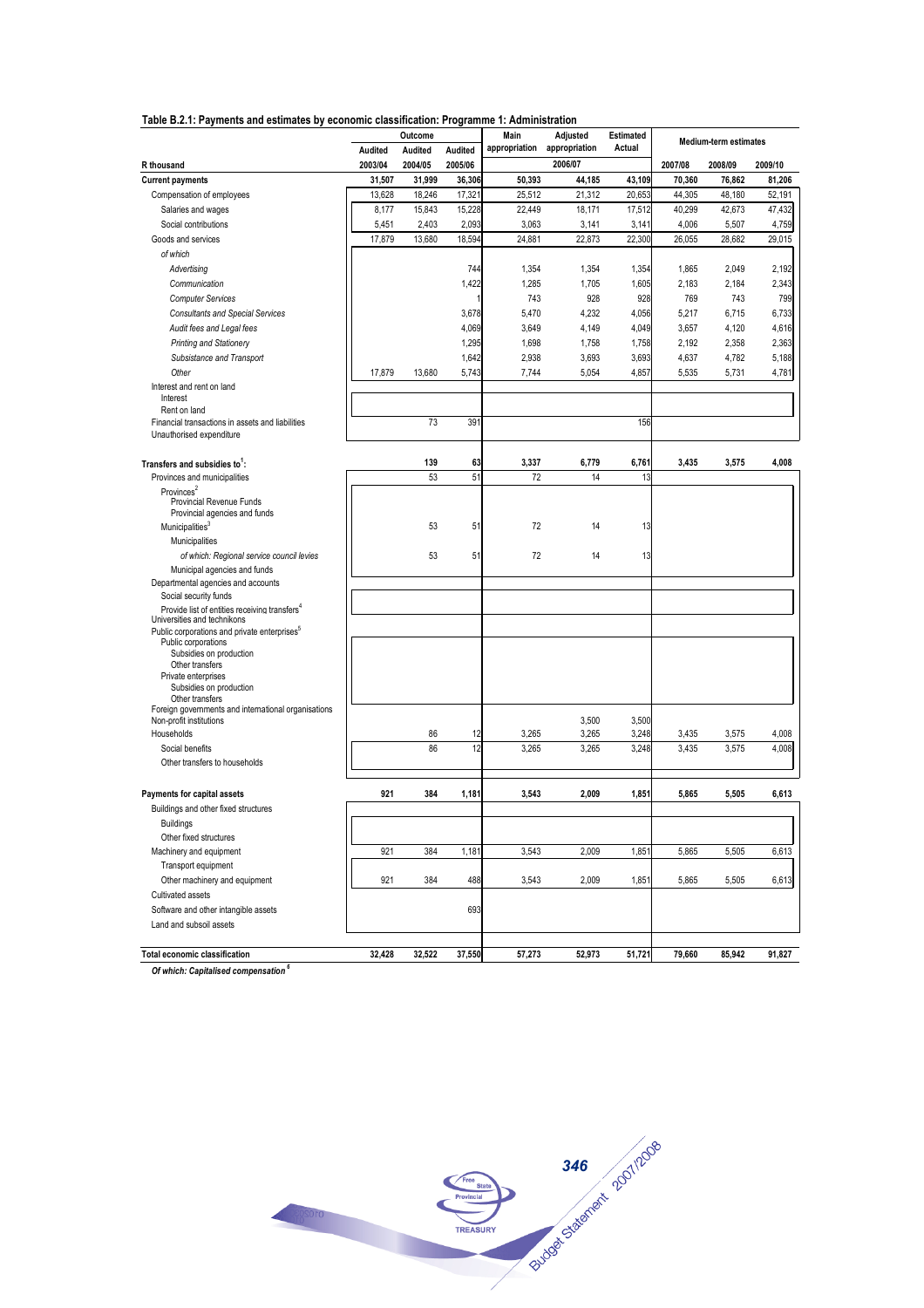| Table B.2.2: Payments and estimates by economic classification: Programme 2: Housing |                    |                    |                    |                                     |          |                     |                  |                              |         |
|--------------------------------------------------------------------------------------|--------------------|--------------------|--------------------|-------------------------------------|----------|---------------------|------------------|------------------------------|---------|
|                                                                                      |                    | Outcome            |                    | Main<br>appropriation appropriation | Adjusted | Estimated<br>Actual |                  | <b>Medium-term estimates</b> |         |
| R thousand                                                                           | Audited<br>2003/04 | Audited<br>2004/05 | Audited<br>2005/06 |                                     | 2006/07  |                     | 2007/08          | 2008/09                      | 2009/10 |
| <b>Current payments</b>                                                              | 23,380             | 29,157             | 30,488             | 43,516                              | 56,256   | 54,367              | 49,328           | 53,211                       | 56,847  |
| Compensation of employees                                                            | 14,551             | 17,840             | 18,327             | 23,366                              | 22,027   | 20,703              | 24,235           | 26,444                       | 28,233  |
| Salaries and wages                                                                   | 8,731              | 15,192             | 15,853             | 20,066                              | 18,254   | 16,930              | 21,394           | 23,459                       | 25,131  |
| Social contributions                                                                 | 5,820              | 2,648              | 2,474              | 3,300                               | 3,773    | 3,773               | 2,841            | 2,985                        | 3,102   |
| Goods and services                                                                   | 8,829              | 11,317             | 12,161             | 20,150                              | 34,229   | 33,664              | 25,093           | 26,767                       | 28,614  |
| of which                                                                             |                    |                    |                    |                                     |          |                     |                  |                              |         |
| Advertising                                                                          |                    |                    | 50                 | 236                                 | 1,361    | 1,361               | 115              | 615                          | 619     |
| Communication                                                                        |                    |                    | 1,189              | 1,073                               | 1,653    | 1,653               | 762              | 1,227                        | 1,234   |
| <b>Computer Services</b>                                                             |                    |                    | 608                | 680                                 | 680      | 680                 | 714              | 814                          | 814     |
| <b>Consultants and Special Services</b>                                              |                    |                    | 6,374              | 7,001                               | 17,496   | 17,496              | 14,837           | 15,232                       | 16,927  |
| Audit fees and Legal fees                                                            |                    |                    | 86                 | 80                                  | 138      | 138                 | 100              | 100                          | 100     |
| <b>Printing and Stationery</b>                                                       |                    |                    | 216                | 323                                 | 538      | 538                 | 448              | 719                          | 740     |
| Subsistance and Transport                                                            |                    |                    | 1,713              | 4,106                               | 3,540    | 3,440               | 3,168            | 3,421                        | 3,480   |
| Other                                                                                | 8,829              | 11,317             | 1,925              | 6,651                               | 8,823    | 8,358               | 4,949            | 4,639                        | 4,700   |
| Interest and rent on land                                                            |                    |                    |                    |                                     |          |                     |                  |                              |         |
| Interest                                                                             |                    |                    |                    |                                     |          |                     |                  |                              |         |
| Rent on land                                                                         |                    |                    |                    |                                     |          |                     |                  |                              |         |
| Financial transactions in assets and liabilities                                     |                    |                    |                    |                                     |          |                     |                  |                              |         |
| Unauthorised expenditure                                                             |                    |                    |                    |                                     |          |                     |                  |                              |         |
| Transfers and subsidies to <sup>1</sup> :                                            | 370,932            | 511,842            | 379,420            | 527,672                             | 538,458  | 538,385             |                  |                              | 897,222 |
| Provinces and municipalities                                                         | 45,529             | 61,743             | 22,855             | 6,811                               | 10,144   | 10,127              | 657,273<br>7,068 | 776,441<br>7,153             | 7,475   |
| Provinces <sup>2</sup>                                                               |                    |                    |                    |                                     |          |                     |                  |                              |         |
| Provincial Revenue Funds                                                             |                    |                    |                    |                                     |          |                     |                  |                              |         |
| Provincial agencies and funds                                                        |                    |                    |                    |                                     |          |                     |                  |                              |         |
| Municipalities <sup>3</sup>                                                          | 45,529             | 61,743             | 22,855             | 6,811                               | 10,144   | 10,127              | 7,068            | 7,153                        | 7,475   |
| Municipalities                                                                       | 45,529             | 61,743             | 22,855             | 6,811                               | 10,144   | 10,127              | 7,068            | 7,153                        | 7,475   |
| of which: Regional service council levies                                            |                    |                    |                    |                                     |          |                     |                  |                              |         |
| Municipal agencies and funds                                                         |                    |                    |                    |                                     |          |                     |                  |                              |         |
| Departmental agencies and accounts                                                   |                    |                    |                    |                                     |          |                     |                  |                              |         |
| Social security funds                                                                |                    |                    |                    |                                     |          |                     |                  |                              |         |
| Provide list of entities receiving transfers <sup>4</sup>                            |                    |                    |                    |                                     |          |                     |                  |                              |         |
| Universities and technikons                                                          |                    | 1,099              | 1,085              | 1,100                               | 1,100    | 1,100               | 1,100            | 1,100                        | 1,100   |
| Public corporations and private enterprises <sup>3</sup>                             |                    |                    |                    |                                     |          |                     |                  |                              |         |
| Public corporations                                                                  |                    |                    |                    |                                     |          |                     |                  |                              |         |
| Subsidies on production                                                              |                    |                    |                    |                                     |          |                     |                  |                              |         |
| Other transfers                                                                      |                    |                    |                    |                                     |          |                     |                  |                              |         |
| Private enterprises                                                                  |                    |                    |                    |                                     |          |                     |                  |                              |         |
| Subsidies on production                                                              |                    |                    |                    |                                     |          |                     |                  |                              |         |
| Other transfers                                                                      |                    |                    |                    |                                     |          |                     |                  |                              |         |
| Foreign governments and international organisations                                  |                    |                    |                    |                                     |          |                     |                  |                              |         |
| Non-profit institutions                                                              |                    |                    |                    |                                     |          |                     |                  |                              |         |
| Households                                                                           | 325,403            | 449,000            | 355,480            | 519,761                             | 527,214  | 527,158             | 649.105          | 768,188                      | 888,647 |
| Social benefits                                                                      |                    | 50                 |                    | 160                                 | 160      | 104                 | 162              | 128                          | 229     |
| Other transfers to households                                                        | 325,403            | 448,950            | 355,476            | 519,601                             | 527,054  | 527,054             | 648,943          | 768,060                      | 888,418 |
|                                                                                      |                    |                    |                    |                                     |          |                     |                  |                              |         |
| Payments for capital assets                                                          | 1,346              | 300                | 1,159              | 3,343                               | 1,873    | 1,738               | 1,228            | 1,229                        | 1,430   |
| Buildings and other fixed structures<br><b>Buildings</b>                             |                    |                    |                    |                                     |          |                     |                  |                              |         |
| Other fixed structures                                                               |                    |                    |                    |                                     |          |                     |                  |                              |         |
| Machinery and equipment                                                              | 1,346              | 300                | 1,159              | 3,343                               | 1,873    | 1,738               | 1,228            | 1,229                        | 1,430   |
| Transport equipment                                                                  |                    |                    |                    |                                     |          |                     |                  |                              |         |
| Other machinery and equipment                                                        | 1,346              | 300                | 1,159              | 3,343                               | 1,873    | 1,738               | 1,228            | 1,229                        | 1,430   |
| Cultivated assets                                                                    |                    |                    |                    |                                     |          |                     |                  |                              |         |
| Software and other intangible assets                                                 |                    |                    |                    |                                     |          |                     |                  |                              |         |
| Land and subsoil assets                                                              |                    |                    |                    |                                     |          |                     |                  |                              |         |
|                                                                                      |                    |                    |                    |                                     |          |                     |                  |                              |         |
| Total economic classification:                                                       | 395,658            | 541,299            | 411,067            | 574,531                             | 596,587  | 594,490             | 707,829          | 830,881                      | 955,499 |

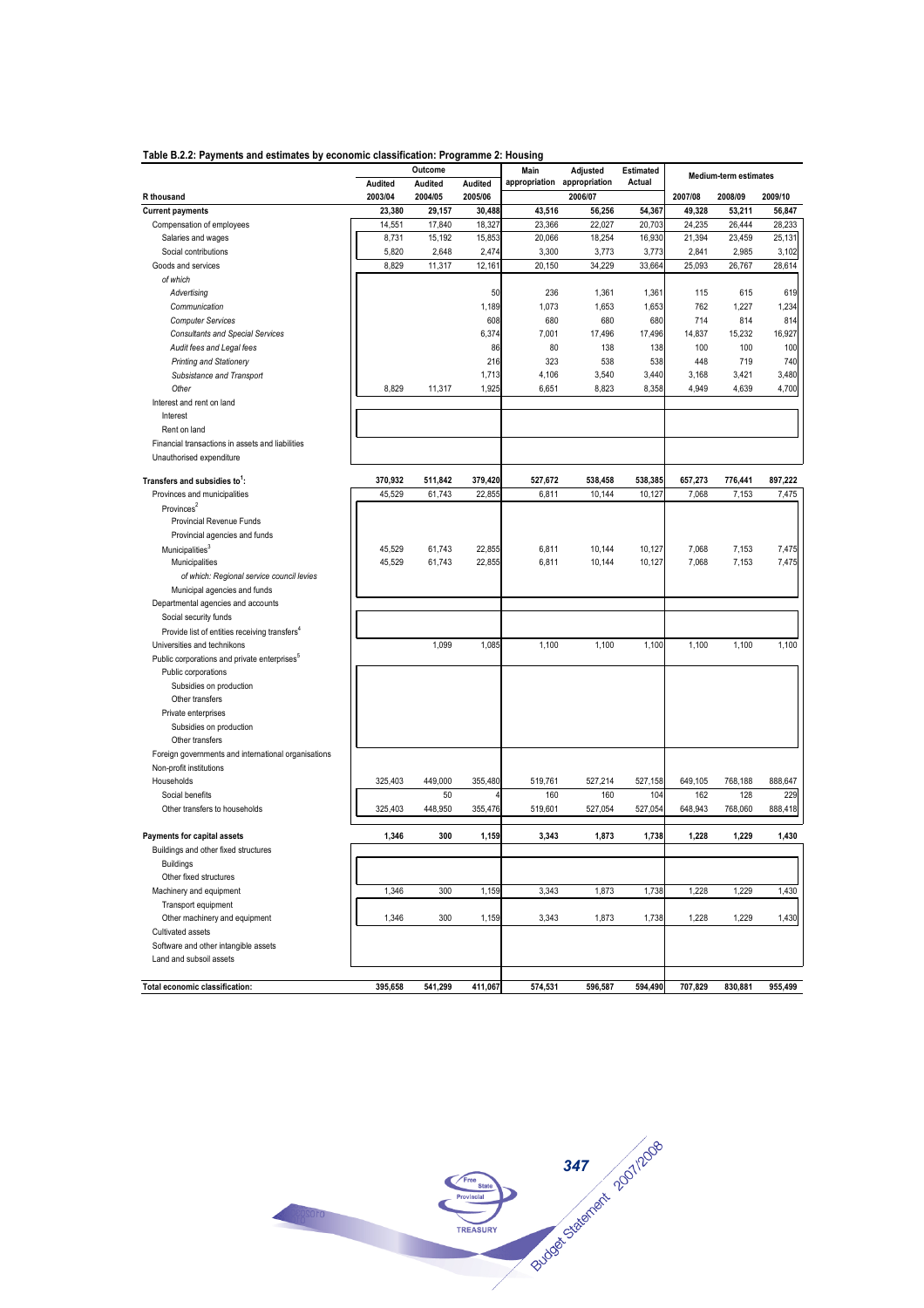| Table B.2.3: Payments and estimates by economic classification: Programme 3: Local Government |  |  |
|-----------------------------------------------------------------------------------------------|--|--|
|                                                                                               |  |  |

|                                                                           |         | Outcome  |         | Main                        | Adjusted | Estimated |         | Medium-term estimates |         |
|---------------------------------------------------------------------------|---------|----------|---------|-----------------------------|----------|-----------|---------|-----------------------|---------|
|                                                                           | Audited | Audited  | Audited | appropriation appropriation |          | Actual    |         |                       |         |
| R thousand                                                                | 2003/04 | 2004/05  | 2005/06 |                             | 2006/07  |           | 2007/08 | 2008/09               | 2009/10 |
| <b>Current payments</b>                                                   | 45,047  | 46,646   | 55,185  | 63,720                      | 74,551   | 71,011    | 73,621  | 80,699                | 86,784  |
| Compensation of employees                                                 | 22,036  | 24,376   | 28,893  | 39,903                      | 47,035   | 44,456    | 45,761  | 49,928                | 54,606  |
| Salaries and wages                                                        | 13,223  | 21,305   | 25,644  | 36,168                      | 40,368   | 37,789    | 42,305  | 46,006                | 50,430  |
| Social contributions                                                      | 8,813   | 3,071    | 3,249   | 3,735                       | 6,667    | 6,667     | 3,456   | 3,922                 | 4,176   |
| Goods and services                                                        | 23,011  | 22,270   | 26,292  | 23,817                      | 27,516   | 26,555    | 27,860  | 30,771                | 32,178  |
| of which                                                                  |         |          |         |                             |          |           |         |                       |         |
| Advertising                                                               |         |          | 1,413   | 1,162                       | 1,192    | 1,192     | 799     | 1,686                 | 1,368   |
| Communication                                                             |         |          | 1,210   | 968                         | 1,069    | 1,069     | 1,300   | 1,293                 | 1,284   |
| <b>Computer Services</b>                                                  |         |          | ſ       | 50                          | 1,650    | 1,650     | 52      | 100                   | 120     |
| <b>Consultants and Special Services</b>                                   |         |          | 16,325  | 10,718                      | 9,650    | 9,650     | 12,701  | 13,305                | 13,996  |
| Audit fees and Legal fees                                                 |         |          | 181     | 166                         | 119      | 119       | 199     | 395                   | 397     |
| <b>Printing and Stationery</b>                                            |         |          | 690     | 870                         | 908      | 908       | 1,169   | 1,080                 | 1,230   |
| Subsistance and Transport                                                 |         |          | 3,253   | 4,175                       | 5,591    | 5,591     | 7,137   | 7,667                 | 8,962   |
| Other                                                                     | 23,011  | 22,270   | 3,220   | 5,708                       | 7,337    | 6,376     | 4,503   | 5,245                 | 4,821   |
| Interest and rent on land                                                 |         |          |         |                             |          |           |         |                       |         |
| Interest                                                                  |         |          |         |                             |          |           |         |                       |         |
| Rent on land                                                              |         |          |         |                             |          |           |         |                       |         |
| Financial transactions in assets and liabilities                          |         |          |         |                             |          |           |         |                       |         |
| Unauthorised expenditure                                                  |         |          |         |                             |          |           |         |                       |         |
| Transfers and subsidies to <sup>1</sup> :                                 | 19,172  | 11,016   | 21,954  | 21,667                      | 20,292   | 20,053    | 15,414  | 16,185                | 16,551  |
| Provinces and municipalities                                              | 19,172  | 10,328   | 21,378  | 20,693                      | 19,468   | 19,468    | 12,119  | 12,960                | 13,190  |
| Provinces <sup>2</sup>                                                    |         |          |         |                             |          |           |         |                       |         |
| Provincial Revenue Funds                                                  |         |          |         |                             |          |           |         |                       |         |
| Provincial agencies and funds                                             |         |          |         |                             |          |           |         |                       |         |
|                                                                           | 19,172  | 10,328   | 21,378  | 20,693                      | 19,468   | 19,468    | 12,119  | 12,960                | 13,190  |
| Municipalities <sup>3</sup><br>Municipalities                             | 19,172  | 10,328   | 21,378  | 20,693                      | 19,468   | 19,468    | 12,119  | 12,960                | 13,190  |
|                                                                           |         |          |         |                             |          |           |         |                       |         |
| of which: Regional service council levies<br>Municipal agencies and funds |         |          |         |                             |          |           |         |                       |         |
| Departmental agencies and accounts                                        |         |          |         |                             |          |           |         |                       |         |
| Social security funds                                                     |         |          |         |                             |          |           |         |                       |         |
| Provide list of entities receiving transfers"                             |         |          |         |                             |          |           |         |                       |         |
| Universities and technikons                                               |         |          |         |                             |          |           |         |                       |         |
| Public corporations and private enterprises <sup>9</sup>                  |         |          |         |                             |          |           |         |                       |         |
| Public corporations                                                       |         |          |         |                             |          |           |         |                       |         |
| Subsidies on production                                                   |         |          |         |                             |          |           |         |                       |         |
| Other transfers                                                           |         |          |         |                             |          |           |         |                       |         |
| Private enterprises                                                       |         |          |         |                             |          |           |         |                       |         |
| Subsidies on production                                                   |         |          |         |                             |          |           |         |                       |         |
| Other transfers                                                           |         |          |         |                             |          |           |         |                       |         |
| Foreign governments and international organisations                       |         |          |         |                             |          |           |         |                       |         |
| Non-profit institutions                                                   |         | 544      | 561     | 824                         | 824      | 585       | 3,175   | 3,175                 | 3,200   |
| Households                                                                |         | 144      | 15      | 150                         | 0        | n         | 120     | 50                    | 161     |
| Social benefits<br>Other transfers to households                          |         | 9<br>135 | 15      | 150                         |          |           | 120     | 50                    | 161     |
|                                                                           |         |          |         |                             |          |           |         |                       |         |
| Payments for capital assets                                               | 1,441   | 525      | 1,463   | 871                         | 1,467    | 1,335     | 1,504   | 1,110                 | 1,180   |
| Buildings and other fixed structures<br><b>Buildings</b>                  |         |          |         |                             |          |           |         |                       |         |
| Other fixed structures                                                    |         |          |         |                             |          |           |         |                       |         |
| Machinery and equipment                                                   | 1,441   | 525      | 1,463   | 871                         | 1,467    | 1,335     | 1,504   | 1,110                 | 1,180   |
| Transport equipment                                                       |         |          |         |                             |          |           |         |                       |         |
| Other machinery and equipment                                             | 1,441   | 525      | 1,463   | 871                         | 1,467    | 1,335     | 1,504   | 1,110                 |         |
|                                                                           |         |          |         |                             |          |           |         |                       | 1,180   |
| Cultivated assets                                                         |         |          |         |                             |          |           |         |                       |         |
| Software and other intangible assets<br>Land and subsoil assets           |         |          |         |                             |          |           |         |                       |         |
|                                                                           |         |          |         |                             |          |           |         |                       |         |
| Total economic classification:                                            | 65,660  | 58,187   | 78,602  | 86,258                      | 96,310   | 92,399    | 90,539  | 97,994                | 104,515 |

*Of which: Capitalised compensation <sup>6</sup>*

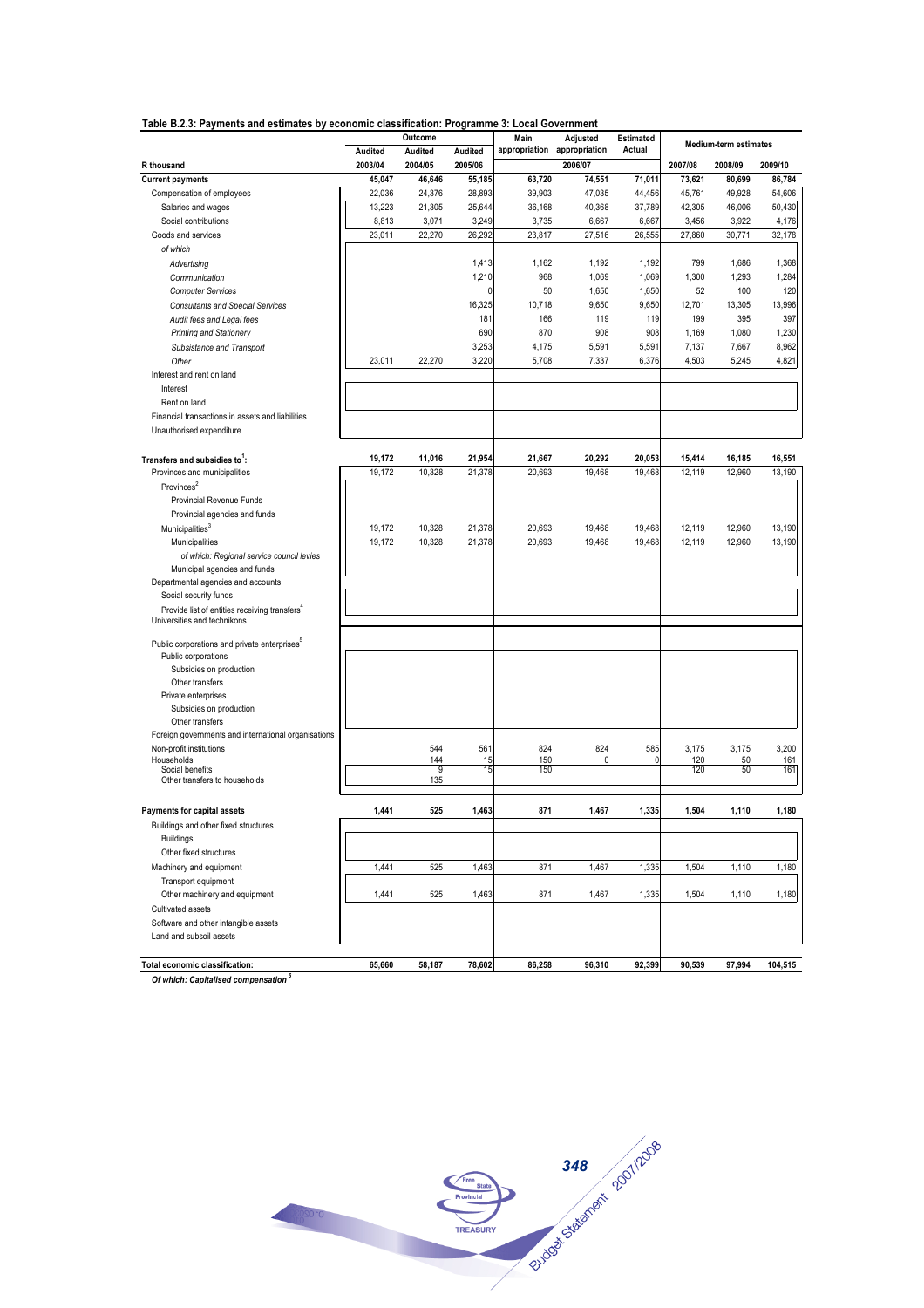## **Table B.3: Details on transfers to local government**

Letsemeng | 190<br>Twelopele | 190

Matjabeng | 460

Dihlabeng | 250 Dihlabeng 250<br>Nketoana 210<br>Moqhaka 200

Mantsopa **205**<br>Masilonyana 190 Masilony ana **190**<br>Setsoto 205 Setsoto 205<br>Maluti a Phofung 205

Nqw athe 250

Mangaung | 880

Nala and a set of the set of the set of the set of the set of the set of the set of the set of the set of the set of the set of the set of the set of the set of the set of the set of the set of the set of the set of the se

Mafube  $||$  215

Total transfers/grants **1,500 1,310** - 1,500

Tw elopele Mohokare Naledi

Tokologo

Moqhaka

**Unallocated**

Maluti a Phofung Phumelela Metsimaholo<br>Mafube

|                                                              | Outcome |         |                | mam               | Adjusted       |                            | Medium-term estimates |                |         |
|--------------------------------------------------------------|---------|---------|----------------|-------------------|----------------|----------------------------|-----------------------|----------------|---------|
|                                                              | Audited | Audited | Audited        | appropriatio<br>n | appropriation  | <b>Estimated</b><br>Actual |                       |                |         |
| R thousand                                                   | 2003/04 | 2004/05 | 2005/06        |                   | 2006/07        |                            | 2007/08               | 2008/09        | 2009/10 |
| Spatial Planning/Grant 1: Spatial Planning Support Programme |         |         |                |                   |                |                            |                       |                |         |
| <b>Category A</b>                                            |         |         |                |                   |                |                            |                       |                |         |
| Category B                                                   | 1,539   | 872     | 2,528          | 1,280             | 3,331          | 3,331                      | 2,728                 | 2,506          | ٠       |
| Letsemeng                                                    | 81      | 58      |                | 64                | 140            | 140                        | 70                    | 88             |         |
| Kopanong                                                     | 81      |         | 190            | 64                | 140            | 140                        | 122                   | 88             |         |
| Mohokare                                                     | 81      | 58      | 310            | 64                | 80             | 80                         | 70                    | 88             |         |
| Naledi                                                       | 81      | 58      | 310            | 64                | 80             | 80                         | 70                    | 88             |         |
| Mangaung                                                     | 81      |         | 60             | 64                | 961            | 961                        | 790                   | 214            |         |
| Mantsopa                                                     |         | 58      | 60             | 64                | 80             | 80                         | 125                   | 144            |         |
| Masilony ana                                                 | 81      | 58      |                | 64                | 140            | 140                        | 122                   | 88             |         |
| Tokolog                                                      | 81      | 58      | 250            | 64                | 140            | 140                        | 70                    | 88             |         |
| Twelopele                                                    | 81      | 58      | ÷,             | 64                | 140            | 140                        | 122                   | 88             |         |
| Matjabeng                                                    | 81      |         | 118            | 64                | 80             | 80                         | 128                   | 156            |         |
| Nala                                                         | 81      |         |                | 64                | 355            | 355                        | 70                    | 144            |         |
| Setsoto                                                      | 81      | 59      | 60             | 64                | 80             | 80                         | 125                   | 144            |         |
| Dihlabeng                                                    | 81      | 58      | 60             | 64                | 80             | 80                         | 128                   | 156            |         |
| Nketoana                                                     | 81      | 58      | 60             | 64                | 80             | 80                         | 125                   | 144            |         |
| Maluti a Phofung                                             | 81      | 58      | 60             | 64                | 80             | 80                         | 128                   | 156            |         |
| Phumelela                                                    | 81      |         | 310            | 64                | 80             | 80                         | 70                    | 88             |         |
| Moqhaka                                                      | 81      | 59      | 60             | 64                | 80             | 80                         | 128                   | 156            |         |
| Ngw athe                                                     | 81      | 58      | 60             | 64                | 80             | 80                         | 125                   | 144            |         |
| Metsimaholo                                                  | 81      | 58      | 500            | 64                | 140            | 140                        | 70                    | 156            |         |
| Mafube                                                       | 81      | 58      | 60             | 64                | 295            | 295                        | 70                    | 88             |         |
| Category C                                                   | 405     | 118     | 60             | 321               | 430            | 430                        | 533                   | 794            |         |
| Xhariep                                                      | 81      |         |                | 64                | 60             | 60                         | 72                    | 72             |         |
| Motheo                                                       | 81      | 59      |                | 65                | 60             | 60                         | 72                    | 117            |         |
| Thabo Mofutsany ane                                          | 81      |         |                | 64                | 60             | 60                         | 158                   | 215            |         |
| Fezile Dabi                                                  | 81      | 59      | 60             | 64                | 190            | 190                        | 158                   | 312            |         |
| Lejw eleputsw a                                              | 81      |         |                | 64                | 60             | 60                         | 73                    | 78             |         |
| Unallocated                                                  |         |         |                |                   |                |                            |                       |                | 3,448   |
| <b>Total transfers/grants</b>                                | 1,944   | 990     | 2,588          | 1,601             | 3,761          | 3,761                      | 3,261                 | 3,300          | 3,448   |
|                                                              |         |         |                |                   |                |                            |                       |                |         |
| Spatial Planning/Grant 2: Establishment Town Planning        |         |         |                |                   |                |                            |                       |                |         |
| <b>Category A</b>                                            |         |         |                |                   |                |                            |                       |                |         |
| Municipality 1 (name)                                        |         |         |                |                   |                |                            |                       |                |         |
| Municipality n (name)                                        |         |         |                |                   |                |                            |                       |                |         |
| <b>Category B</b>                                            | 1,500   | 1,310   | $\overline{a}$ | 1,500             | $\blacksquare$ |                            | ٠                     | $\blacksquare$ |         |
| Kopanong                                                     |         |         |                | 190               |                |                            |                       |                |         |
| Letsemena                                                    | 190     |         |                |                   |                |                            |                       |                |         |

**Table B.3: Transfers to local government by transfer/grant type, category and municipality: Local Government and Hou Outcome Main** 

# **349** 201/2008 TREASURY

**Category C - - -**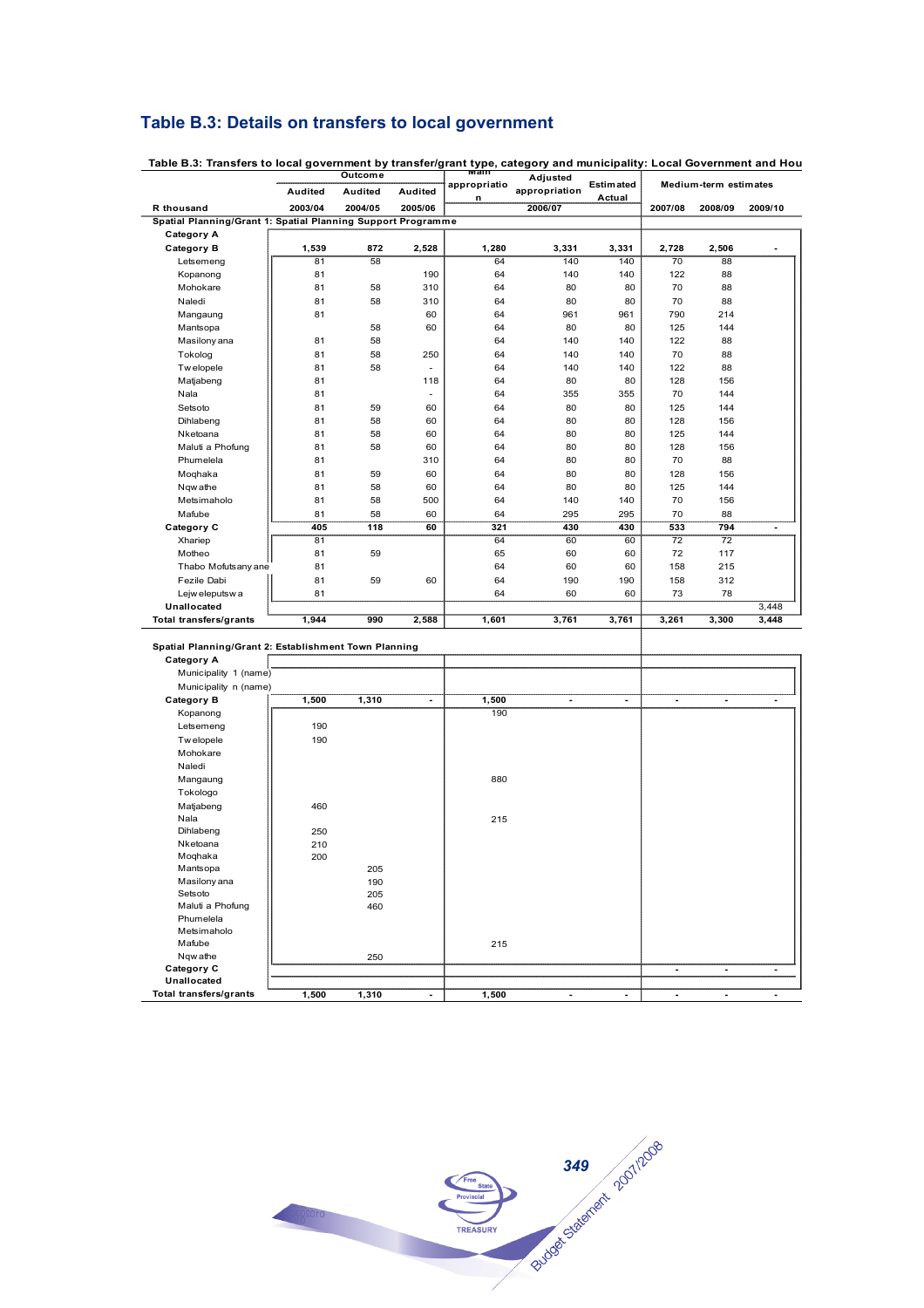|                                                            | Outcome |         | Main    |               |                           |                     |                       |         |         |
|------------------------------------------------------------|---------|---------|---------|---------------|---------------------------|---------------------|-----------------------|---------|---------|
|                                                            | Audited | Audited | Audited | appropriation | Adjusted<br>appropriation | Estimated<br>Actual | Medium-term estimates |         |         |
| R thousand                                                 | 2003/04 | 2004/05 | 2005/06 |               | 2006/07                   |                     | 2007/08               | 2008/09 | 2009/10 |
| Municipal Finance/Grant 1: Local Government Support Grant  |         |         |         |               |                           |                     |                       |         |         |
| <b>Category A</b>                                          |         |         |         |               |                           |                     |                       |         |         |
| <b>Category B</b>                                          | 12,031  | 6,948   |         |               |                           |                     |                       |         |         |
| Letsemeng                                                  | 344     |         |         |               |                           |                     |                       |         |         |
| Kopanong                                                   | 1,389   | 2,300   |         |               |                           |                     |                       |         |         |
| Mohokare                                                   | 774     | 800     |         |               |                           |                     |                       |         |         |
| Naledi                                                     | 820     | 438     |         |               |                           |                     |                       |         |         |
| Mantsopa                                                   | 663     | 350     |         |               |                           |                     |                       |         |         |
| Masilonyana                                                | 445     | 400     |         |               |                           |                     |                       |         |         |
| Tokologo                                                   | 611     | 400     |         |               |                           |                     |                       |         |         |
| Twelopele                                                  | 700     | 400     |         |               |                           |                     |                       |         |         |
| Matjabeng                                                  |         |         |         |               |                           |                     |                       |         |         |
| Nala                                                       | 771     | 340     |         |               |                           |                     |                       |         |         |
| Setsoto                                                    |         | 100     |         |               |                           |                     |                       |         |         |
| Dihlabeng                                                  | 440     | 100     |         |               |                           |                     |                       |         |         |
| Nketoana                                                   | 238     | 200     |         |               |                           |                     |                       |         |         |
| Maluti a Phofung                                           | 311     | 200     |         |               |                           |                     |                       |         |         |
| Phumelela                                                  | 350     | 220     |         |               |                           |                     |                       |         |         |
| Nqwathe                                                    | 2,338   | 400     |         |               |                           |                     |                       |         |         |
| Metsimaholo                                                | 242     | 150     |         |               |                           |                     |                       |         |         |
| Mafube                                                     | 1,595   | 150     |         |               |                           |                     |                       |         |         |
| Category C                                                 | 3,691   | 1,000   | 1,000   |               |                           |                     |                       |         |         |
| Xhariep                                                    | 350     | 1,000   | 1,000   |               |                           |                     |                       |         |         |
| Thabo Mofutsanyane                                         | 2,004   |         |         |               |                           |                     |                       |         |         |
| Fezile Dabi                                                | 1,337   |         |         |               |                           |                     |                       |         |         |
| Unallocated                                                |         |         |         |               |                           |                     |                       |         |         |
| <b>Total Transfers/grant</b>                               | 15,722  | 7,948   | 1,000   |               |                           |                     |                       |         |         |
| Municipal Infrastructure/Grant 1: Municipal Infrastructure |         |         |         |               |                           |                     |                       |         |         |
| <b>Category A</b>                                          |         |         |         |               |                           |                     |                       |         |         |
| <b>Category B</b>                                          | 37,390  | 29,587  | 16,068  |               |                           |                     |                       |         |         |
| Letsemeng                                                  | 2,329   | 4,645   | 748     |               |                           |                     |                       |         |         |
| Kopanong                                                   | 49      | 1,686   | 533     |               |                           |                     |                       |         |         |
| Mohokare                                                   |         | 1,859   | 2,231   |               |                           |                     |                       |         |         |
| Naledi                                                     |         | 140     |         |               |                           |                     |                       |         |         |
| Mantsopa                                                   | 947     | 174     |         |               |                           |                     |                       |         |         |
| Dihlabeng                                                  | 2,323   | 1,582   |         |               |                           |                     |                       |         |         |
| Mafube                                                     | 46      | 431     |         |               |                           |                     |                       |         |         |
| Masilonyana                                                | 1,165   | 888     | 105     |               |                           |                     |                       |         |         |
| Tokologo                                                   |         | 1,550   |         |               |                           |                     |                       |         |         |
| Twelopele                                                  |         | 326     | 15      |               |                           |                     |                       |         |         |
| Mfube                                                      |         |         | 469     |               |                           |                     |                       |         |         |
| Nala                                                       |         | 6,239   | 3,275   |               |                           |                     |                       |         |         |
| Setsoto                                                    | 5,085   | 141     | 195     |               |                           |                     |                       |         |         |
| Moqhaka                                                    | 1,498   | 1,353   |         |               |                           |                     |                       |         |         |
| Nketoana                                                   | 3,457   | 4,666   | 7,069   |               |                           |                     |                       |         |         |
| Phumelela                                                  |         | 379     | 1,111   |               |                           |                     |                       |         |         |
| Maluti a Phofung                                           | 20,491  | 3,528   | 317     |               |                           |                     |                       |         |         |
| Unallocated                                                | 2,694   | 2,908   |         | 17,496        | 15,682                    | 15,682              | 8,858                 | 9,660   | 9,742   |
| <b>Total transfers/grants</b>                              | 40,084  | 32,495  | 16,068  | 17,496        | 15,682                    | 15,682              | 8,858                 | 9,660   | 9,742   |

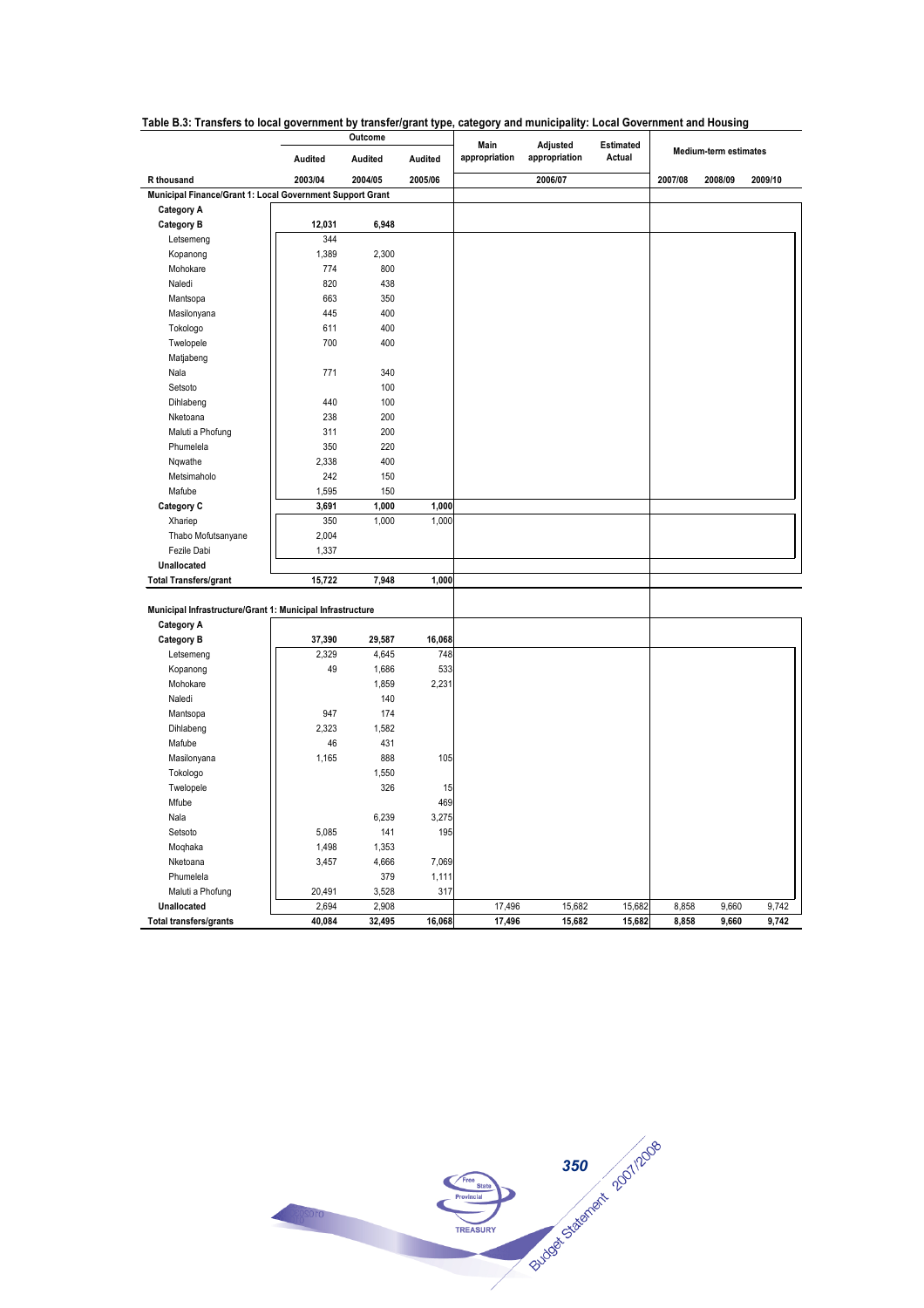|  |  |  |  | Table B.3: Transfers to local government by transfer/grant type, category and municipality: Local Government and Housing |
|--|--|--|--|--------------------------------------------------------------------------------------------------------------------------|
|--|--|--|--|--------------------------------------------------------------------------------------------------------------------------|

|                                                               | Outcome |         |         | Main<br>Adjusted |               | <b>Estimated</b> |         |                       |         |
|---------------------------------------------------------------|---------|---------|---------|------------------|---------------|------------------|---------|-----------------------|---------|
|                                                               | Audited | Audited | Audited | appropriation    | appropriation | Actual           |         | Medium-term estimates |         |
| <b>R</b> thousand                                             | 2003/04 | 2004/05 | 2005/06 |                  | 2006/07       |                  |         |                       | 2009/10 |
| Housing Performance/Subsidies/grant 1: Planning and Surveying |         |         |         |                  |               |                  | 2007/08 | 2008/09               |         |
| <b>Category A</b>                                             |         |         |         |                  |               |                  |         |                       |         |
| <b>Category B</b>                                             | 3,546   | 5,770   | 5,328   | 6,731            | 10,112        | 10,112           | 7,068   | 7,153                 | 0       |
| Letsemeng                                                     |         | 150     | 350     |                  | 200           | 200              | 245     | 245                   |         |
| Kopanong                                                      |         | 57      | 238     | 284              | 284           | 284              | 284     | 300                   |         |
| Mohokare                                                      |         | 300     | 210     | 200              | 390           | 390              | 200     | 200                   |         |
| Naledi                                                        |         | 140     | 60      | 200              | 200           | 200              | 200     |                       |         |
| Mangaung                                                      | 1,615   | 375     | 821     | 900              | 1,470         | 1,470            | 1,902   | 1,510                 |         |
| Mantsopa                                                      |         |         | 300     | 300              | 300           | 300              | 263     | 262                   |         |
| Masilonyana                                                   |         |         | 200     | 200              | 200           | 200              |         |                       |         |
| Tokologo                                                      |         | 82      | 367     | 232              | 322           | 322              | 168     |                       |         |
| Twelopele                                                     |         | 138     | 221     | 300              | 200           | 200              | 150     |                       |         |
| Matjabeng                                                     | 735     | 735     | 480     | 780              | 1,657         | 1,657            | 373     | 1,249                 |         |
| Nala                                                          | 116     | 84      |         |                  | 175           | 175              | 175     |                       |         |
| Setsoto                                                       | 200     | 321     | 281     |                  | 201           | 201              | 200     |                       |         |
| Dihlabeng                                                     |         | 100     | 100     | 400              | 769           | 769              | 200     |                       |         |
| Nketoana                                                      |         | 400     |         | 500              | 800           | 800              | 400     |                       |         |
| Maluti a Phofung                                              | 850     | 150     | 250     | 1,500            | 250           | 250              | 533     | 1,667                 |         |
| Phumelela                                                     |         |         | 350     | 350              | 435           | 435              |         |                       |         |
| Moqhaka                                                       |         |         | 1,100   | 350              | 996           | 996              |         |                       |         |
| Nqwathe                                                       | 30      | 506     |         | 235              | 565           | 565              | 225     | 170                   |         |
| Metsimaholo                                                   |         | 2,000   |         |                  |               |                  | 1,250   | 1,250                 |         |
| Mafube                                                        |         | 232     |         |                  | 698           | 698              | 300     | 300                   |         |
| Category C                                                    |         |         |         |                  |               |                  |         |                       |         |
| Unallocated                                                   |         |         |         |                  |               |                  |         |                       | 7,475   |
| <b>Total transfers/grants</b>                                 | 3,546   | 5,770   | 5,328   | 6,731            | 10,112        | 10,112           | 7,068   | 7,153                 | 7,475   |
|                                                               |         |         |         |                  |               |                  |         |                       |         |
| Housing Performance/Subsidies/grant 2: Human Settlement       |         |         |         |                  |               |                  |         |                       |         |
| <b>Category A</b>                                             |         |         |         |                  |               |                  |         |                       |         |
| <b>Category B</b>                                             | 1,905   | 15,444  | 14,655  |                  |               |                  |         |                       |         |
| Mangaung                                                      | 1,880   | 12,499  | 14,454  |                  |               |                  |         |                       |         |
| Masilonyana                                                   | 25      | 1,175   |         |                  |               |                  |         |                       |         |
| Dihlabefng                                                    |         | 1,770   | 201     |                  |               |                  |         |                       |         |
| Category C                                                    |         |         |         |                  |               |                  |         |                       |         |
| Unallocated                                                   |         |         |         |                  |               |                  |         |                       |         |
| <b>Total transfers/grants</b>                                 | 1,905   | 15,444  | 14,655  |                  |               |                  |         |                       |         |
| Housing Planning and Research/Grant 1: CMIP Capacity Building |         |         |         |                  |               |                  |         |                       |         |
| <b>Category A</b>                                             |         |         |         |                  |               |                  |         |                       |         |
| <b>Category B</b>                                             |         | 5,547   | 1,573   |                  |               |                  |         |                       |         |
| Kopanong                                                      |         | 250     |         |                  |               |                  |         |                       |         |
| Letsemeng                                                     |         | 253     |         |                  |               |                  |         |                       |         |
| Mafube                                                        |         |         | 63      |                  |               |                  |         |                       |         |
| Maluti a Phofung                                              |         | 425     |         |                  |               |                  |         |                       |         |
| Masilonyana                                                   |         | 250     | 64      |                  |               |                  |         |                       |         |
| Mangaung                                                      |         | 628     |         |                  |               |                  |         |                       |         |
| Matjhabeng                                                    |         | 936     | 119     |                  |               |                  |         |                       |         |
| Setsoto                                                       |         | 500     |         |                  |               |                  |         |                       |         |
| Metsimaholo                                                   |         |         | 70      |                  |               |                  |         |                       |         |
| Mohokare                                                      |         | 231     | 733     |                  |               |                  |         |                       |         |
| Moqhaka                                                       |         | 436     | 64      |                  |               |                  |         |                       |         |
| Ngwathe                                                       |         | 499     | 71      |                  |               |                  |         |                       |         |
| Phumelela                                                     |         | 639     | 103     |                  |               |                  |         |                       |         |
| Tokologo                                                      |         | 500     | 286     |                  |               |                  |         |                       |         |
| Category C                                                    |         | 2,427   | 1,239   |                  |               |                  |         |                       |         |
| Xhariep                                                       |         | 297     | 472     |                  |               |                  |         |                       |         |
| Motheo                                                        |         | 123     | 186     |                  |               |                  |         |                       |         |
| Thabo Mofutsanyane                                            |         | 1,073   | 352     |                  |               |                  |         |                       |         |
| Fezile Dabi                                                   |         | 661     |         |                  |               |                  |         |                       |         |
| Lejweleputswa                                                 |         | 273     | 229     |                  |               |                  |         |                       |         |
| Unallocated                                                   |         |         |         |                  |               |                  |         |                       |         |
| <b>Total transfers/grants</b>                                 |         | 7,974   | 2,812   |                  |               |                  |         |                       |         |